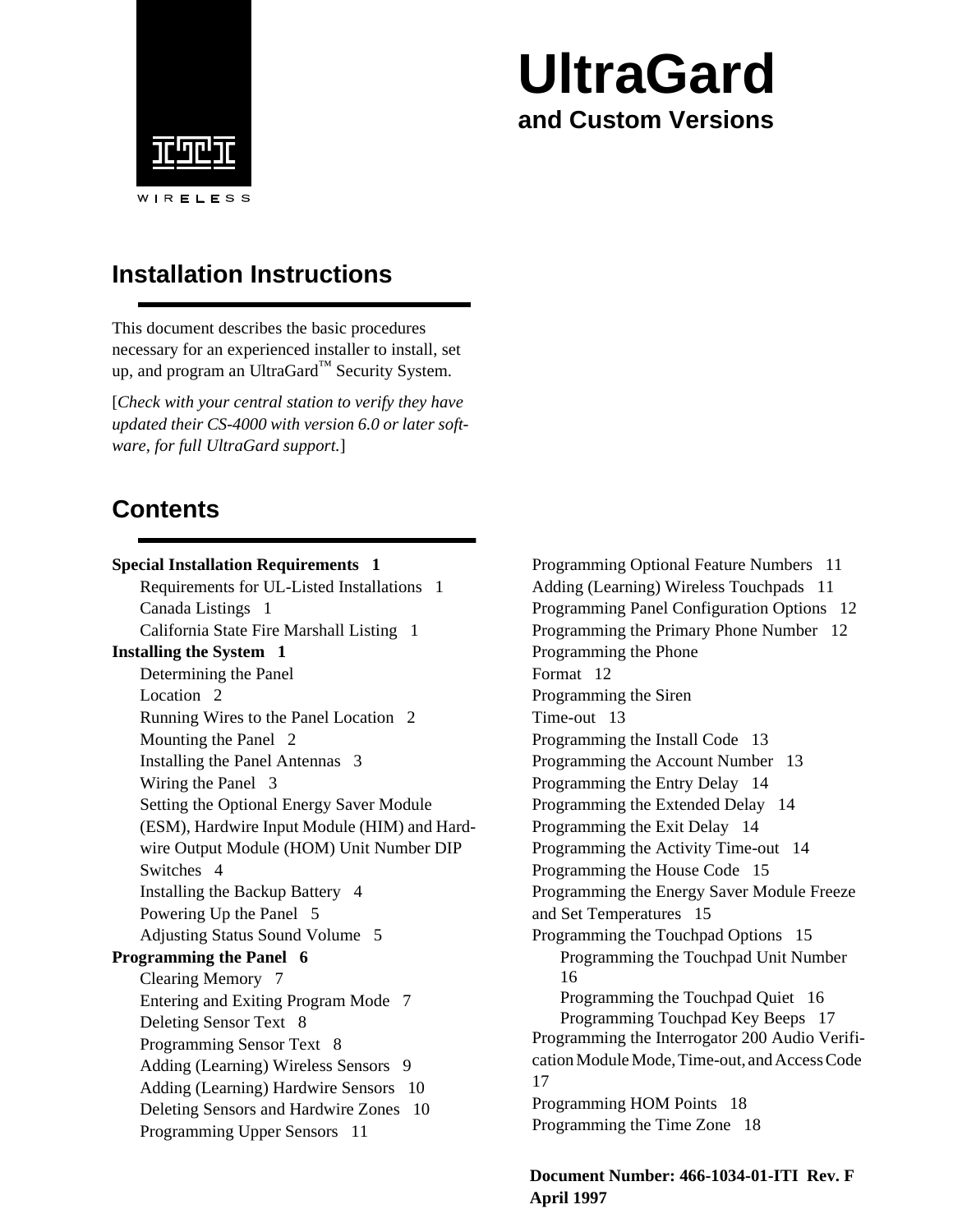### **Contents**

[Viewing or Programming the User-Programma](#page-21-0)ble System Settings 18 [The Duress Code 19](#page-22-0) [Adjusting the Alphanumeric Touchpad Display](#page-23-0)  Brightness 20 [Requesting CS-4000/Downloader Program](#page-23-0)ming 20 **[Installing Line Carrier Devices 21](#page-24-0)** [Installing and Programming the Wireless Interior](#page-24-0)  Siren (WIS) 21 [Setting the WIS DIP Switches and Installing](#page-24-0)  the Battery 21 [Connecting an External Siren to the WIS 22](#page-25-0) [Programming the WIS House Code 22](#page-25-0) [Installing X-10 Lamp Modules 22](#page-25-0) **[Testing the System 23](#page-26-0)** [Testing Sensors 23](#page-26-0) [If a Sensor Fails the Sensor Test 24](#page-27-0) [Testing the Energy Saver Module \(ESM\) 24](#page-27-0) [Testing the Hardwire Input Module \(HIM\) 25](#page-28-0) [Testing the Hardwire Output Module \(HOM\) 25](#page-28-0) [Testing the X-10 Lamp Modules 25](#page-28-0) [Testing Phone Communication 26](#page-29-0) [Testing Central Station Communication 26](#page-29-0) [Displaying the Panel](#page-29-0) Version Code 26 **[Appendix A: Command Summary 27](#page-30-0)** [User Operating Command Summary 27](#page-30-0) [System Settings \(User-Programming\) Command](#page-31-0)  Summary 28 **[Appendix B: Troubleshooting 29](#page-32-0) [Appendix C: Programming Tables 37](#page-40-0) [Appendix D: System Planning Worksheets 42](#page-45-0) [Appendix E: Panel Connections and Wiring 50](#page-53-0) [Appendix F: UL Requirements 53](#page-56-0)**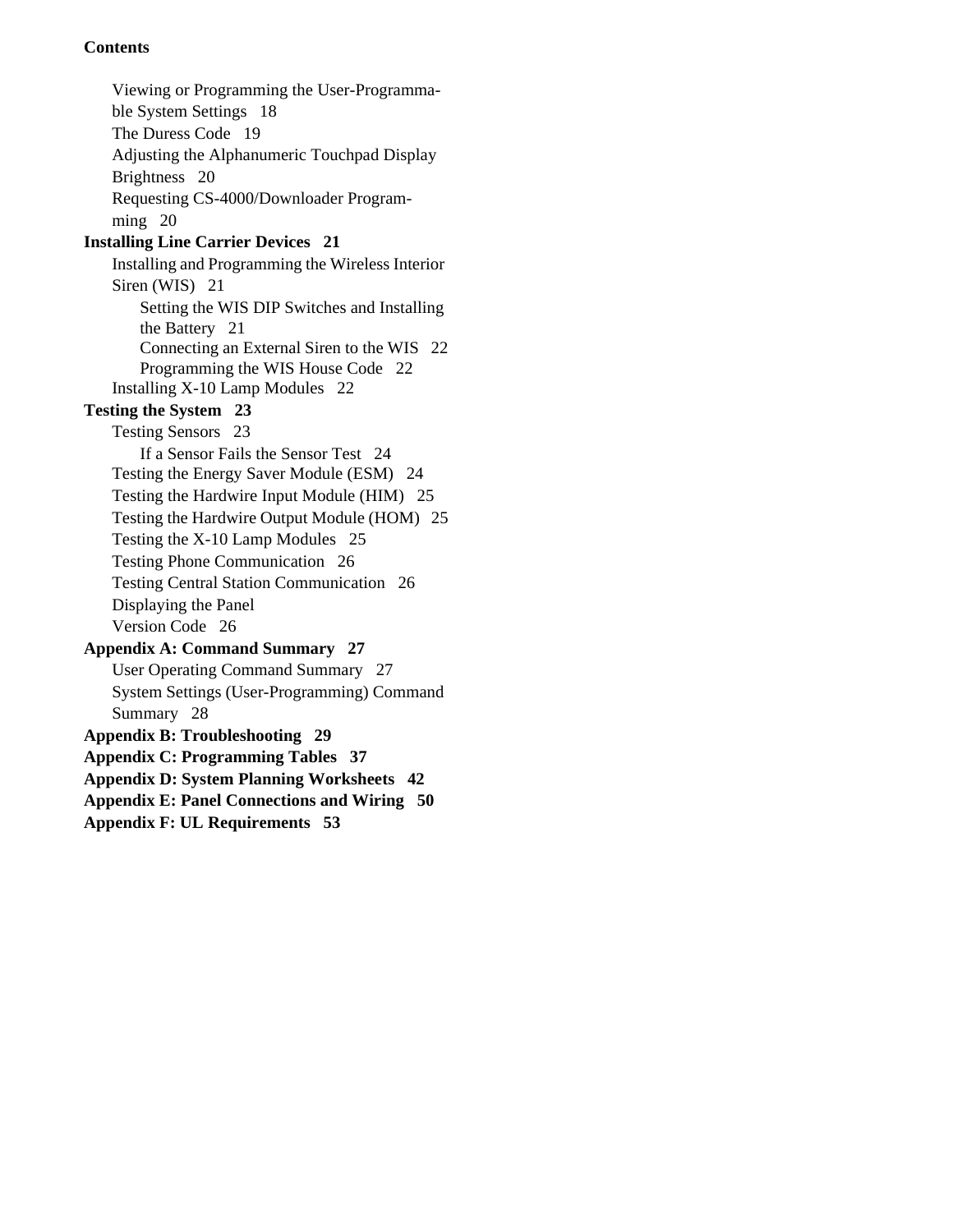## **Notices**

This manual may refer to products that are announced but are not yet available.

#### **FCC Notices**

This equipment has been tested and found to comply with the limits for a class B digital device, pursuant to part 15 of the FCC rules. These limits are designed to provide reasonable protection against harmful interference in a residential installation. This equipment generates, uses, and can radiate radio frequency energy and, if not installed and used in accordance with the instructions, may cause harmful interference to radio communications. However, there is no guarantee that interference will not occur in a particular installation. If this equipment does cause harmful interference to radio or television reception, which can be determined by turning the equipment off and on, the user is encouraged to try to correct the interference by one or more of the following measures:

- Install a quality radio or television outdoor antenna if the indoor antenna is not adequate.
- Reorient or relocate the panel.
- Move the panel away from the affected equipment.
- Move the panel away from any wire runs to the affected equipment.
- Connect the affected equipment and the panel to separate outlets, on different branch circuits.
- Consult the dealer or an experienced radio/TV technician for help.
- Send for the FCC booklet *How to Identify and Resolve Radio-TV Interference Problems*, available from the U.S. Government Printing Office, Washington, D.C. 20402. Stock Number: 004-000-00345-4.

This device complies with part 15 of the FCC rules. Operation is subject to the following two conditions: (1) this device may not cause harmful interference, and (2) this device must accept any interference received, including interference that may cause undesired operation.

This equipment complies with part 68 of the FCC rules. On the FCC label affixed to this equipment is the FCC Registration Number and Ringer Equivalence Number (REN) for this equipment. If requested, provide this information to your telephone company.

The REN is used to calculate the maximum number of devices your telephone line will support with ringing service. In most areas the sum of all device RENs should not exceed 5.0. Contact your local telephone company to determine the maximum REN for your calling area.

If your telephone equipment causes harm to the telephone network, your telephone company may temporarily disconnect your service. If possible, you will be notified in advance. When advance notice is not practical, you will be notified as soon as possible. You will also be advised of your right to file a complaint with the FCC.

Your telephone company may make changes in its facilities, equipment, operations, or procedures that could affect the proper operation of your equipment. You will be given advanced notice in order to maintain uninterrupted service.

If you experience trouble with this equipment, please contact

**Interactive Technologies, Inc. 2266 Second Street North North Saint Paul, MN 55109 1-800-777-1415**

for service and repair information. The telephone company may ask you to disconnect this equipment from the network until the problem has been corrected or until you are sure that the equipment is not malfunctioning.

This equipment may not be used on coin service provided by the telephone company. Connection to party lines is subject to state tariffs.

#### **Canada Notice**

The Canadian Department of Communications label identifies certified equipment. This certification means that the equipment meets certain telecommunications network protective, operational, and safety requirements. The department does not guarantee the equipment will operate to the user's satisfaction.

Before installing this equipment, users should ensure that it is permissible to be connected to the facilities of the local telecommunications company. The equipment must also be installed using an acceptable method of connection. In some cases, the company's inside wiring associated with a single-line individual service may be extended by means of a certified connector assembly (telephone extension cord). The customer should be aware that compliance with the above conditions may not prevent degradation of service in some situations.

Repairs to certified equipment should be made by an authorized Canadian maintenance facility designated by the supplier. Any repairs or alterations made by the user to this equipment, or equipment malfunctions, may give the telecommunications company cause to request the user to disconnect the equipment.

For your protection, make sure that the electrical ground connections of the power utility, telephone lines, and internal metallic water pipe system, if present, are connected together.

#### **Caution**

**Do not attempt to make connections yourself. Contact the appropriate electrician or electric inspections authority.**

The Load Number (LN) assigned to each terminal device denotes the percentage of the total load to be connected to a telephone loop that is used by the device to prevent overloading. The termination on a loop may consist of any combination of devices subject only to the requirement that the total of the LNs of all the devices does not exceed 100. Load Number: 0.4B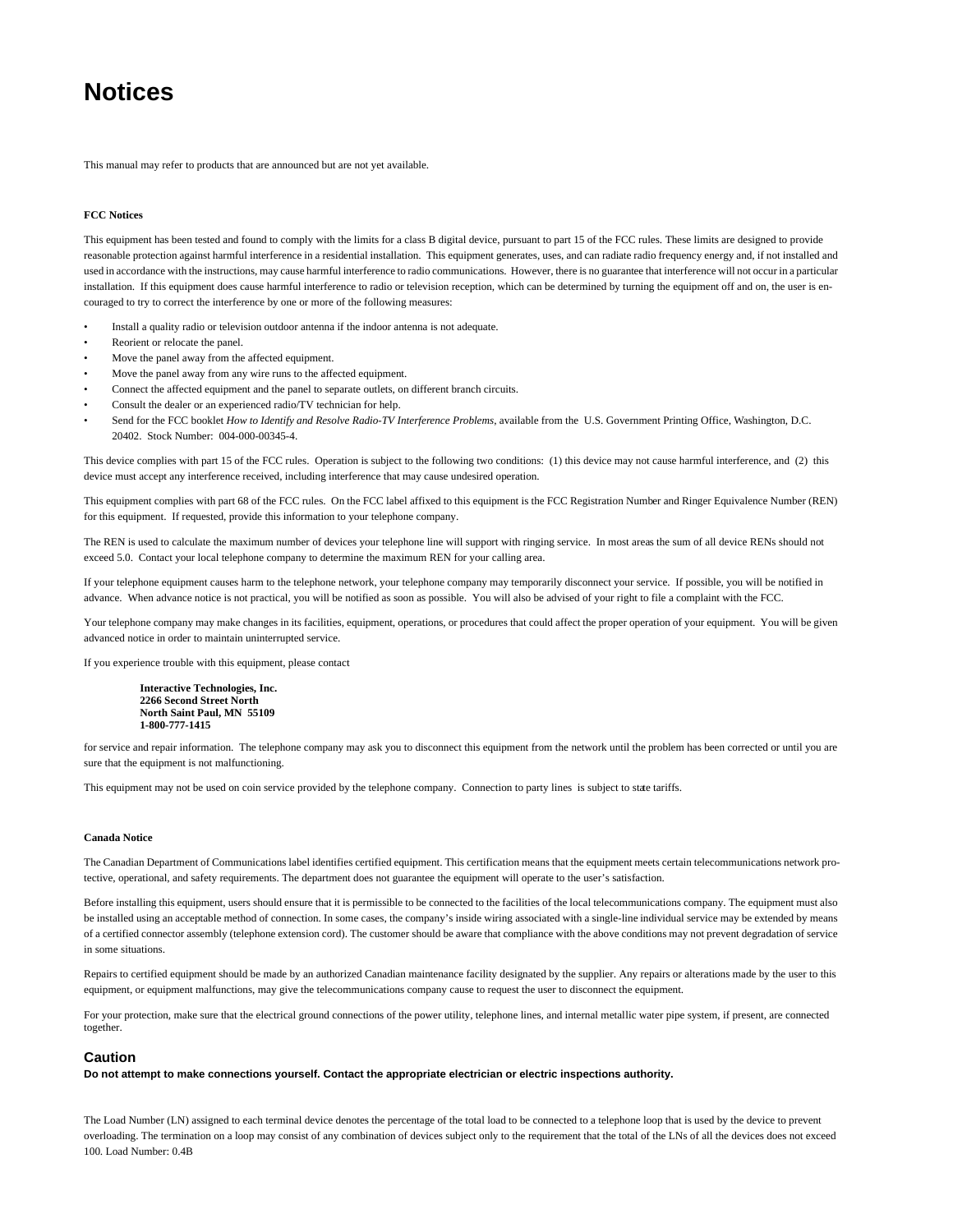"AVIS: - L ´étiquette du ministère des Communications du Canada identifie le matériel homologué. Cette étiquette certifie que le matériel est conforme a certaines normes de protection, d'exploitation et de sécurité des réseaux de télécommunications. Le ministère n'assure toutefois pas que le matériel fonctionnera a la satisfaction de l'utilisateur.

Avant d'installer ce matériel, l'utilisateur doit s'assurer qu'il est permis de le raccorder aux installations de l'enterprise locale de télécommunication. Le matériel doit également etre installé en suivant une méthod acceptée de raccordement. Dans certains cas, les fils intérieurs de l´ enterprise utilisés pour un service individuel a ligne unique peuvent etre prolongés au moyen d´ un dispositif homologué de raccordement (cordon prolongateur téléphonique interne). L ´ abonné ne doit pas oublier qu ´ il est possible que la conformité aux conditions énoncées ci-dessus n ´empechent pas le dégradation du service dans certaines situations. Actuellement, les enterprises de télécommunication ne permettent pas que l ' on raccorde leur matériel a des jacks d ' abonné, sauf dans les cas précis prévus pas les tarrifs particuliers de ces enterprises.

Les réparations de matériel homologué doivent etre effectuées pas un centre d'entretien canadien autorisé désigné par le fournisseur. La compagne de télécommunications peut demander a l ´ utilisateur de débrancher un appareil a la suite de réparations ou de modifications effectuées par l ´ utilisateur ou a cause de mauvais fonctionnement.

Pour sa propre protection, l ´utilisateur doit s ´ assurer que tous les fils de mise a la terre de la source d ´ énergie électrique, des lignes téléphoniques et des canalisations d ´ eau métalliques, s ´ il y en a, sont raccordés ensemble. Cette précaution est particulièrement importante dans les régions rurales.

**Avertissment. - L ´ utilisateur ne doit pas tenter de faire ces raccordements lui-meme; il doit avoir recours a un service d ´ inspection des installations électriques, ou a electricien, selon le cas".**

Une note explicative sur les indices de charge (voir 1.6) et leur emploi, a l ´intention des utilisateurs du matériel terminal, doit etre incluse dans l ´information qui accompagne le materiel homologué. La note pourrait etre rédigée selon le modèle suivant:

"L'indice de charge (IC) assigné a chaque dispositif terminal indique, pour éviter toute surcharge, le pourcentage de la charge totale qui peut etre raccordée a un circuit téléphonique bouclé utilisé par ce dispositif. La terminaison du circuit bouclé peut etre constituée de n ´ import somme des indices de charge de l ´ ensemble des dispositifs ne dépasse pas 100."

L  $\dot{\ }$  Indice de charge de cet produit est \_

## **Trademarks**

ITI is a registered trademark of Interactive Technologies, Inc. UltraGard is a trademark of Interactive Technologies, Inc. X-10 is a registered trademark of X-10 (USA), Inc.



**INTERACTIVE TECHNOLOGIES, INC.** 2266 SECOND STREET NORTH NORTH SAINT PAUL, MN 55109 T: 612/777-2690 F: 612/779-4890

Security Automation Access Control

WIRELESS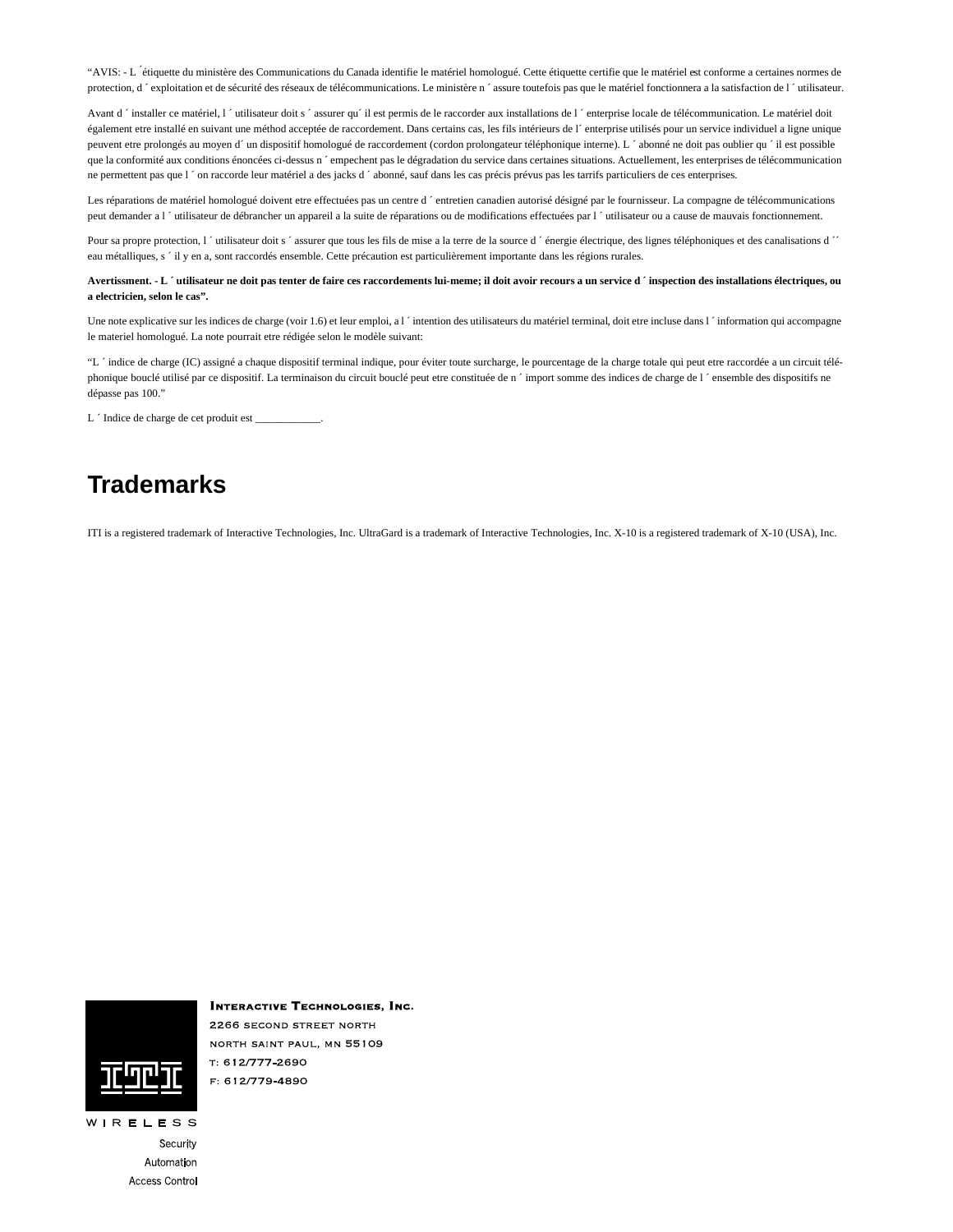## <span id="page-4-0"></span>**Special Installation Requirements**

This security system can be used as a fire warning system, an intrusion alarm system, an emergency notification system, or any combination of the three.

Some installations may require certain configurations dictated by city codes, state codes, or insurance requirements. The following information indicates the components of various listings.

# **Requirements for UL-Listed Installations**

If the system is to comply with UL household requirements, there are specific guidelines you must follow. Refer to appendix F for a list of compatible accessories, programming and wiring requirements in ULlisted systems.

# **Canada Listings**

The ULC (UL Canada) listing is pending.

#### **CSA Certified Accessories**

### **Residential Fire Warning System Control Unit (ULC-S545-M89)**

Basic system as described in appendix F for UL-listed systems plus:

- Wireless Smoke Sensor (60-506), Wireless Smoke Sensor (60-645-95), or Hardwire Smoke Detector (13-360) (ESL 449AT) with Power Supervision Module (60-391)
- Option F21 (Immediate Trouble Beeps) set ON
- SUPSYNC (Supervisory Synchronization) set to 2 (hours)

#### **Note**

SUPSYNC cannot be programmed from the panel. Refer to the "Requesting CS-4000/Downloader Programming" section for more information.

For 24-hour backup, external power drain is limited to 150 mA continuous using the heavy duty 6.5AH battery.

### **Residential Burglary Alarm System Unit (ULC-S309)**

Basic system as described in appendix F for UL-listed installations plus:

• Learn Mode Door/Window Sensors (60-362)

# **California State Fire Marshall Listing**

The California State Fire Marshall listing is pending.

## **Installing the System**

This section describes how to install the system control panel. Plan your system layout using the worksheets provided in appendix D before starting the installation.

Installing the system consists of the following:

- Determining the Panel Location
- Running Wires to the Panel Location
- Mounting the panel
- Installing the panel antennas
- Wiring the panel
- Setting the optional Energy Saver and Hardwire Input Module unit number dip switches
- Installing the backup battery
- Powering up the panel
- Adjusting status sound volume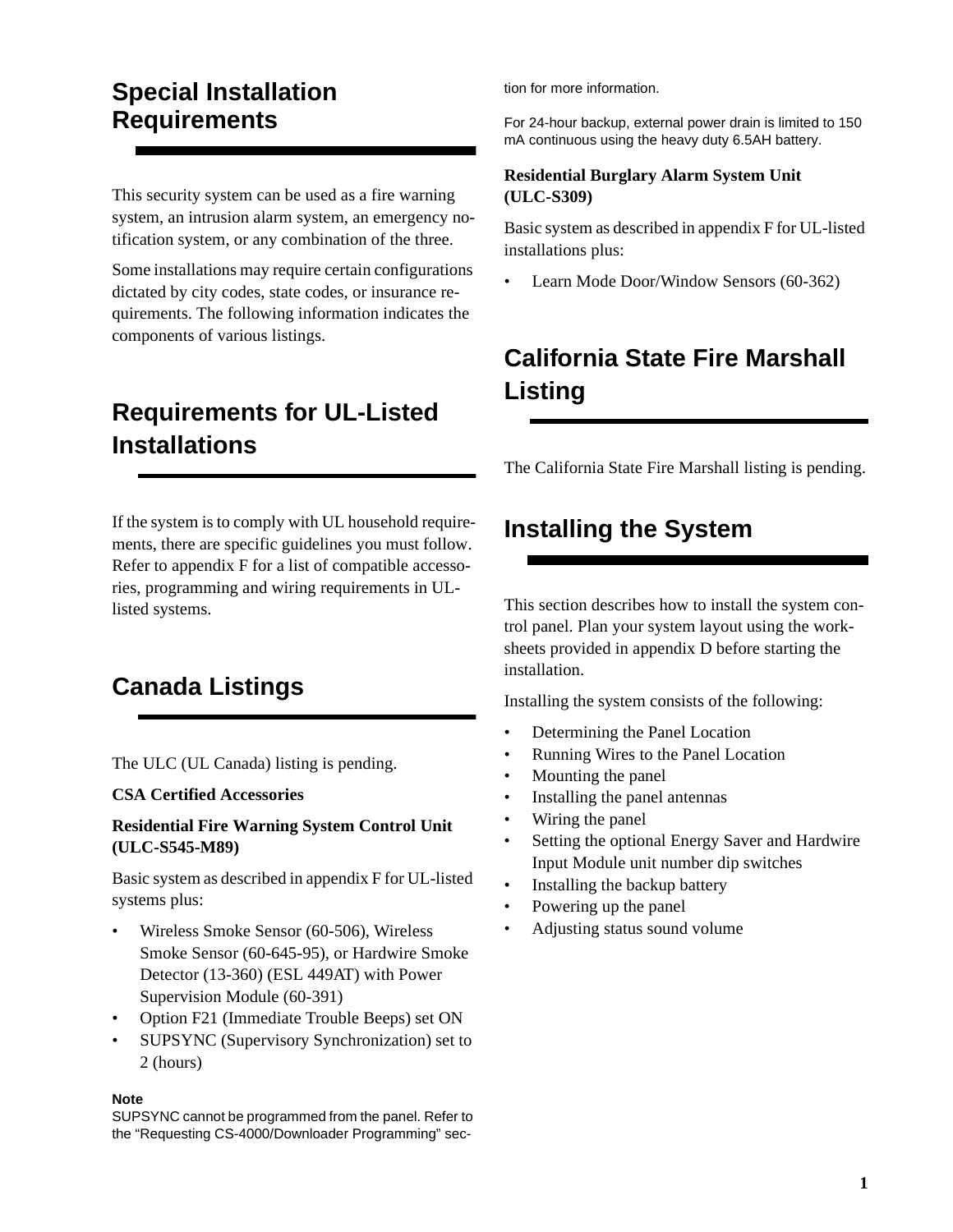# <span id="page-5-0"></span>**Determining the Panel Location**

Before permanently mounting the panel, determine panel location using the following guidelines:

- Centrally locate the panel with relation to wireless sensor locations, whenever possible.
- Avoid locations with excessive metal such as HVAC ducts, foil wallpaper, gas/water pipes, and electrical wiring.
- Mount the panel at a comfortable working height (about 45 to 55 inches from the floor to the bottom of the panel, as shown in figure 1).
- Allow a minimum of 10.5 inches above the panel for the antennas, as shown in figure 1.
- Allow 6.5 inches to the right or left of the panel for wiring, phone jack, and optional module mounting.
- Allow at least 24 inches in front of the panel for access to panel components.



**Figure 1 Determining Panel Location**

# **Running Wires to the Panel Location**

Once you have determined the ideal panel location, run any necessary wires to that location, including:

- Power transformer
- Phone line
- Sirens/speakers
- SuperBus\* Alphanumeric Touchpads
- Hardwire zones
- Optional SuperBus<sup>\*</sup> modules (such as Energy Saver Module [ESM], Hardwire Input Module [HIM], Hardwire Output Module [HOM], etc.)

\* SuperBus is an improved technology bus configuration and is not compatible with older bus modules.

Refer to table E.3 in appendix E for wire size and type recommendations. If you are using the same cable type for several wire runs, use labels to mark the wires at the panel location to help identify these wires.

# **Mounting the Panel**

Use the procedure below to mount the panel to the wall or wall studs, using the supplied mounting hardware and the panel mounting holes shown in figure 2.

### **Caution**

Make sure you are free of static electricity whenever you work on the panel with the cover removed. To discharge any static, first touch the metal panel chassis, and then stay in contact with the chassis when touching the circuit board.

An approved grounding strap is recommended.

### **To mount the panel:**

- 1. Unlock the panel cover (if cover has a key lock installed) or remove the panel cover retaining screws at the bottom of the panel and remove the panel cover.
- 2. Swing the panel cover out and up to remove it from the enclosure.
- 3. Remove the necessary wiring knockouts. Be careful not to damage the circuit board.
- 4. Place the enclosure in position against the wall.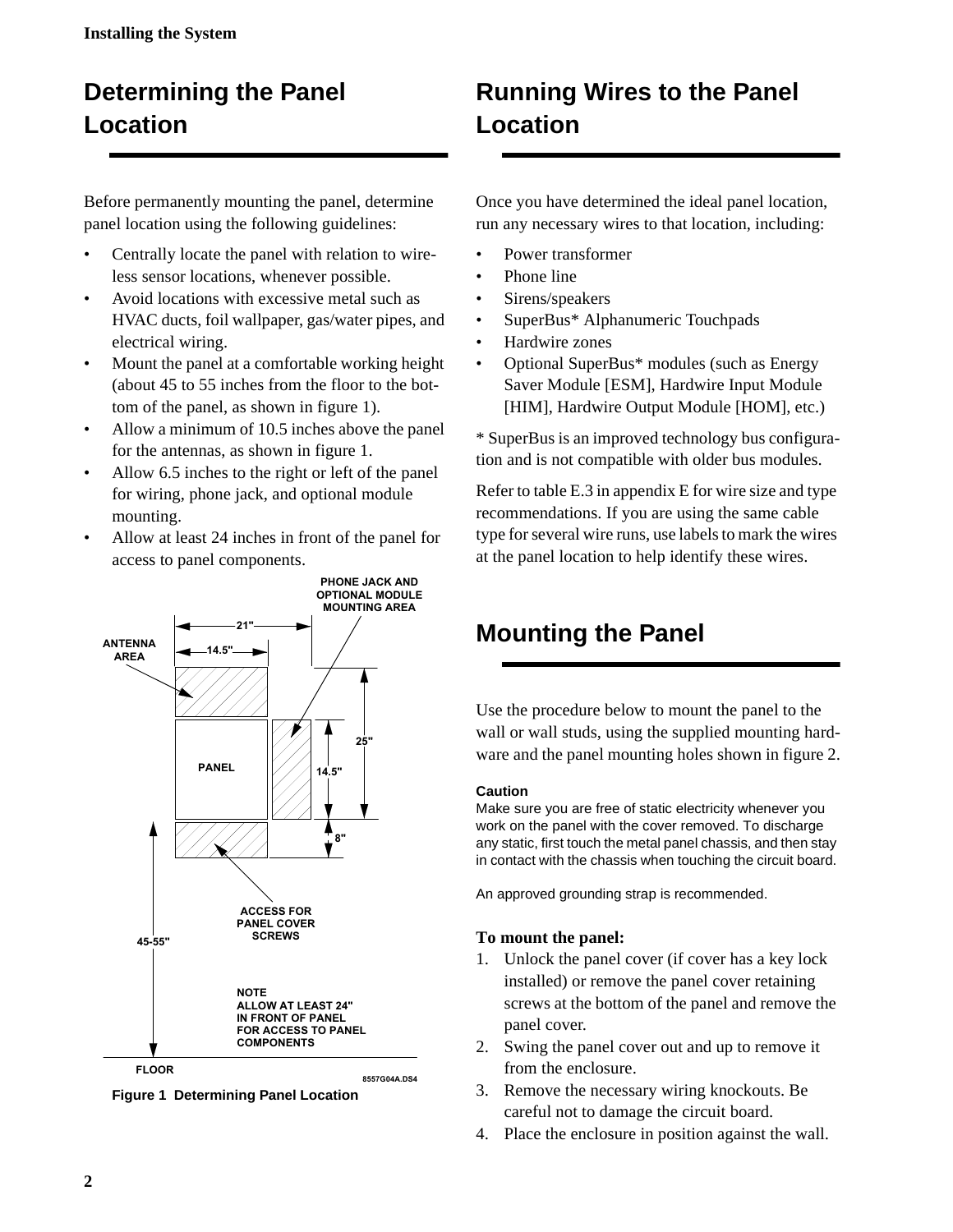<span id="page-6-0"></span>Make sure enclosure is level and mark the locations of the two mounting holes and two keyhole mounting holes. Remember to leave room for the panel antennas, which extend 9 inches above the top of the enclosure.

- 5. Use the appropriate anchors and screws. Partially insert screws into the two anchors at the two top keyhole locations, and then hang the panel chassis on the two screws.
- 6. Recheck for level, insert the two lower screws, and then tighten all four mounting screws.



**Figure 2 Mounting the Panel**

# **Installing the Panel Antennas**

#### **Caution**

You must be free of static electricity before handling electronic circuit boards. Touch a grounded, bare metal surface before handling circuit boards to discharge yourself of static electricity or wear a static grounding strap.

Insert one antenna into the inside screw terminal of each terminal block and gently tighten the screws using a small pocket-size screwdriver (figure 3).



**Figure 3 Installing the Panel Antennas**

#### **Caution**

Do not overtighten the terminal block screws; if you do, permanent damage may result.

## **Wiring the Panel**

Refer to appendix E for panel terminal descriptions, wire recommendations, and typical system wiring diagram.

Refer to appendix F for panel programming and typical system wiring diagram for UL-listed installations.

Refer to appendix D, table D.2 to calculate the hardwire device power consumption for the system.

For more detailed information on installing hardwire devices, refer to the installation instructions that accompany each device.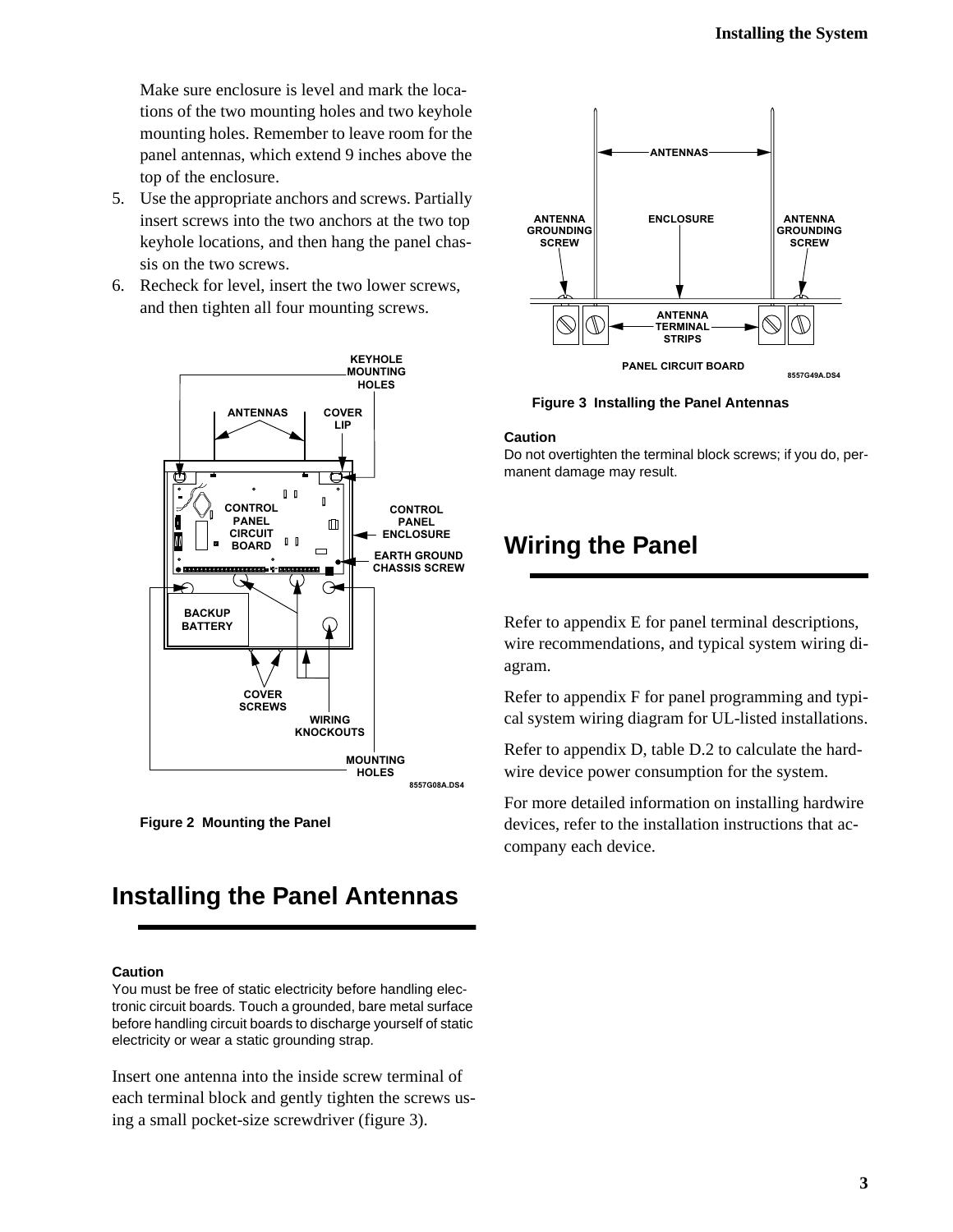# <span id="page-7-0"></span>**Setting the Optional Energy Saver Module (ESM), Hardwire Input Module (HIM) and Hardwire Output Module (HOM) Unit Number DIP Switches**

All devices connected to the panel's SuperBus hardwire bus have individual unit numbers assigned. Alphanumeric touchpad unit numbers are changed in software during programming. The Energy Saver Module (ESM), Hardware Input Module (HIM), and Hardware Output Module (HOM) are set with DIP switches inside the modules. For unit number setting details, refer to the installation instructions provided with the bus device.

Duplicated unit numbers will prevent those bus devices from operating. Refer to table D.3 in appendix D for recommended SuperBus device unit number settings.

### **To set your ESM, HIM, or HOM unit number:**

1. Set the module unit number DIP switches to the desired unit number as shown the figure 4 per the recommendations in table D.3 in appendix D. The unit number is set to  $0$  (zero) at the factory and is OK for most single touchpad and single ESM, HIM, *or* HOM module applications. Make sure that no bus devices (including hardwire touchpads) share the same unit number (device address).

#### **Caution**

The alphanumeric touchpad unit number defaults to 1 (one). Do not set the ESM, HIM, or HOM unit number to 1. Doing so will prevent the touchpad from functioning.

- 2. Turn the control panel power switch off and then back on so the bus module can read the unit number switch settings into its memory.
- 3. Enter and exit *PROGRAM MODE* by switching the panel PROGRAM/RUN switch to PRO-GRAM and back to RUN so the panel can "learn" the new bus device unit numbers.

If the alphanumeric touchpad (or other SuperBus device) no longer seems to function, check if the same

unit number assigned is to more than one device. SuperBus devices cannot share the same unit number.



**Figure 4 Setting the ESM, HIM, or HOM Unit Number Dip Switches**

#### **Note**

All SuperBus devices such as Energy Saver, Hardwire Input, and Hardwire Output Modules and alphanumeric touchpads must have unique unit number (address) settings. Devices with the same (conflicting) address will not function properly. Module address switches 1–5 must remain down (off).

## **Installing the Backup Battery**

The panel uses one rechargeable, sealed 12V leadacid backup battery.

#### **Note**

Both standard (60-681) 12V, 4AH and heavy duty (60-680) 12V, 6.5AH backup batteries are available. Always replace with the same battery type and size.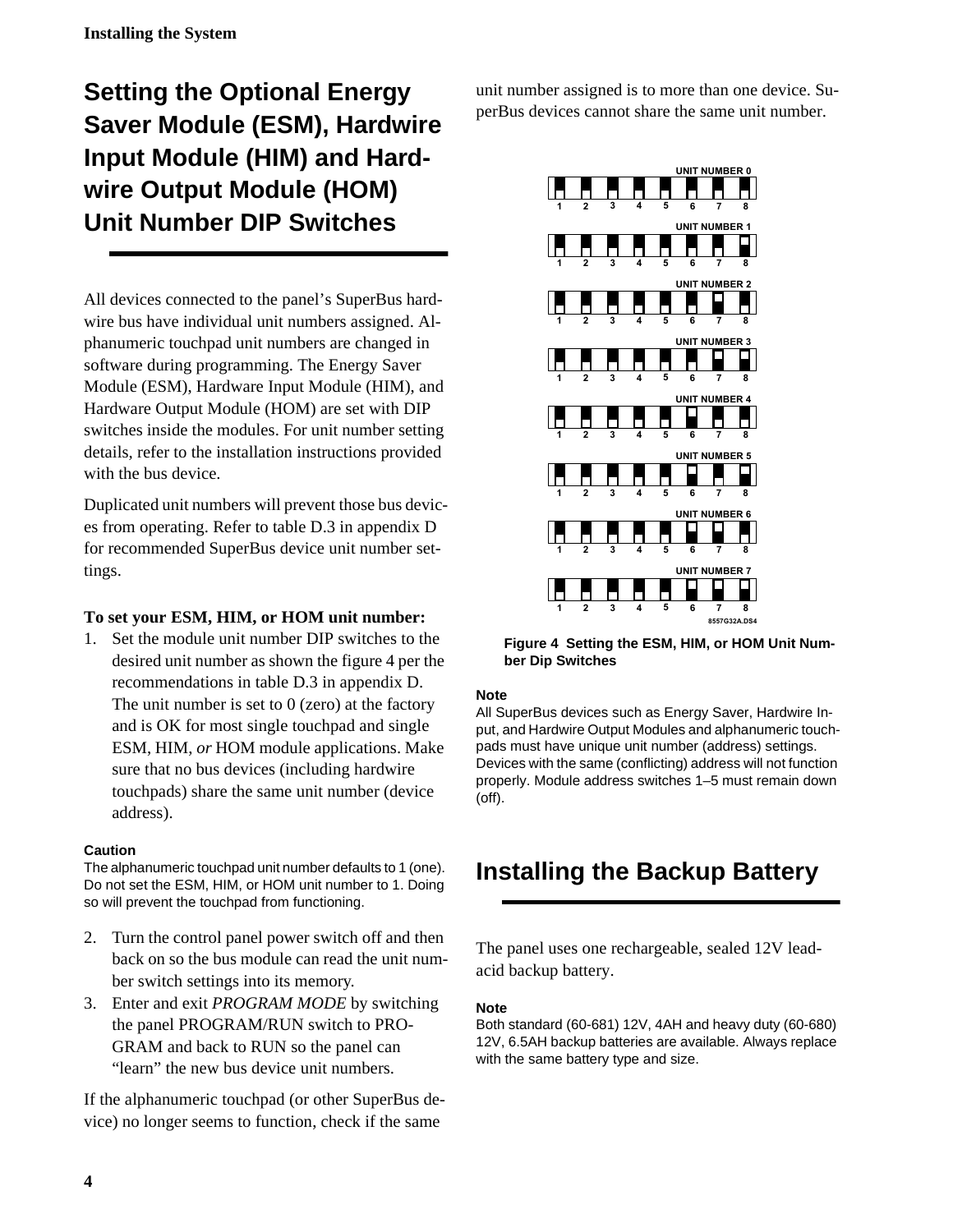#### <span id="page-8-0"></span>**To install (or replace) the backup battery:**

1. Make sure the panel power switch is OFF and that the transformer is unplugged from the outlet.

While AC power is applied to the panel, the charging voltage is present at the battery leads even with the power switch off.

- 2. Verify all wiring at the panel and devices for correct terminations.
- 3. Place the battery in the lower left or right portion of the panel enclosure, with the terminals facing up.
- 4. Connect the supplied black battery wire from the panel circuit board negative (-) battery spade lug (located near the power switch) to the negative (- ) battery terminal.
- 5. Connect the red battery wire from the panel circuit board positive (+) battery spade lug to the positive (+) battery terminal.

#### **WARNING!**

**Never short-circuit or reverse the battery wires. Possible injury to you and/or permanent damage to the panel could result.**

## **Powering Up the Panel**

After wiring all devices to the panel and installing the backup battery, you are ready to power up the panel.

#### **Note**

If the installation includes more than one alphanumeric touchpad, disconnect all but one from their wiring harnesses to reduce the possibility of a unit number (address) conflict. When powering up and programming are completed, connect the remaining touchpads to their wiring harnesses. For complete details on adding additional alphanumeric touchpads to a working system, refer to the SuperBus Alphanumeric Touchpad Installation Instructions included with each touchpad.

#### **To power up the panel:**

- 1. Plug the transformer into an outlet that is not controlled by a switch.
- 2. Make sure the panel PROGRAM/RUN switch located between the two panel terminal strips is set to RUN (up).
- 3. Turn ON the panel power switch located on the left edge of the panel and note the following:

The green power LED on the panel turns on.

Interior sirens and piezos sound one beep and interior speakers announce the message *Alarm system is off*.

Alphanumeric touchpad displays *1 - OFF*.

#### **Note**

If the power LED is off or flashing and no beeps or voice messages sound, turn off the panel power switch, disconnect the backup battery, and unplug the transformer. Refer to appendix B, "Troubleshooting."

4. Turn the panel power switch OFF, unplug the transformer, and remove the existing screw securing the AC outlet cover.

#### **WARNING!**

**Use extreme caution when securing the transformer to a metal outlet cover. You could receive a serious shock if a metal outlet cover drops down onto the prongs of the plug while you are securing the transformer and cover to the outlet box.**

- 5. Hold the outlet cover in place and plug the transformer into the lower receptacle.
- 6. Use the screw supplied with the transformer to secure the transformer to the outlet cover.
- 7. Turn the panel power switch ON.

## **Adjusting Status Sound Volume**

The panel allows you to set the volume level for status sounds and status messages from speakers connected to panel terminals 8 and 9 (VOICE). Alarm sounds and messages are preset to full volume.

#### **To adjust the status sound volume:**

1. Locate the speaker volume adjustment potentiometer on the panel (above terminal 8).

#### **Caution**

Never adjust the potentiometer labeled "Do Not Adjust" located near the power switch. Permanent damage to the panel could result.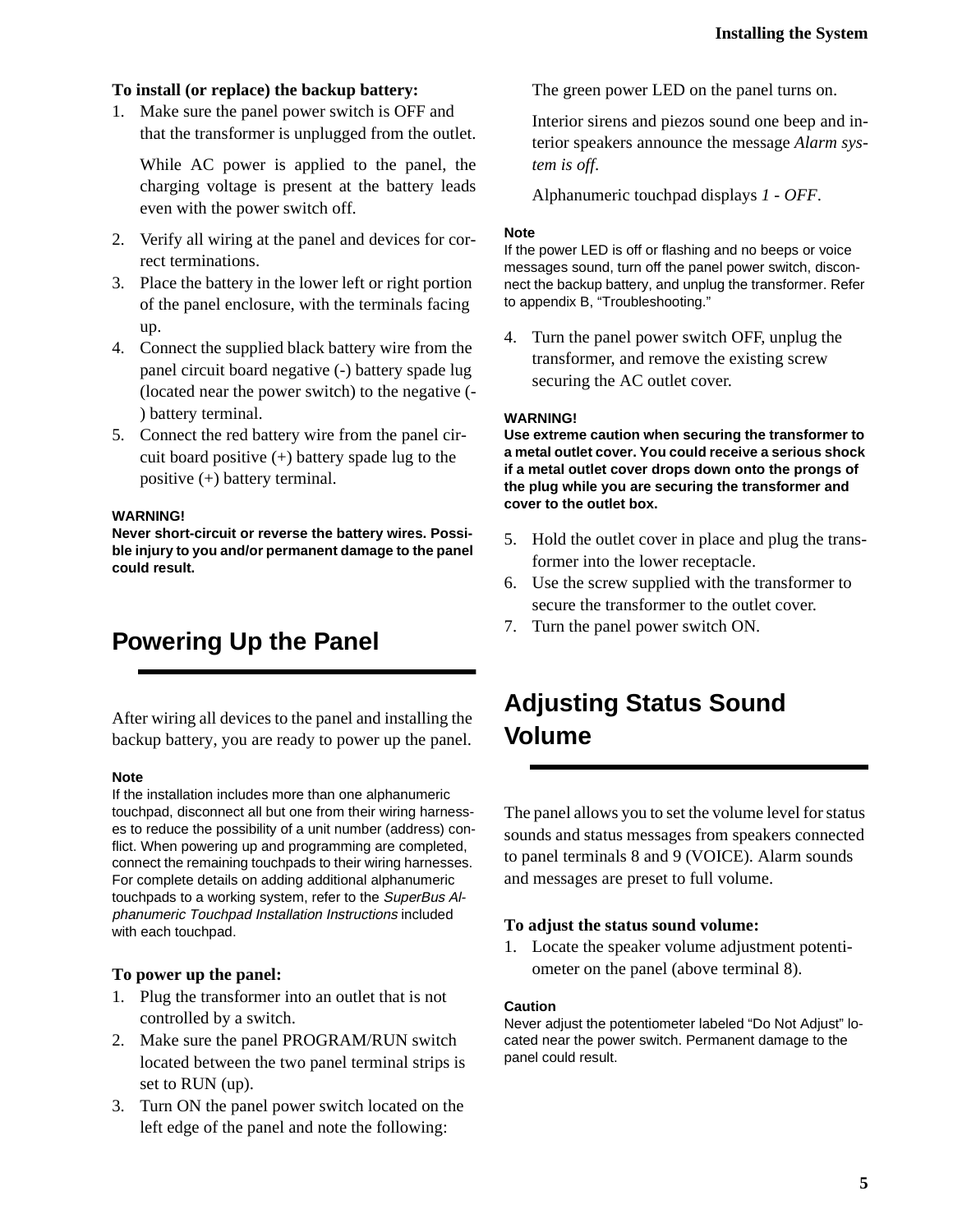### <span id="page-9-0"></span>**Programming the Panel**

2. Press **STATUS + STATUS** on the alphanumeric touchpad for a long system status display and voice message.

#### **Note**

User-programmable system setting 77 (Quiet Exit) must be off for voice sounds to be announced. (See Viewing or Programming the User-Programmable System Settings.)

- 3. While listening to the message, increase the volume level by turning the volume potentiometer clockwise.
- 4. Repeat steps 2 and 3 until the desired volume level is reached.

## **Programming the Panel**

The alphanumeric touchpad is the main programming device for the system on-site. This touchpad is used to enter values into panel memory, such as sensors, sensor text, and system-specific configuration information. During programming, the alphanumeric touchpad prompts you for information in a certain order. You can cycle through this order of prompts to get to the desired programming area. For example, you can cycle past the prompts for sensor text to enter the system configuration information and later return to programming sensor text.

Figure 5 shows the order of the prompts, and the area of programming related to these prompts. Once you know this order of prompts, you will be able to move forward and backward in the prompt sequence to locate the programming item you need.

Examine the flowchart shown in figure 5 to familiarize yourself with the sequence in which the programming procedures appear. The programming software is like a menu of choices displayed in a scroll. The direction of the chart arrows represents pressing the **BYPASS** button to scroll forward. To scroll backward, press the **STATUS** button. You can also go directly to the menu choice by entering the two-digit number shown.

When you use the alphanumeric touchpad to program the system, the touchpad buttons have special programming meanings and functions. Table 1 describes the programming buttons.



**Figure 5 Programming Flow Chart**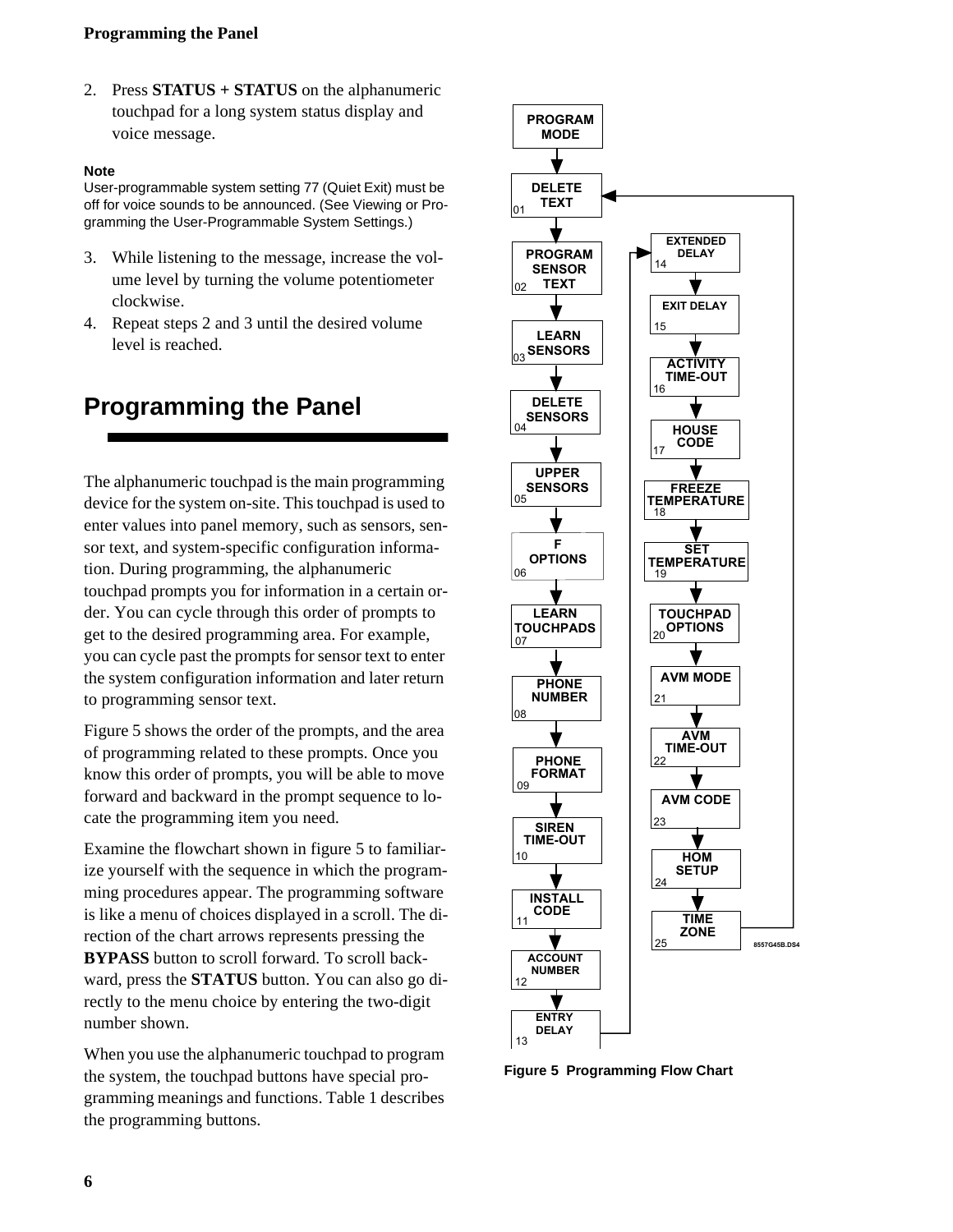### <span id="page-10-0"></span>**Table 1 Alphanumeric Touchpad Programming Button Functions**

| <b>Button</b>             | <b>Programming Function</b>                                                                                                                                                                                     |
|---------------------------|-----------------------------------------------------------------------------------------------------------------------------------------------------------------------------------------------------------------|
| Numeric<br><b>Buttons</b> | Used to enter numeric values such as<br>delays and sensor numbers. Also used<br>to enter text characters or word codes<br>during sensor text programming.                                                       |
| <b>STATUS</b>             | Scrolls backward to previous program-<br>ming function. Displays previous sensor<br>text library character during sensor text<br>programming. Also used to "lock in" new<br>alphanumeric touchpad unit numbers. |
| <b>BYPASS</b>             | Scrolls forward to next programming<br>function. Displays next sensor text<br>library character during sensor text pro-<br>gramming.                                                                            |
| COMMAND                   | Used to proceed or confirm displayed<br>entry. Displays next character/word posi-<br>tion in sensor text programming. Also<br>used to toggle between values, such as<br>yes/no or on/off.                       |
| <b>FIRE</b>               | Cancels and exits displayed program-<br>ming command (if pressed before COM-<br>MAND).<br>Backs out to previous menu level.                                                                                     |
| <b>AUXILIARY</b>          | Scrolls long display messages.                                                                                                                                                                                  |
| <b>POLICE</b>             | Used to clear (blank) an access code.<br>Used to program a pause in central sta-<br>tion phone number.<br>Used to clear HOM points.                                                                             |

Programming the panel includes the following procedures:

- Clearing memory
- Entering and exiting program mode
- Deleting and programming sensor text
- Adding and deleting wireless sensors and hardwire zones
- Programming upper sensor numbers
- Programming optional feature numbers
- Adding wireless touchpads
- Programming panel configuration options
- Programming the phone number and format
- Programming the siren time-out
- Programming the install code
- Programming the account number
- Programming the entry, extended, and exit delays
- Programming the activity time-out
- Programming the house code
- Programming the freeze and set temperatures
- Programming the touchpad options
- Programming the Audio Verification Module mode, time-out, and access code
- Programming HOM Setup
- Programming the Time Zone
- Viewing or programming the user-programmable system settings
- The duress code
- Adjusting the alphanumeric touchpad display brightness
- Requesting CS-4000/Downloader programming

#### **Note**

All on-site programming must be done using a SuperBus Alphanumeric Touchpad. The Alphanumeric Touchpad can be removed once the system has been programmed.

## **Clearing Memory**

Clear memory on all newly installed panels before programming.

### **Note**

Since all programming information is contained in memory, clearing memory deletes all existing programming information except sensor text (if any). Sensor text can be deleted separately.

### **To clear panel memory:**

- 1. Open and remove the panel door.
- 2. Turn the panel power switch OFF and then ON.
- 3. Immediately (within 1 minute after turning panel power ON), press and hold the memory clear button located on the upper left edge of the panel until a relay click is heard at the panel or until interior speakers announce *Memory good-bye*.

## **Entering and Exiting Program Mode**

The panel must be in program mode to perform any of the on-site programming operations.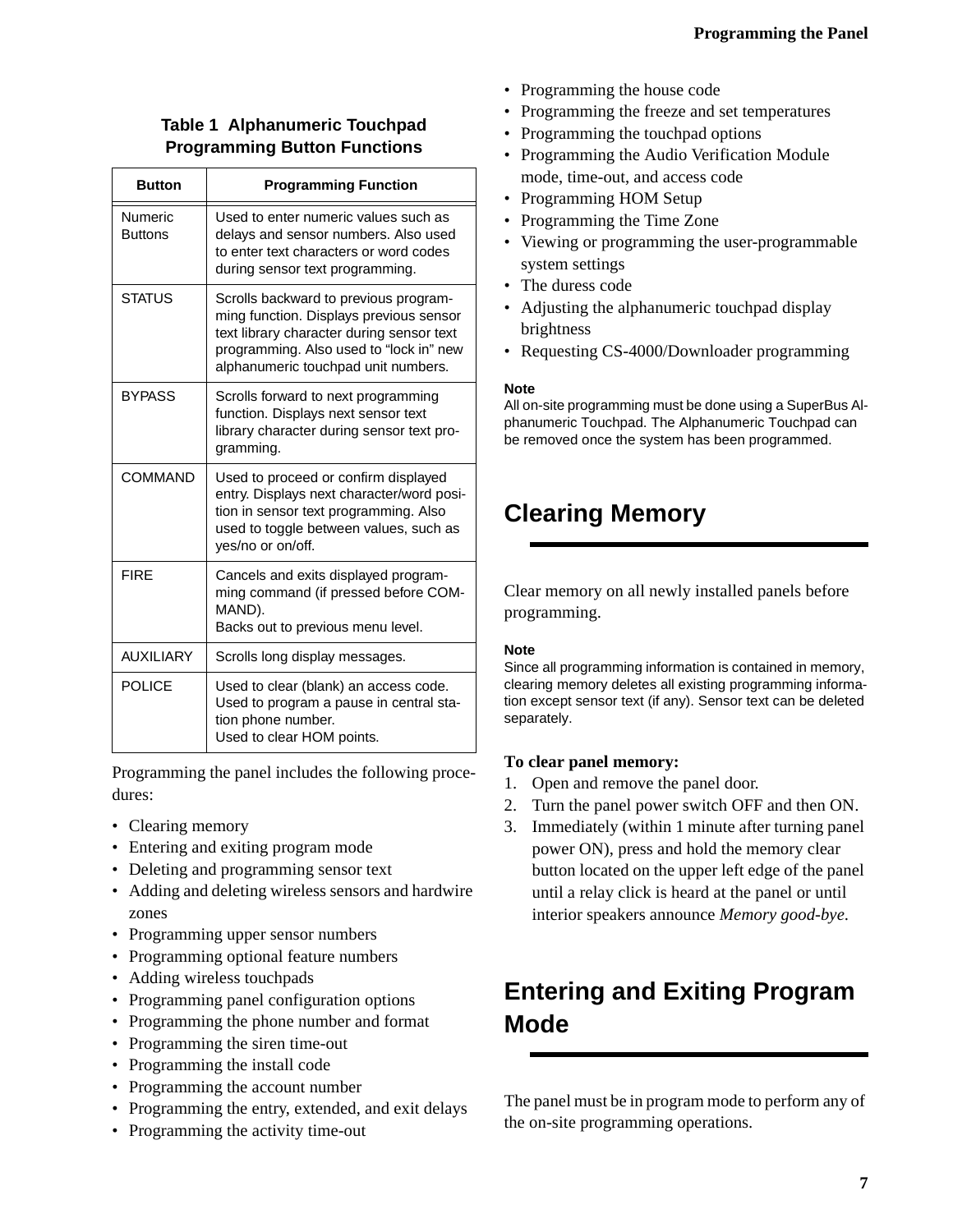### <span id="page-11-0"></span>**Programming the Panel**

#### **To enter program mode:**

- 1. Open and remove the panel door.
- 2. Set the panel PROGRAM/RUN switch to PRO-GRAM (down).

Alphanumeric touchpads display *PROGRAM MODE*  and interior speakers, sirens, and piezos sound six beeps every minute as a reminder that the panel is in the program mode.

#### **Note**

If touchpad(s) do not display PROGRAM MODE after switching the PROGRAM/RUN switch to PROGRAM (down), a special install code has been programmed into the panel and now must be entered into the touchpad using the number buttons. The touchpad will display PROGRAM MODE once the correct install code is entered.

The program mode of operation must be exited for the system to operate normally (RUN). You can exit from program mode at any time.

#### **To exit program mode:**

- 1. Switch the panel PROGRAM/RUN switch to RUN (up).
- 2. The alphanumeric touchpad will display *1 OFF* to signal that the system is in the normal mode of operation.
- 3. When you are finished programming or working in the control panel, replace and secure the panel door with either the panel door screws or key lock.

## **Deleting Sensor Text**

You can delete all sensor text (if any)—before programming or reprogramming, for example—by doing the following procedure.

#### **To delete** *all* **existing sensor text:**

- 1. In *PROGRAM MODE*, press **BYPASS** or **STA-TUS** until *DELETE TEXT* is displayed.
- 2. Press **COMMAND**. Flashing *RDY* is displayed.

#### **Caution**

Deleted text cannot be retrieved and must be reprogrammed.

3. Press **POLICE** to delete all sensor text. *DELETE* 

*TEXT DONE* is displayed.

4. Press **FIRE** to exit.

## **Programming Sensor Text**

This section describes how to program sensor names. Use the word and character numbers you recorded in appendix D (using table C.2 in appendix C) to program sensor text.

Before programming sensor text the first time, delete all existing text (if any) as detailed above.

#### **To program sensor text:**

- 1. In *PROGRAM MODE*, press **BYPASS** or **STA-TUS** until the display reads *PROG SENSOR TEXT*.
- 2. Press **COMMAND** and the display reads *S01 [Group number assigned, if any] ["-" if normally closed, "\*" if normally open] [existing sensor text, if any]*.
- 3. Enter the desired sensor number from 01 to 76 and the display reads *S## [existing sensor text, if any]*.
- 4. Press **COMMAND** and the display reads *A 00*.
- 5. Enter the appropriate word number or character number from table C.2 in appendix C.
- 6. Press **COMMAND** and the display reads *B 00*.
- 7. Repeat steps 5 and 6 until the whole sensor name is entered.

#### **Note**

Because the touchpad can only display a limited number of characters, in some cases—such as alarms—all text may not be displayed.

- 8. Press **FIRE.** The display shows the sensor number and name. Lines longer than the display will scroll horizontally. If desired, press **AUXIL-IARY** to scroll the long-line display again.
- 9. Press **BYPASS** to cycle to the next sensor number and repeat steps 4 through 8 until all sensor names are programmed.
- 10. Press **FIRE** to exit.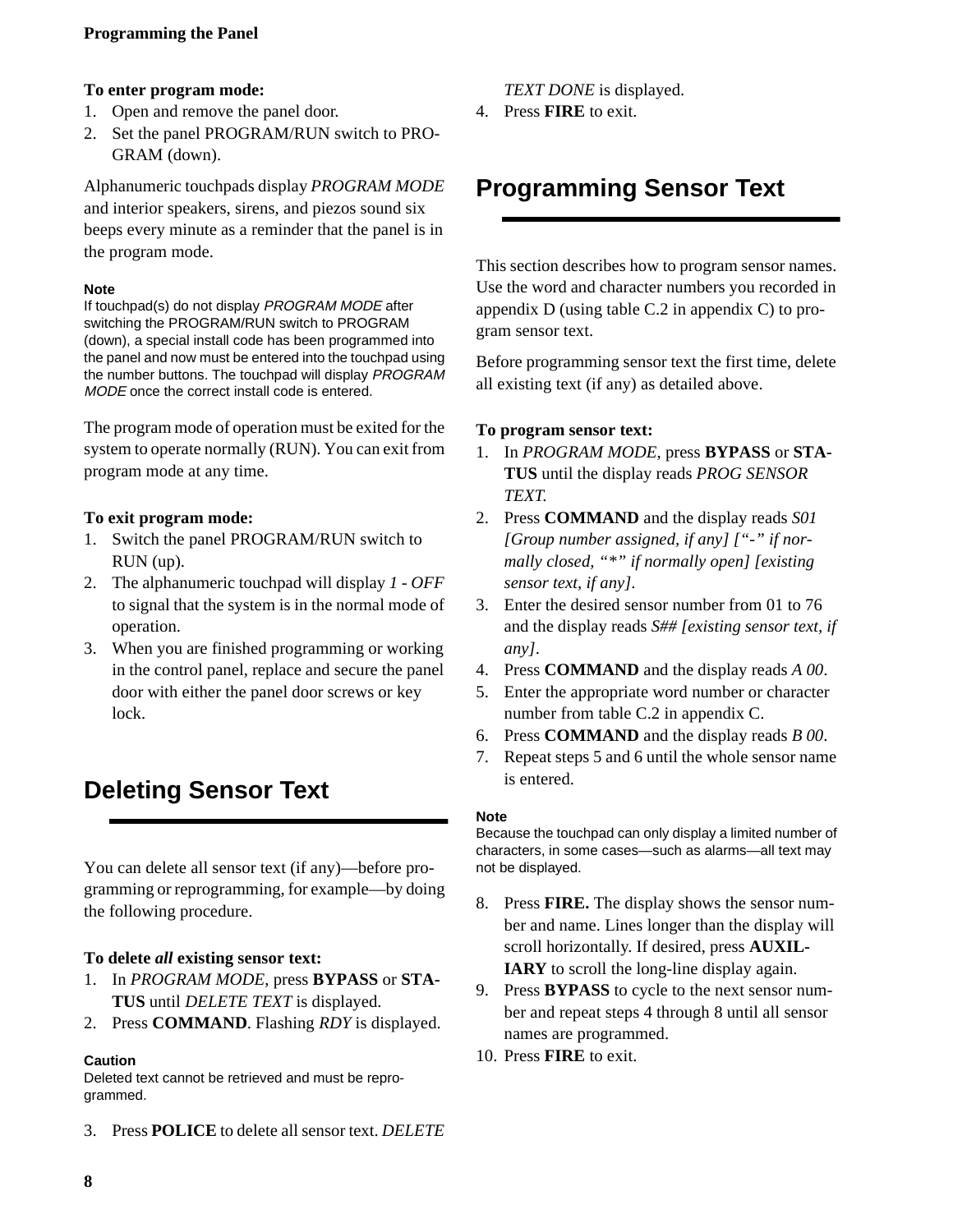## <span id="page-12-0"></span>**Adding (Learning) Wireless Sensors**

Programming wireless and hardwire sensors involves switching the panel to the program mode of operation and setting sensor identification numbers and group numbers for each wireless sensor and hardwire sensor loop. Once sensors IDs and group assignments are added (learned) into panel memory, the panel can respond appropriately for each sensor detection. Sensors can be added (learned) into or deleted from panel memory.

Use table C.1 in appendix C for selecting sensor groups and complete the group assignment for each wireless sensor in the system planning worksheets in appendix D.

Use the following procedure to add (learn) all Learn Mode wireless sensors.

### **To add Learn Mode wireless sensors into panel memory:**

- 1. In *PROGRAM MODE*, press the touchpad **BYPASS** or **STATUS** button repeatedly until *LEARN SENSOR* is displayed.
- 2. Press the **COMMAND** button to display *GROUP \_\_ \_\_.*
- 3. Enter the desired group number (00 to 29, 32).
- 4. Press the **COMMAND** button to display *SEN-SOR ##*.
- 5. Press the **COMMAND** button if the sensor number displayed is OK or enter another number from 01 to 76, and then press **COMMAND** again.
- 6. The display reads *TRIP ##*. Trip the wireless sensor tamper switch as shown in table 2 or as described in the sensor's installation instructions. When the sensor has been added (learned) the display reads *TRIP - ## [next #]* and interior speakers announce *Sensor # okay. Sensor [next # to be learned].*

#### **Note**

To trip a wireless sensor with an external hard-wire contact connected to its screw terminals, check that the external contact is in its alarm state, and then trip the sensor.

The alarm state is either open or closed, depending on the

normal condition of the sensor. Multiple normally closed switches are wired in series and tripped while the loop is open. Multiple normally open switches are wired in parallel and tripped while the loop is closed.

For high-security installations, always remove both internal reed switches when connecting an external contact to the wireless sensor terminals.

Only the normally closed configuration can be used in ULlisted installations.

Do not attempt to use the built-in reed switch and an external contact on the same wireless sensor.

### **Table 2 Tripping Learn Mode Wireless Sensors**

| Sensor *                        | Action                                                                             |
|---------------------------------|------------------------------------------------------------------------------------|
| Door/Window T                   | Open sensor cover.                                                                 |
| <b>Fire Pull Station</b>        | Open the sensor cover located<br>inside the Fire Pull Station.                     |
| Freeze                          | Open sensor cover.                                                                 |
| Glass Guard                     | Open sensor cover.                                                                 |
| Portable Emergency But-<br>tons | Press the appropriate emer-<br>gency button(s).                                    |
| PIR Motion                      | Open PIR case.                                                                     |
| Keychain Touchpad               | Simultaneously press arm and dis-<br>arm until the LED flashes.                    |
| Rate-of-Rise Heat               | Open sensor cover and press learn<br>switch on circuit board.                      |
| Recessed Door/Window            | Open sensor cover and remove<br>transmitter circuit board.                         |
| Shock $\dagger$                 | Open sensor cover.                                                                 |
| Slim Line Door/Window           | Remove sensor from mounting<br>hase.                                               |
| Sound                           | Open sound sensor cover, after<br>spring is installed.                             |
| <b>System Sensor Smoke</b>      | Press test button and hold for<br>30 seconds, until test alarm<br>begins sounding. |
| System Sensor 2300RF ITI        | With sensor removed from base,<br>press the test button for at least<br>1 second.  |

Refer to the particular sensor's installation instructions for more details on tripping Learn Mode wireless sensors.

† When using an external contact with this sensor, the contact must be in the alarm state while tripping the sensor to properly learn it into memory.

- 7. Continue adding sensors into the current group number by repeating step 6 for each sensor. Press **BYPASS**, **STATUS**, or number buttons to select new sensor numbers (other than what is automatically displayed).
- 8. To add sensors into other groups, press **FIRE** and follow steps 3 through 7.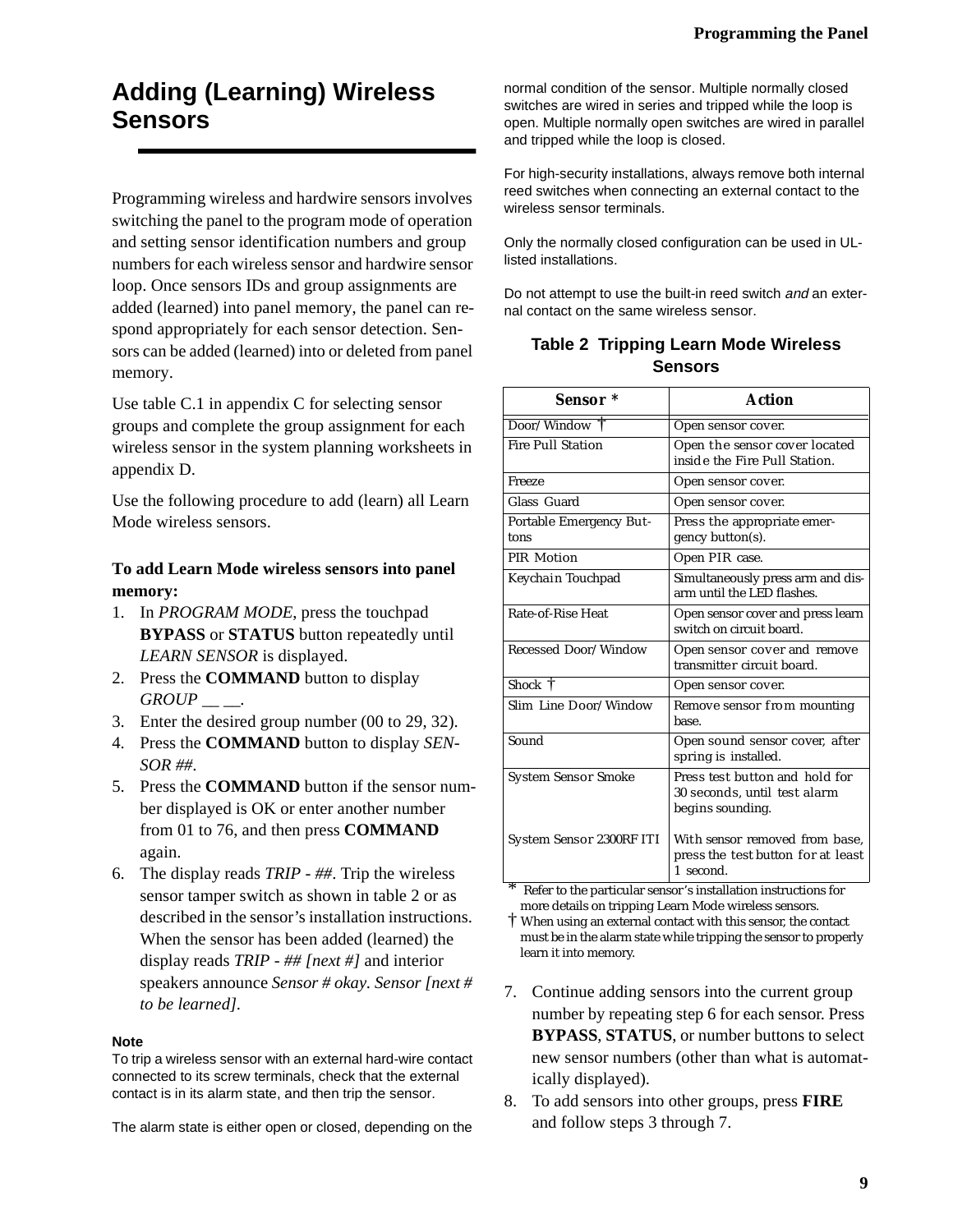### <span id="page-13-0"></span>**Programming the Panel**

- 9. Press **FIRE** to exit. Proceed to your next programming task.
- 10. If you are finished programming, switch the panel PROGRAM/RUN switch to RUN (up). The touchpad will display *1 - OFF* to signal that the system is in the normal (RUN) mode of operation.

## **Adding (Learning) Hardwire Sensors**

After planning the installation, use table C.1 in appendix C to select sensor groups and complete the group assignment for each wireless sensor in the system planning worksheets in appendix D.

Use the following procedure to add (learn) all hardwire sensors and zones into panel memory.

#### **To add (learn) hardwire sensors:**

- 1. Place all hardwire sensors in their normal (nonalarm) state.
- 2. In *PROGRAM MODE*, press the touchpad **BYPASS** or **STATUS** button repeatedly until *LEARN SENSOR* is displayed.
- 3. Press the **COMMAND** button to display *GROUP \_\_ \_\_.*
- 4. Enter the desired group number (00 to 29, 32).
- 5. Press the **COMMAND** button to display *SEN-SOR ##*.
- 6. Press the **COMMAND** button if the sensor number displayed is correct or enter another number from 01 to 76, and then press **COMMAND** again.
- 7. The display reads *TRIP ##*. Trip the sensor by placing it into the alarm state (open the door or window) or as described in the sensor's installation instructions. The display reads *TRIP - ## [next #]* and interior speakers announce *Sensor # okay. Sensor [next # to be learned].*

#### **Note**

The alarm state is either open or closed, depending on the normal condition of the sensor. Multiple normally closed switches are wired in series and tripped while the loop is open. Multiple normally open switches are wired in parallel and tripped while the loop is closed.

On hardwire zones containing multiple sensors, only one sensor per zone needs to be added (learned) into panel memory.

If the system uses hardwire sensors only, turn off upper sensor 94 (Receiver Failure) in the panel.

Only the normally closed configuration can be used in ULlisted installations.

- 8. Continue adding sensors into the current group number by repeating step 7. Press **BYPASS**, **STATUS**, or number buttons to select new sensor numbers.
- 9. To add sensors into other groups, press **FIRE** and follow steps 4 through 8.
- 10. Press **FIRE** to exit. Proceed to your next programming task.
- 11. If you are finished programming, switch the panel PROGRAM/RUN switch to RUN (up). The touchpad will display *1 - OFF* to signal that the system is in the normal (RUN) mode of operation.

## **Deleting Sensors and Hardwire Zones**

If you want to reassign a sensor or hardwire zone to another group, you must first delete that sensor or zone.

#### **To delete a sensor from the panel:**

- 1. In *PROGRAM MODE*, press **STATUS** or **BYPASS** until the display reads *DELETE SEN-SOR.*
- 2. Press **COMMAND** and the display reads *DELETE ## [sensor text, if any].*

#### **Note**

After pressing COMMAND in step 2, the display shows the lowest programmed sensor number.

- 3. If the sensor number displayed is not correct, enter the desired number (01 to 76).
- 4. Press **COMMAND** and the display reads *DEL ## OK.*
- 5. Continue deleting sensors by repeating steps 3 and 4.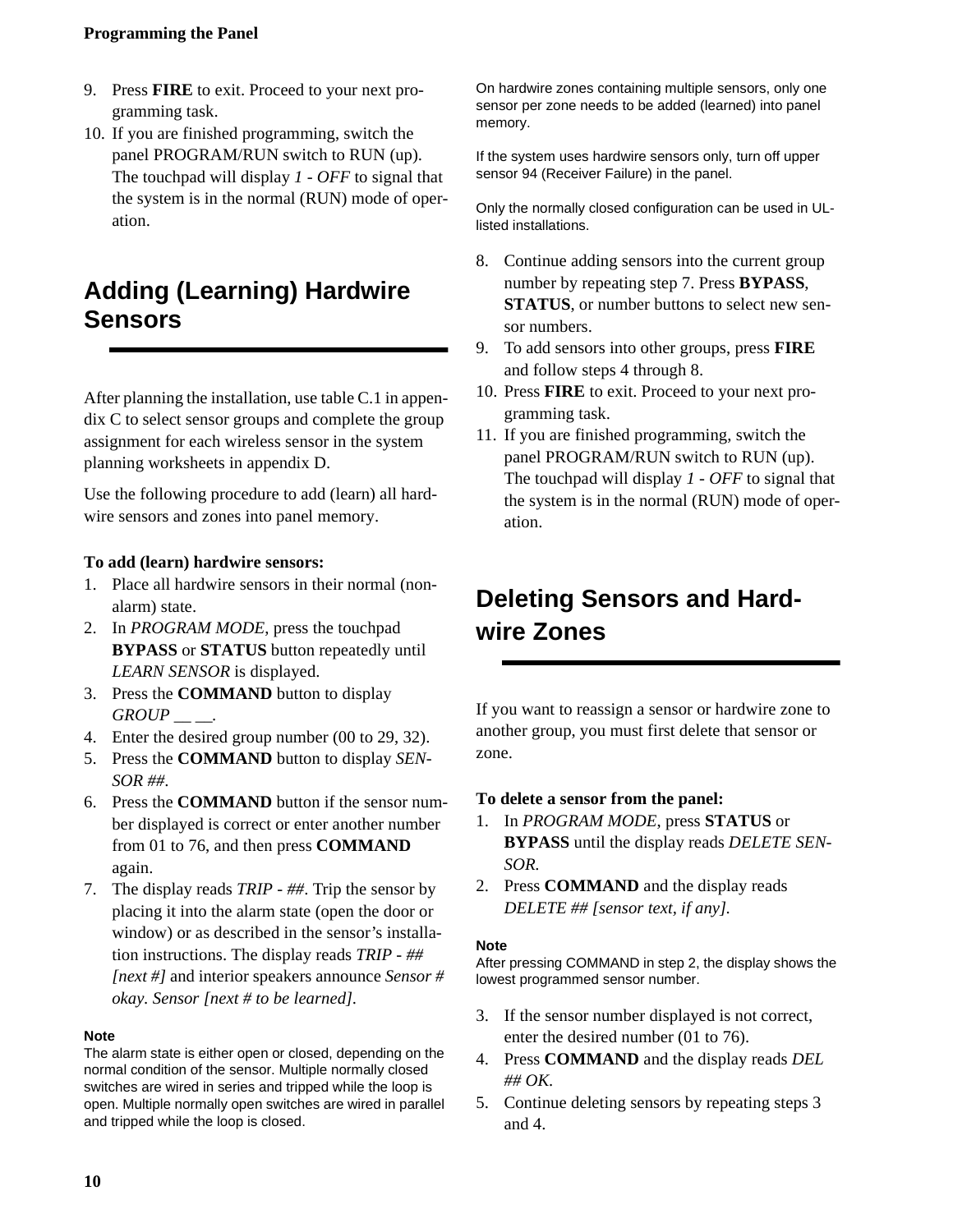#### <span id="page-14-0"></span>6. Press **FIRE** to exit.

#### **Note**

Sensor text is not deleted when its sensor is deleted.

## **Programming Upper Sensors**

Upper sensors are optional values (see appendix D, table D.7) you turn on or off depending on your customer's equipment and needs.

#### **Note**

We recommend that you do not change upper sensors that default ON. Factory default settings will work for most applications.

Use the settings recorded in appendix D, table D.7 when programming upper sensors.

#### **To program upper sensor numbers:**

- 1. In *PROGRAM MODE*, press **BYPASS** or **STA-TUS** until *UPPER SENSOR* is displayed.
- 2. Press **COMMAND** and the display reads *77 OFF TOUCHPAD TAMPER*. (Press **AUXIL-IARY** to scroll any long messages sideways.)
- 3. Press **COMMAND** to toggle upper sensor 77 ON, if desired, or press **BYPASS** to cycle to the next upper sensor.

#### **Note**

To jump directly to a particular upper sensor, enter its twodigit number instead of pressing BYPASS.

- 4. Repeat step 3 until all upper sensors are programmed to suit the installation.
- 5. Press **FIRE** to exit.

# **Programming Optional Feature Numbers**

Optional feature numbers are system features (see appendix D, table D.8) you turn on or off depending on your customer's needs.

#### **Note**

We recommend that you do not change feature numbers that default ON. Factory default settings will work for most applications.

Use the settings recorded in table D.8 when programming optional feature numbers.

#### **To program feature numbers:**

- 1. In *PROGRAM MODE*, press **BYPASS** or **STA-TUS** until *F OPTIONS* is displayed.
- 2. Press **COMMAND** to display *00 ON REMOTE ACCESS*. (Press **AUXILIARY** to scroll long messages in the display.)
- 3. Press **COMMAND** again to toggle the feature number ON or OFF as desired.
- 4. Press **BYPASS** to display the next feature number.

#### **Note**

To jump directly to a particular feature number, enter its number instead of pressing BYPASS.

- 5. Repeat steps 3 and 4 for all of the remaining feature numbers.
- 6. Press **FIRE** to exit.

## **Adding (Learning) Wireless Touchpads**

You can add up to four wireless touchpads to the system (including keychain touchpads).

#### **To add (learn) wireless touchpads:**

- 1. In *PROGRAM MODE*, press **BYPASS** or **STA-TUS** until *LEARN TOUCHPAD* is displayed.
- 2. Press **COMMAND** to display *PRESS BYP TP 1*.
- 3. Press **BYPASS** on the wireless touchpad (press and hold both lock and unlock buttons on the wireless keychain touchpad) until the display reads *PRESS BYP TP 2* and *One OK, Two* is heard.
- 4. Repeat step 3 for each wireless touchpad until they are all added.
- 5. Press **FIRE** to exit.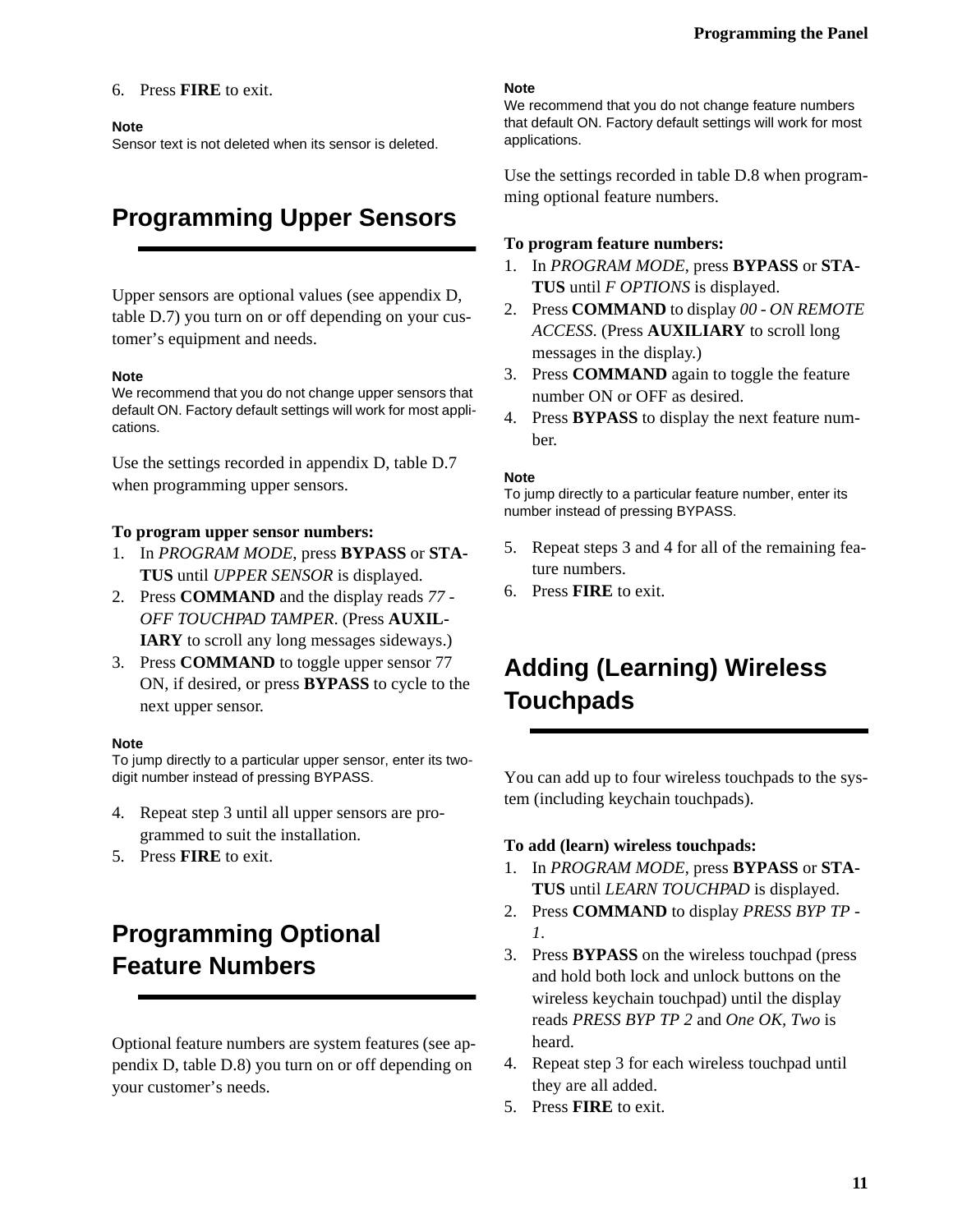### <span id="page-15-0"></span>**Programming the Panel**

#### **Caution**

After exiting from learning touchpads, reentering the learn touchpads menu by pressing COMMAND automatically deletes all learned touchpads. When adding wireless touchpads to the system, you must also relearn existing touchpads.

# **Programming Panel Configuration Options**

This section describes how to program the following:

- Primary phone number and phone format
- Siren time-out
- Install code
- Account number
- Entry, extended, and exit delays
- Activity time-out
- House code
- Energy Saver Module (ESM) freeze and set temperatures
- Touchpad unit number, quiet, and key beeps options
- Audio Verification Module (AVM) mode, timeout, and code
- HOM setup
- Time zone
- User-programming system settings
- Duress code

Use the panel configuration settings you recorded in table D.5 to program the system.

## **Programming the Primary Phone Number**

The panel can report alarms and all other reports to a central monitoring station by programming the primary phone number (or central station's phone number) into panel memory. The default phone number is blank (none).

### **To program the central monitoring station telephone number:**

- 1. In *PROGRAM MODE*, press **BYPASS** until the display reads *PHONE NUMBER.*
- 2. Press **COMMAND**. The display shows *[existing phone number, if any].*
- 3. Enter the central station receiver phone number (up to 18 digits). If you need a pause between digits, press **POLICE** for each 1-second pause desired.
- 4. Press **COMMAND**. The display reads *[new phone number].*
- 5. Press **FIRE** to exit.

## **Programming the Phone Format**

The phone format determines the type of communication the panel uses to report to the central monitoring station's receiver. The default phone format is "ITI."

### **To program the panel telephone format:**

- 1. In *PROGRAM MODE*, press **BYPASS** until the display reads *PHONE FORMAT*.
- 2. Press **COMMAND** to display the currently selected format. For example, *ITI FMT.*
- 3. Press **BYPASS** or **STATUS** to cycle to the desired setting: *SET ITI, -1400, or -2300*.

#### **Note**

Phone format must be set to "ITI" for the panel to correctly communicate with the ITI ToolBox Downloader.

- 4. Press **COMMAND** and the display reads *SET [selected format] OK*.
- 5. Press **FIRE** to exit.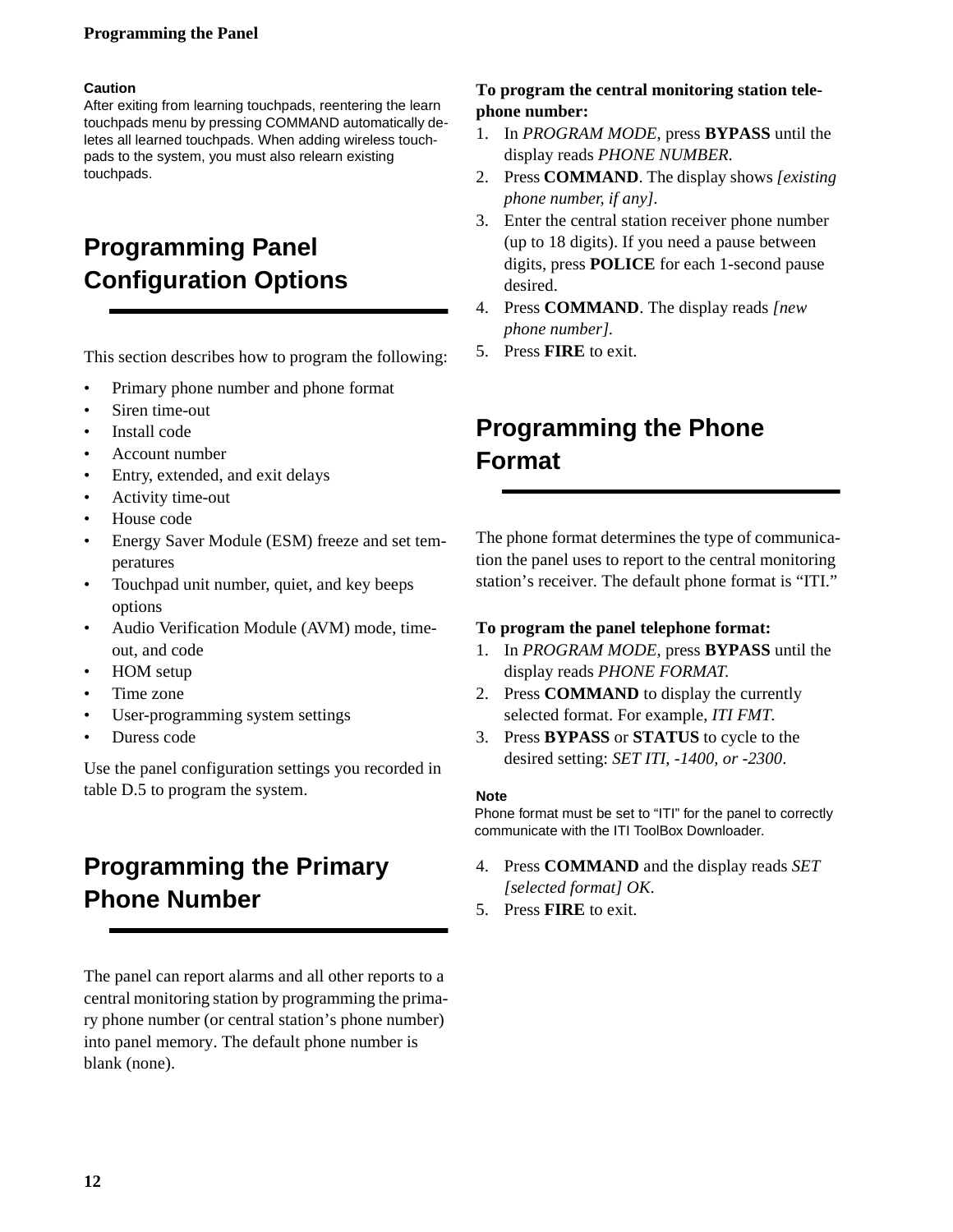# <span id="page-16-0"></span>**Programming the Siren Time-out**

The siren time-out determines how long sirens sound an alarm condition, if no one is present to disarm the system. The default siren time-out is 4 minutes.

#### **To program a different siren time-out:**

- 1. In *PROGRAM MODE*, press **BYPASS** until the display reads *SIREN TIMEOUT*.
- 2. Press **COMMAND** and the display reads *SIREN - ## MIN*.
- 3. Enter the desired two-digit time (01 to 30 minutes).
- 4. Press **COMMAND** and the display reads *SIREN - ## MIN*.
- 5. Press **FIRE** to exit.

## **Programming the Install Code**

The install code is a special access code used to prevent accidental or unauthorized changes to system programming. The default install code is blank (\*\*\*\*).

#### **Caution**

Always install and test all wired touchpads before entering an install code. Programming an install code before all touchpads are installed and tested is risky. It can lead to a situation where memory must be cleared to get into program mode. This can happen if a bus conflict renders the alphanumeric touchpad useless (and there are no wireless touchpads and phone control is turned off). In this situation, there is no way to enter an install code—there is no way to get back into the program mode except to erase the install code (and all other programming) by clearing memory.

If an install code is desired, program it after installation is complete and just before you leave the site.

#### **Note**

Once an install code is entered, it will start a 1-hour timer. For the next hour, the install code will not be required. This timer is cleared by entering dealer sensor test.

#### **To program an install code:**

- 1. In *PROGRAM MODE*, press **BYPASS** until the display reads *INSTALL CODE*.
- 2. Press **COMMAND** to display *INSTALL \*\*\*\*.*
- 3. Enter any four digits from 0001 to 9998.

#### **Note**

See table D.6 in appendix D for code number defaults and restrictions.

To return the install code to blank (\*\*\*\*) press the POLICE button instead of a four-digit code.

- 4. Press **COMMAND**. *INSTALL ####* is displayed*.*
- 5. Press **FIRE** to exit.

## **Programming the Account Number**

The account number is a five-character panel identification for central monitoring stations. Used when the panel sends reports. The default account number is 00-000.

#### **To program an account number:**

- 1. In *PROGRAM MODE*, press **BYPASS** until the display reads *ACCOUNT NUMBER*.
- 2. Press **COMMAND** to display *ACCOUNT #####.*
- 3. Enter any five digits.
- 4. Press **COMMAND**. *ACCOUNT #####* is displayed.
- 5. Press **FIRE** to exit.

#### **Note**

Only numbers can be programmed locally though the alphanumeric touchpad. Letters can be programmed though the CS-4000 or Downloader and will display correctly with the panel in program mode.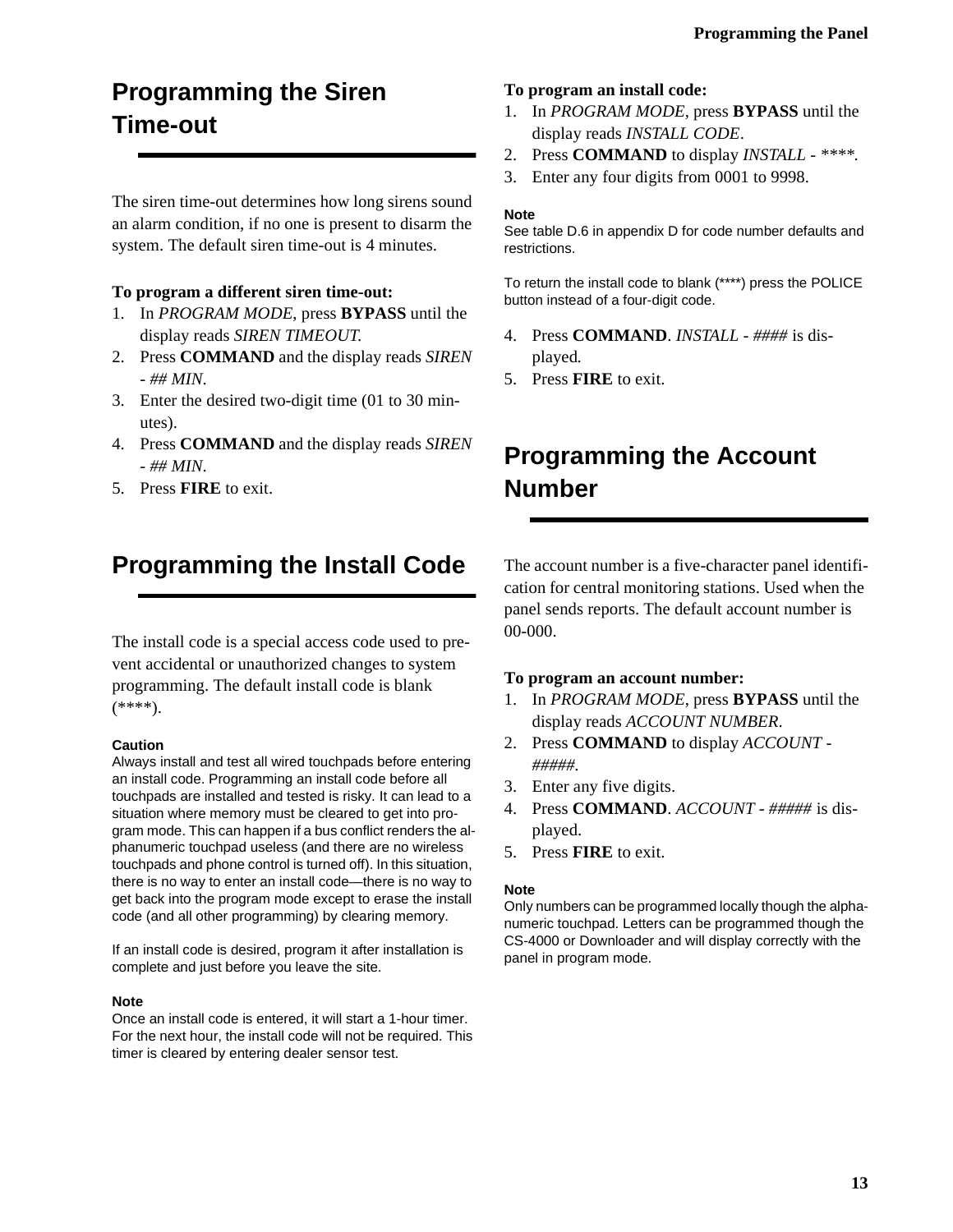# <span id="page-17-0"></span>**Programming the Entry Delay**

The entry delay determines the time a user has to enter the premises and disarm the system, before it goes into alarm. The default entry delay is 32 seconds.

### **To program a different entry delay:**

- 1. In *PROGRAM MODE*, press **BYPASS** until the display reads *ENTRY DELAY*.
- 2. Press **COMMAND** and the display reads *ENTRY - ### SEC*.
- 3. Enter the desired three-digit time (008 to 120 seconds).

### **Note**

The system automatically rounds off the entry to the nearest multiple of eight.

- 4. Press **COMMAND** and the display reads *ENTRY - ### SEC*.
- 5. Press **FIRE** to exit.

# **Programming the Extended Delay**

The extended delay affects both entry and exit delay times for sensors in groups 11 (extended delay) and 12 (twice extended delay). The extended delay setting determines how much time system users have to leave the premises after arming and how much time users have to disarm after entering, without causing an accidental alarm. The default extended delay is 4 minutes.

### **To program a different extended delay:**

- 1. In *PROGRAM MODE*, press **BYPASS** until the display reads *EXTENDED DELAY*.
- 2. Press **COMMAND**. The display reads *DELAY ## MIN.*
- 3. Enter the desired two-digit time (01 to 08 minutes).
- 4. Press **COMMAND** and the display reads *DELAY - ## MIN.*
- 5. Press **FIRE** to exit.

# **Programming the Exit Delay**

The exit delay determines how much time system users have to leave the premises through a designated delay door without causing an alarm, after arming the system. The default exit delay is 32 seconds.

### **To program the exit delay:**

- 1. In *PROGRAM MODE*, press **BYPASS** until the display reads *EXIT DELAY.*
- 2. Press **COMMAND** and the display reads *EXIT ### SEC.*
- 3. Enter the desired three-digit time (008 to 184 seconds).

### **Note**

The system automatically rounds off the entry to the nearest multiple of eight.

- 4. Press **COMMAND** and the display reads *EXIT ### SEC.*
- 5. Press **FIRE** to exit.

# **Programming the Activity Time-out**

The activity time-out determines how many hours of system non-use are sensed, before sending a report to the central monitoring station. The default activity time-out is 24 hours.

### **To program a different activity time-out:**

- 1. In *PROGRAM MODE*, press **BYPASS** until the display reads *ACTIVITY TIMEOUT.*
- 2. Press **COMMAND** to display *ACTIVITY ## H.*
- 3. Enter the desired two-digit time (01 to 24 hours).
- 4. Press **COMMAND**. *ACTIVITY ## H* is displayed*.*
- 5. Press **FIRE** to exit.

#### **Note**

Upper sensor S79 (No Activity) must be on for the activity timer to function. S79 default is off.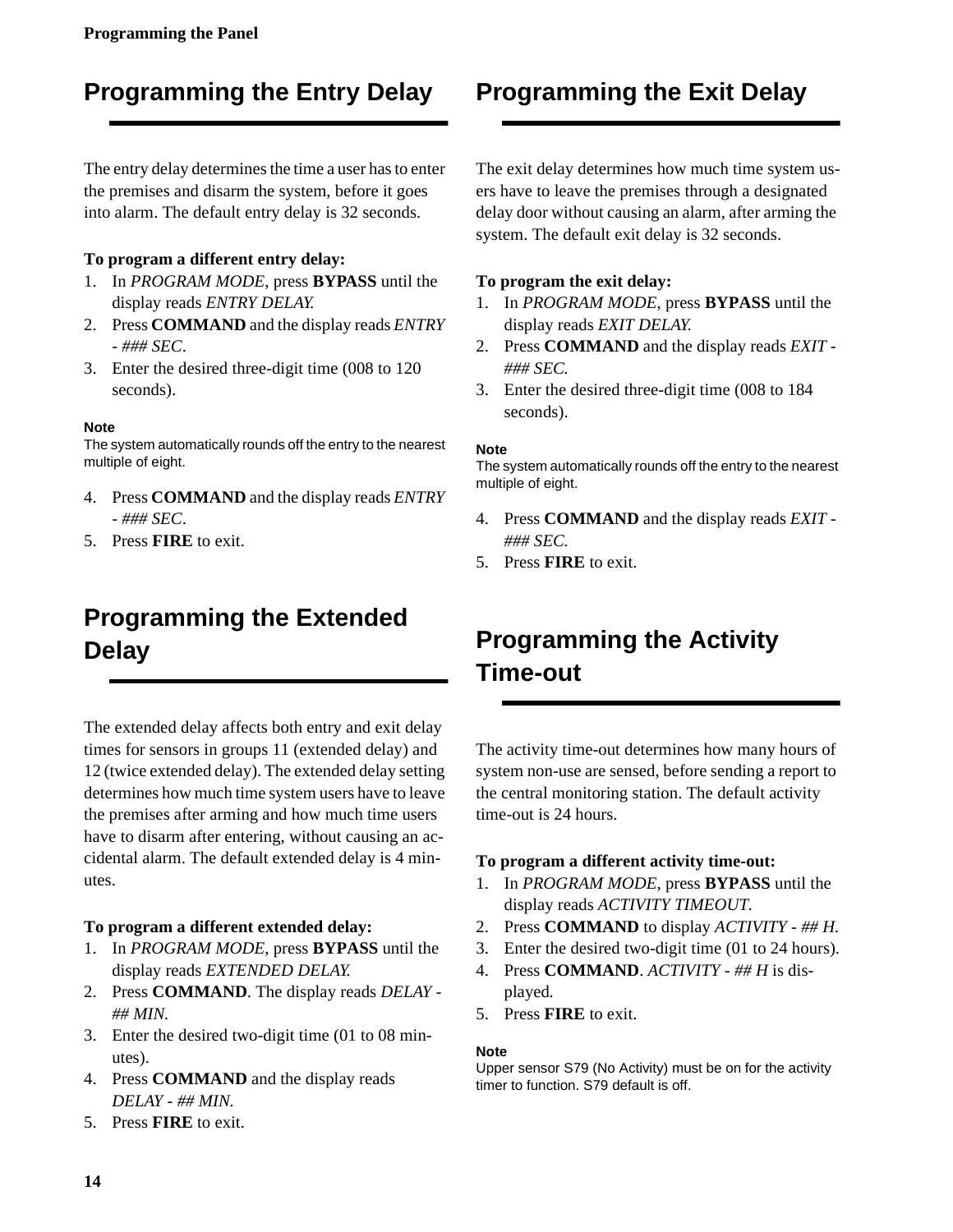# <span id="page-18-0"></span>**Programming the House Code**

The house code is a three digit number used to communicate panel signals to line carrier devices such as Wireless Interior Sirens (WIS) and X-10 Lamp and Appliance Modules. The default house code is 001(X-10 module house code "B").

### **To program a different house code:**

- 1. In *PROGRAM MODE*, press **BYPASS** until the display reads *HOUSE CODE.*
- 2. Press **COMMAND** to display *HOUSE CODE ### [X-10 module unit code A–P].*
- 3. Enter the desired three digit house code number (001 to 254).
- 4. Press **COMMAND**. *HOUSE CODE ### [X-10 module unit code A–P]* is displayed*.*
- 5. Press **FIRE** to exit.

# **Programming the Energy Saver Module Freeze and Set Temperatures**

The freeze temperature setting determines when the Energy Saver Module's freeze sensor activates, sounding interior sirens and reporting to the central monitoring station. The default freeze temperature is 42° F.

### **Note**

Upper sensor 78 (Freeze Sensor) must be ON to enable the freeze alarm. Upper sensor 78 defaults to OFF.

### **To program the Energy Saver Module freeze temperature:**

- 1. In *PROGRAM MODE*, press **BYPASS** until the display reads *FREEZE TEMP*.
- 2. Press **COMMAND** and the display reads *FREEZE TEMP - ##.*
- 3. Enter the desired two-digit temperature (40 to 90).
- 4. Press **COMMAND** and the display reads *FREEZE TEMP - ##*.

5. Press **FIRE** to exit.

The Energy Saver Module set (readout) temperature setting lets you adjust the module to match the on-premises thermostat. The default set temperature is the unadjusted ESM temperature.

**To adjust the Energy Saver Module temperature readout, make sure that the module is wired and working, then:**

- 1. In *PROGRAM MODE*, press **BYPASS** until the display reads *SET TEMP*.
- 2. Press **COMMAND** to display *TEMPERATURE - ##.*
- 3. Enter present two-digit room temperature (32 to 99).
- 4. Press **COMMAND** and the display reads *TEM-PERATURE - ##*.
- 5. Press **FIRE** to exit.

# **Programming the Touchpad Options**

The touchpad options setting lets you set the touchpad unit number, touchpad quiet, and touchpad key beeps options.

### **To program the alphanumeric touchpad options:**

- 1. In *PROGRAM MODE*, press **BYPASS** until *TOUCHPAD OPTIONS* is displayed.
- 2. Press **COMMAND** to display *UNIT NUMBER*.
- 3. Press **BYPASS** to display the various touchpad options.
- 4. Continue with the following touchpad option procedures.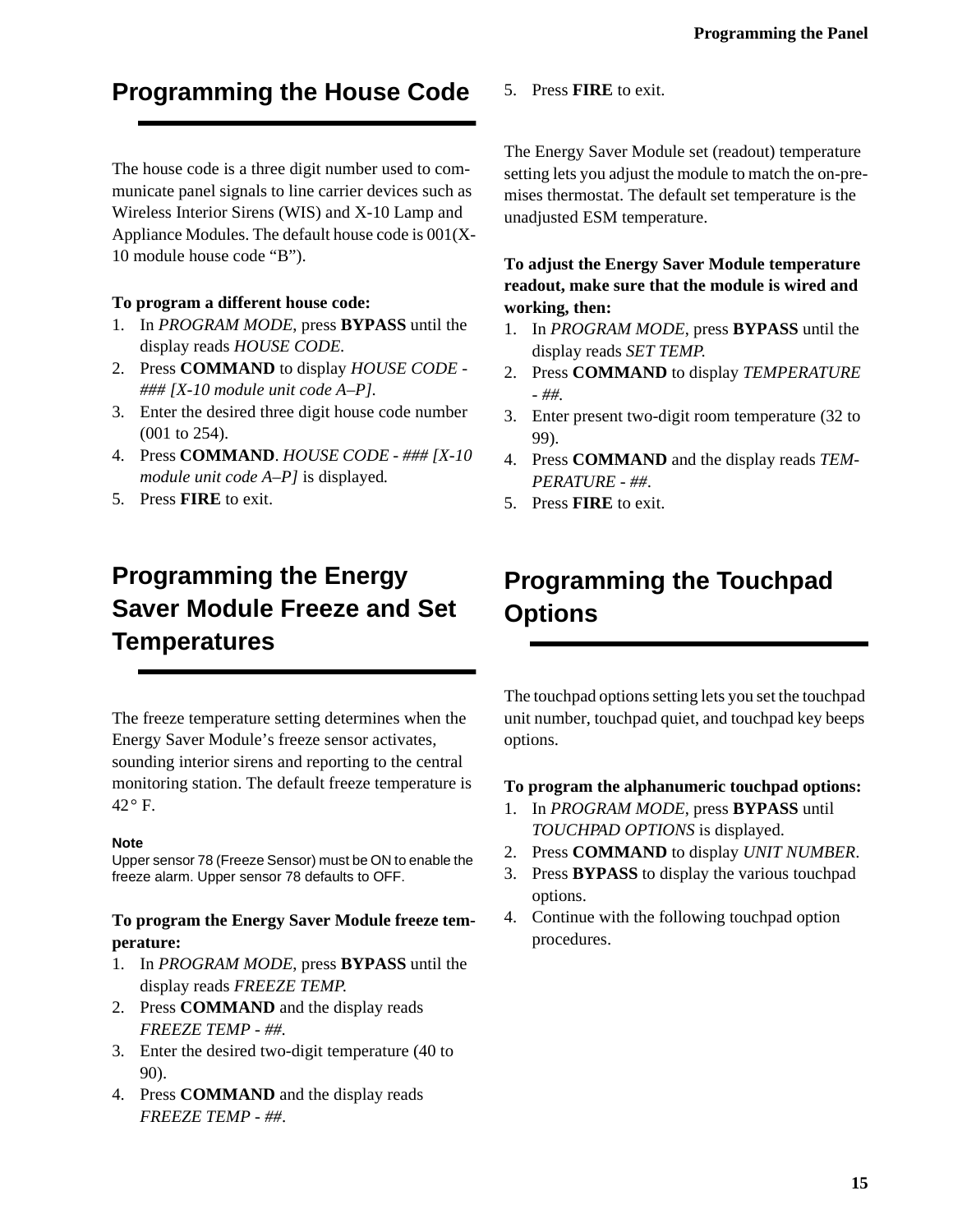## <span id="page-19-0"></span>**Programming the Touchpad Unit Number**

The touchpad unit number lets the panel identify specific touchpads connected to the bus. Each alphanumeric touchpad must be assigned a unit number, different than any other bus device. Use the following guidelines when changing touchpad unit numbers:

- Always start with one touchpad connected to the panel and get it operational with the panel, before connecting additional touchpads.
- Whenever possible, such as in new installations, assign alphanumeric touchpad unit numbers before all other panel programming.
- Always work from one touchpad location when assigning unit numbers for installations with multiple touchpads.

For complete details on installing additional alphanumeric touchpads to a working system, refer to the *SuperBus Alphanumeric Touchpad Installation Instructions* included with each touchpad.

The default touchpad unit number is 001.

#### **Note**

On systems with multiple alphanumeric touchpads, the following procedure puts all touchpads into the address set mode.

#### **Caution**

Always delete (blank) the install code before adding wired touchpads or changing wired touchpad unit (address) numbers. The default install code is blank (\*\*\*\*).

Programming an install code before all touchpads are installed and tested may prevent correct touchpad installation and may require clearing memory and reprogramming. If an install code is desired, program it after installation is complete and just before you leave the site.

### **To delete (blank) the install code prior to changing the touchpad unit number:**

- 1. In *PROGRAM MODE*, press **BYPASS** until the display reads *INSTALL CODE*.
- 2. Press **COMMAND** to display *INSTALL ####.*
- 3. Press the **POLICE** button. *INSTALL \*\*\*\** (blank) is displayed*.*
- 4. Press **FIRE** to exit.

### **To change the alphanumeric touchpad unit number:**

- 1. In *PROGRAM MODE*, press **BYPASS** until *TOUCHPAD OPTIONS* is displayed.
- 2. Press **COMMAND**. Display reads *UNIT NUM-BER*.
- 3. Press **COMMAND** to display the present unit number *DA ###*.
- 4. Press **COMMAND** to display *ENTER \_*.
- 5. Enter the desired three digit touchpad unit number (000 to 007).
- 6. Press **STATUS** to lock in the new unit number.

#### **Note**

The touchpad will be nonfunctional after its unit number is changed until it is reactivated as follows.

7. Switch the panel PROGRAM/RUN switch to RUN (up) and back to PROGRAM (down) to reactivate the touchpad with its new unit number. Touchpad will display *PROGRAM MODE.*

## **Programming the Touchpad Quiet**

The touchpad quiet option determines whether status sounds are heard from a specific touchpad. If there is more than one touchpad, the following procedure must be done at each touchpad you want changed. The touchpad quiet default is N (no—not quiet).

### **To changed the alphanumeric touchpad quiet option:**

- 1. In *PROGRAM MODE*, press **BYPASS** until *TOUCHPAD OPTIONS* is displayed.
- 2. Press **COMMAND**. Display reads *UNIT NUM-BER*.
- 3. Press **BYPASS** or **STATUS** until the display reads *TOUCHPAD QUIET N* (no) or *Y* (yes).
- 4. Press **COMMAND** to toggle from *Y* or *N*.
- 5. Press **FIRE** to exit.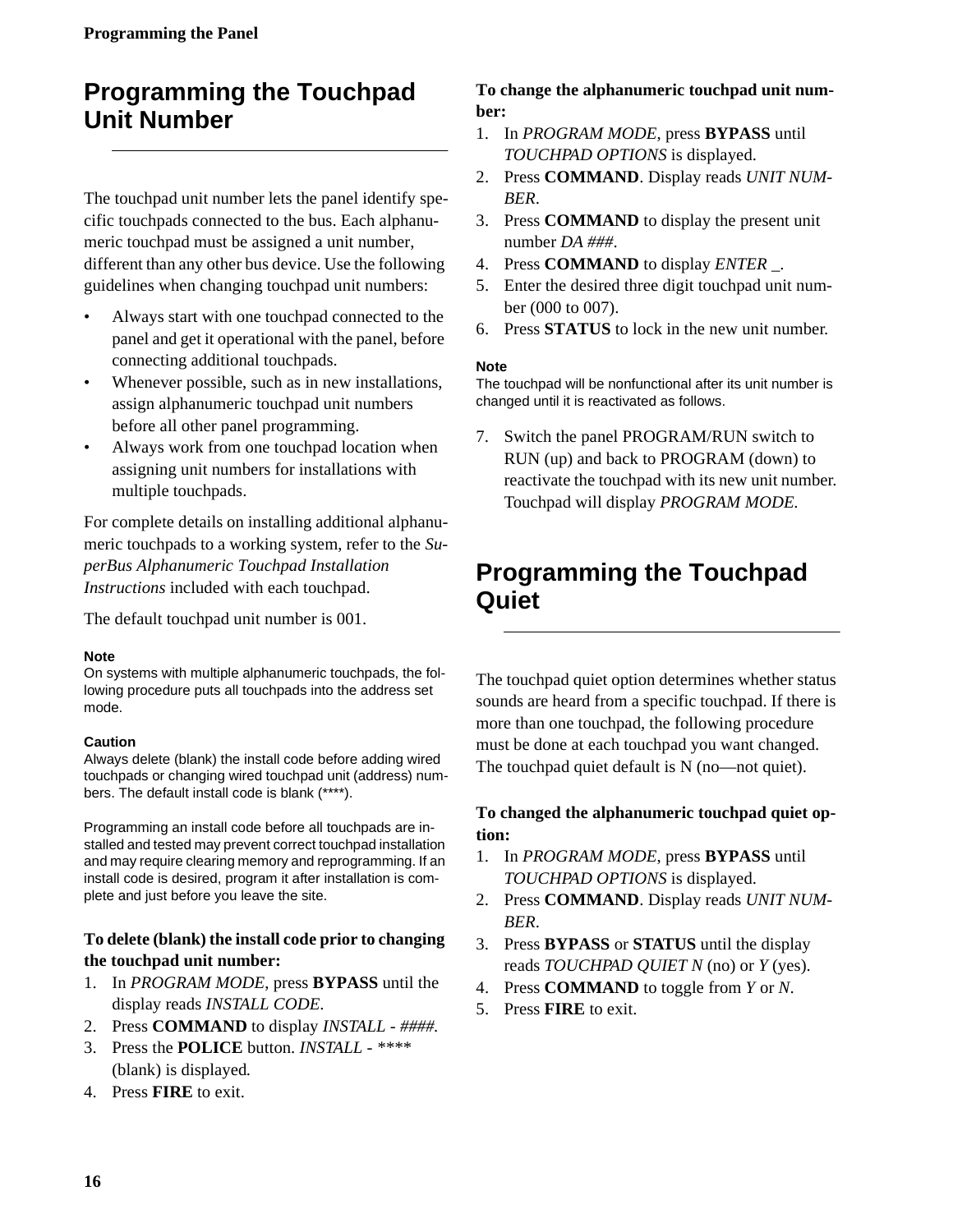## <span id="page-20-0"></span>**Programming Touchpad Key Beeps**

The touchpad key beeps option determines whether key-press sounds are heard from a specific touchpad. The following procedure must be done at the specific touchpad you want changed.

The touchpad key beeps default is Y (yes—keys beep when pressed).

#### **To change alphanumeric touchpad key beeps:**

- 1. In *PROGRAM MODE*, press **BYPASS** until *TOUCHPAD OPTIONS* is displayed.
- 2. Press **COMMAND**. Display reads *UNIT NUM-BER*.
- 3. Press **BYPASS** or **STATUS** until the display reads *KEYBEEPS N* (no) or *Y* (yes).
- 4. Press **COMMAND** to toggle *Y* or *N*.
- 5. Press **FIRE** to exit.

#### **Note**

The key beeps option does not actually change until the panel RUN/PROGRAM switch is changed from PROGRAM to RUN.

# **Programming the Interrogator 200 Audio Verification Module Mode, Time-out, and Access Code**

The optional Interrogator 200 Audio Verification Module\* (AVM) allows for two-way voice communication with the monitoring station in the event of an alarm. The AVM mode, time-out, and access code need to be programmed. The default AVM mode is 03 (instant).

\* Not intended for use with UL-listed systems.

### **To change the Audio Verification Module mode of operation:**

1. In *PROGRAM MODE*, press **BYPASS** until *AVM MODE* is displayed.

- 2. Press **COMMAND** to display *AVM MODE [present AVM mode number].*
- 3. Enter the desired two-digit AVM mode number:
	- 01 One-ring
	- 02 One-ring Silent
	- 03 Instant
	- 09 One-ring Fire Siren Shutdown
	- 10 One-ring Silent Fire Siren Shutdown
	- 11 Instant Fire Siren Shutdown
- 4. Press **COMMAND**. *AVM MODE [new mode number]* is displayed*.*
- 5. Press **FIRE** to exit.

The AVM time-out determines how long the AVM will wait without hearing a command before hanging up. The default AVM time-out is 90 seconds.

### **To change the Audio Verification Module timeout:**

- 1. In *PROGRAM MODE*, press **BYPASS** until *AVM TIME-OUT* is displayed.
- 2. Press **COMMAND** to display *AVM TIME-OUT - [present time-out in seconds].*
- 3. Enter the desired three digit AVM time-out (030 to 300 seconds in 2-second increments).
- 4. Press **COMMAND**. *AVM TIME-OUT [new time-out]* is displayed*.*
- 5. Press **FIRE** to exit.

The AVM access code helps prevent unauthorized listen-in/talk-back audio sessions. The default AVM access code is blank (\*\*\*\*).

### **To program the Audio Verification Module access code:**

- 1. In *PROGRAM MODE*, press **BYPASS** until *AVM CODE* is displayed.
- 2. Press **COMMAND** to display *AVM CODE [present access code].*
- 3. Enter the desired four-digit AVM access code (0001 to 9998) or press **POLICE** to clear the displayed code.

#### **Note**

See table D.6 in appendix D for code number defaults and restrictions.

- 4. Press **COMMAND**. *AVM CODE [new access code]* is displayed*.*
- 5. Press **FIRE** to exit.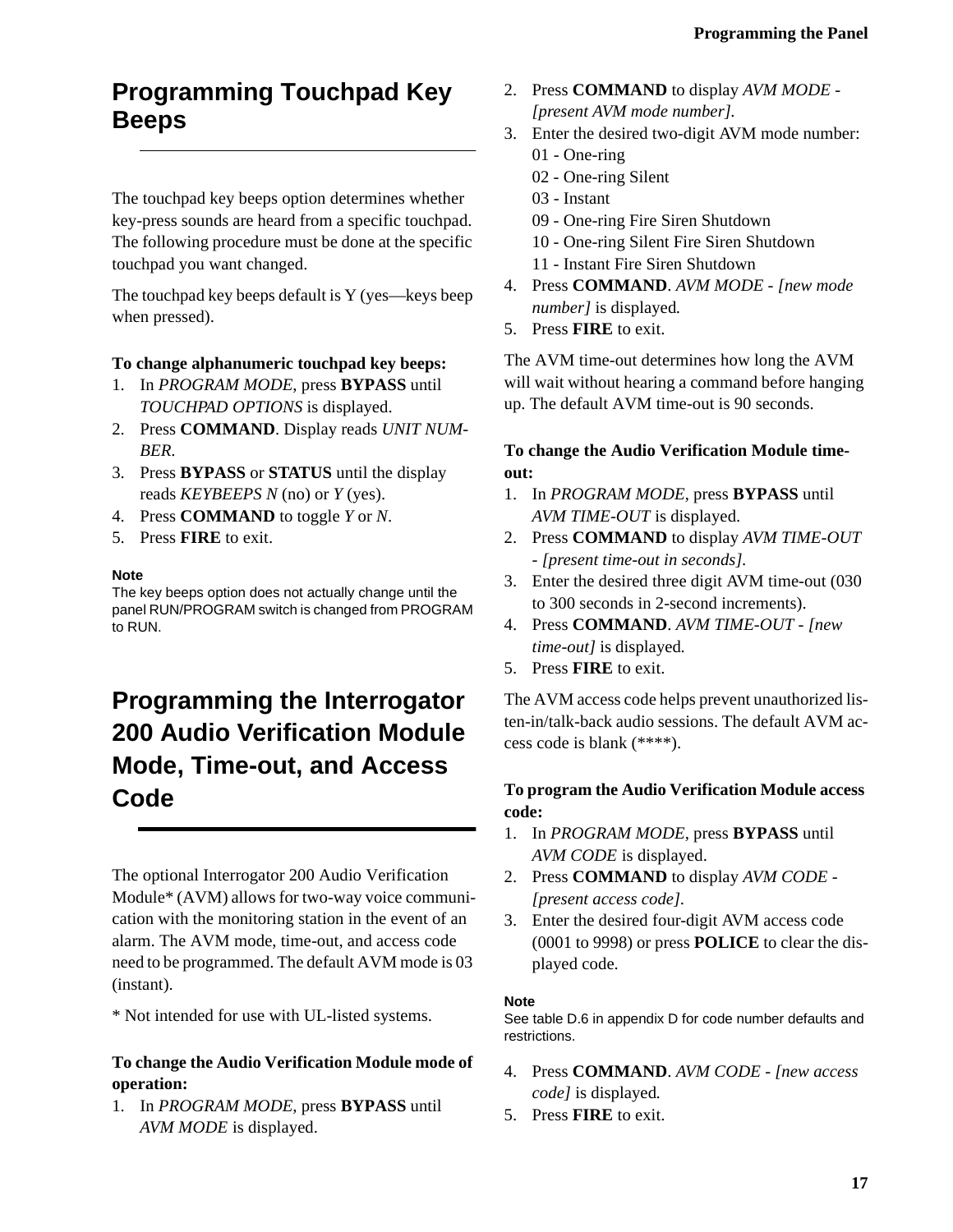## <span id="page-21-0"></span>**Programming HOM Points**

The optional HOM (Hardwire Output Module) has 4 programmable output points that can be used to activate other devices, based on the system event (alarm, trouble, etc.). For example, a HOM output can be configured to activate CCTV during an intrusion alarm, turn on lights during a fire alarm, or activate cellular phones or long-range radios if primary phone communications are out of service.

The following describes the basic HOM output point configuration steps. For complete HOM setup and programming, see the *SuperBus Hardwire Output Module Installation Instructions* (466-1127) included with each HOM.

#### **To program HOM output point configurations:**

- 1. In *PROGRAM MODE*, press **BYPASS** until *HOM SETUP* is displayed.
- 2. Press **COMMAND** to display *POINT 01-#####*  (the first point and it's previously programmed configuration code [if any]). Blank or unprogrammed points are displayed as *POINT ##- \* \* \* \* \**.
- 3. To display other points, press **STATUS, BYPASS** or enter the desired two-digit point number.
- 4. Press **COMMAND** to change the displayed point's configuration code. The display will show *POINT ##-\_ \_ \_ \_ \_*. Or press **POLICE** to enter a blank number for this point.
- 5. Enter the point's new 5 digit configuration number. The display will blink as you start entering numbers. To escape this sequence without changing the previously programmed number, press **FIRE**.
- 6. Press **COMMAND** to enter the new point configuration into panel memory. The display will stop blinking.

**Note:** If the entered number is invalid, the display reverts to the points previously programmed configuration number.

- 7. To display and/or change other points, press **STATUS** or **BYPASS**.
- 8. When finished, press **FIRE** once to return to the Main menu.

## **Programming the Time Zone**

The TIME ZONE menu option is used to set the time zone where the panel is installed.

#### **To program the panel's time zone:**

- 1. In program mode, press **BYPASS** until *TIME ZONE* is displayed.
- 2. Press COMMAND to display the current time zone setting (default  $= 05$ ).
- 3. Enter the 2-digit number (see Table 3) that corresponds to the time zone where the panel is located.

| <b>Time Zone</b> | <b>Touchpad</b><br>Entry |
|------------------|--------------------------|
| Eastern          | $\overline{0}5$          |
| Central          | 06                       |
| Mountain         | 07                       |
| Pacific          | 08                       |
| Hawaii           | 10                       |

**Table 3 Time Zone Settings**

- 4. Press **COMMAND** to display the new programmed time zone.
- 5. Press **FIRE** to exit.

# **Viewing or Programming the User-Programmable System Settings**

Certain system settings can be user programmed while the system is in the normal (RUN) operating mode. These are:

- Primary access code
- Secondary access codes
- Arm-disarm access codes
- High and low Energy Saver Module temperatures
- **Ouiet** exit
- Downloader enable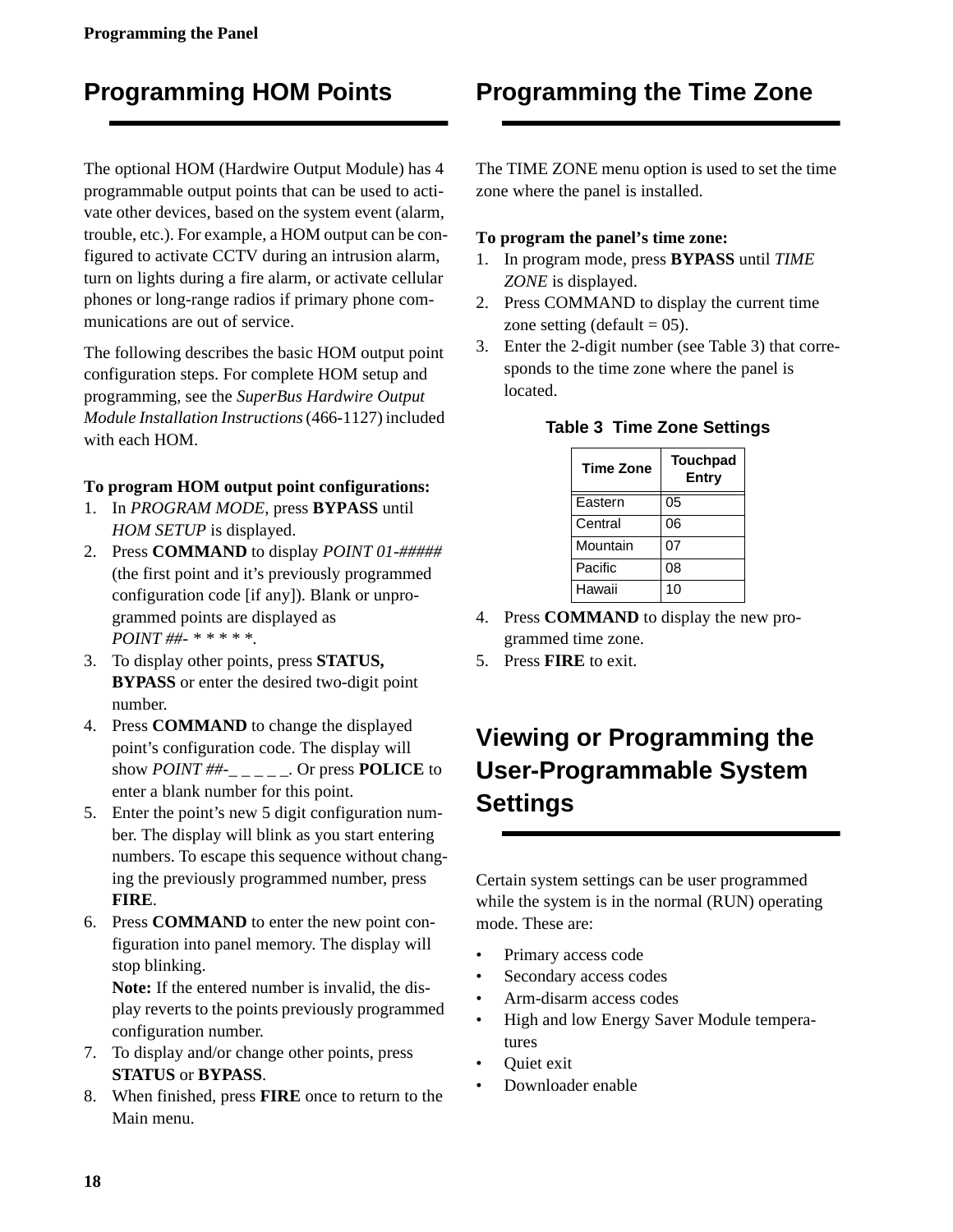<span id="page-22-0"></span>Use the settings recorded in appendix D, table D.6, when programming user-programmable system settings.

### **To view or program the user-programmable system settings:**

1. Press **ACCESS CODE + STATUS + 8**. *SYS-TEM SETTINGS* is displayed and *System memory open* is announced.

#### **Note**

User programming is automatically exited after 1 minute if no buttons are pressed.

2. Press **BYPASS** to display *00 - ARM CODE 1234* (default primary access code).

#### **Note**

You don't have to program these settings in order. Press BYPASS repeatedly to display the desired setting.To jump directly to a system setting, enter its two-digit number (table D.6 in appendix D) instead of pressing BYPASS.

- 3. Press **COMMAN**D to display *\_ \_ \_ \_*.
- 4. Enter the desired new four-digit primary access code (0001 to 9998).

#### **Note**

See table D.6 in appendix D for access code number defaults and restrictions.

- 5. Wait 5 seconds or press **COMMAND** to set the new code. *OK* is displayed.
- 6. Press **BYPASS** to display *01 ARM CODE \*\*\*\** (the first blank default secondary access code).
- 7. Press **COMMAND** to display *\_ \_ \_ \_*.
- 8. Enter the desired new four-digit secondary access code (0001 to 9998).

#### **Note**

See table D.6 in appendix D for access code number defaults and restrictions.

To delete a secondary or arm/disarm code, enter the same number as the primary code.

- 9. Wait 5 seconds or press **COMMAND** to set the new code. *OK* is displayed.
- 10. Press **BYPASS** to display *02 ARM CODE \*\*\*\** (the second blank default secondary access code).
- 11. Press **COMMAND** to display *\_ \_ \_ \_*.
- 12. Enter the desired new four-digit secondary access code (0001 to 9998).

#### **Note**

See table D.6 in appendix D for access code number defaults and restrictions.

To delete a secondary or arm/disarm code, enter the same number as the primary code.

- 13. Wait 5 seconds or press **COMMAND** to set the new code. *OK* is displayed.
- 14. Repeat steps 10–13 for the remaining secondary and arm-disarm access codes 03 though 23.
- 15. Press **BYPASS** to display *53 ES LOW 50* (default Energy Saver Module low temperature setting).
- 16. Press **COMMAND** to display *\_ \_*.
- 17. Enter the desired two-digit ESM low temperature setting  $(45-89° \text{ F})$ .
- 18. Wait 5 seconds or press **COMMAND** to set the new temperature. *OK* is displayed.
- 19. Press **BYPASS** to display *54 ES HIGH 90* (default Energy Saver Module high temperature setting).
- 20. Press **COMMAND** to display *\_ \_*.
- 21. Enter the desired two-digit ESM high temperature setting  $(46-90)$ °F).
- 22. Wait 5 seconds or press **COMMAND** to set the new temperature. *OK* is displayed.
- 23. Press **BYPASS** to display *77 QUIET OFF* (default Quiet setting).
- 24. Press **COMMAND** to change the current quiet setting to *OFF* or *ON*. *OK* is displayed.
- 25. Press **BYPASS** to display *88 DOWNLOAD OFF* (default downloader setting).
- 26. Press **COMMAND** to change the current download setting to *OFF* or *ON*. *OK* is displayed.
- 27. Press **BYPASS** to display *99 EXIT*.
- 28. Press **COMMAND** to exit user-programmable system settings. *Good bye* is announced and *1- OFF* is displayed.

## **The Duress Code**

The optional duress code (if enabled) lets a system user send a silent alarm report to the central monitoring station by entering any programmed access code, with the last two digits reversed. You don't have to enter a specific duress code. For example, if the pri-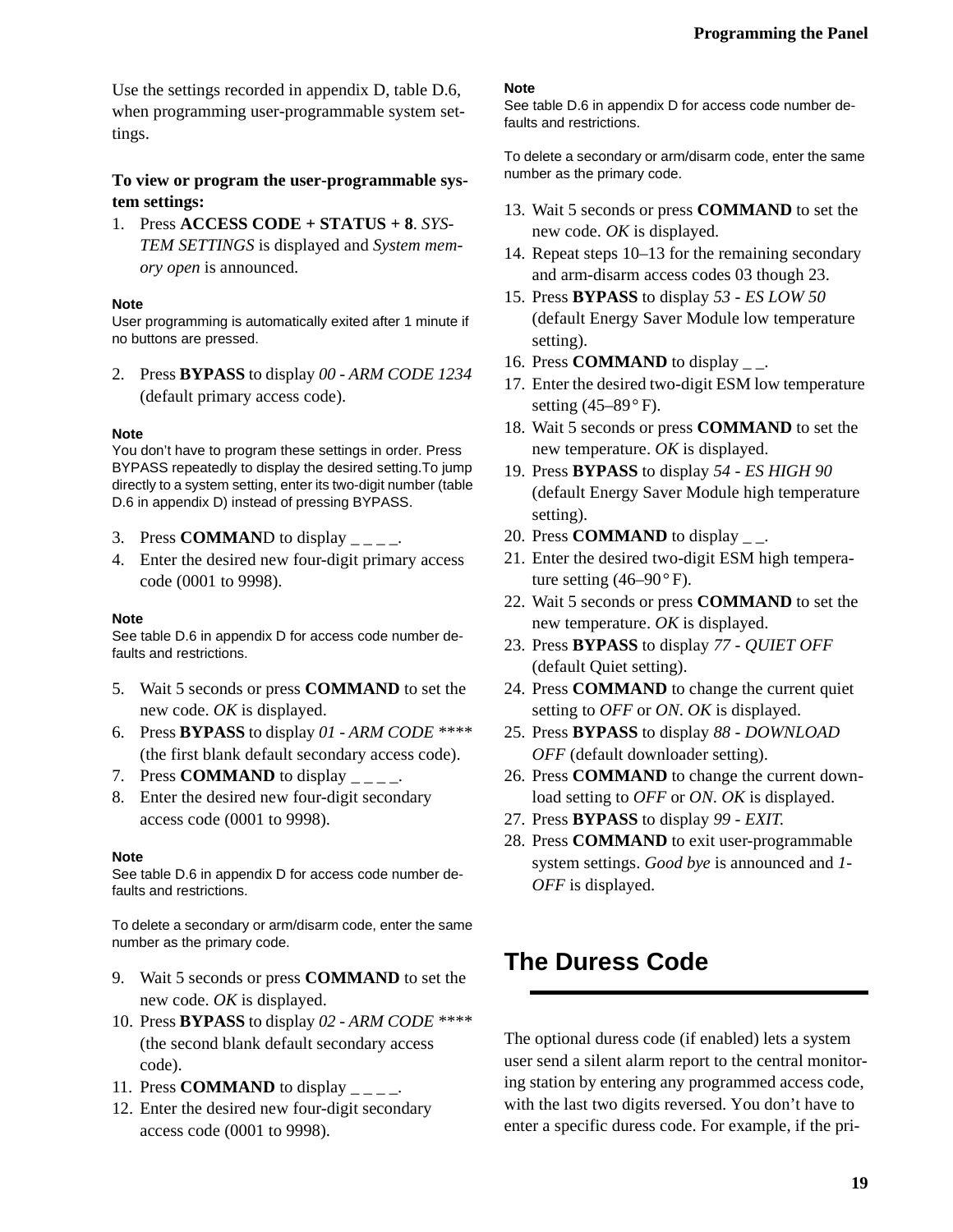#### <span id="page-23-0"></span>**Programming the Panel**

mary access code is 1234, the duress code is automatically 1243.

#### **Caution**

Since the use of duress access codes often result in false alarms due to keystroke errors, it is strongly recommended that the duress access code remain disabled (off). Enable only if absolutely necessary. If duress access codes are needed, their use in conjunction with the Interrogator 200 Audio Verification Module is highly recommended to reduce false alarms and accidental dispatches.

#### **Note**

Upper Sensor number 86 (Duress Alarm) must be on to enable the duress alarm. Upper sensor 86 defaults to off.

Although the panel will not allow access codes with the same last two digits to be programmed through the touchpad, they are allowed using the CS-4000 or Downloader. Access codes with the same last two digits will not send a duress alarm report.

# **Adjusting the Alphanumeric Touchpad Display Brightness**

The alphanumeric touchpad vacuum fluorescent (blue/green) display brightness and LCD (silver/ black) display background brightness is adjustable. (Display brightness on touchpads having LED (red) type displays is not adjustable.)

#### **To change display brightness:**

Press and hold the 1, 2, 3, or 4 touchpad button for the desired brightness level.

Once a dimmed level is set, pressing any button momentarily returns the display to full brightness.

## **Requesting CS-4000/Downloader Programming**

Although most information can be programmed from the panel, some optional information must be programmed remotely from the central station CS-4000 or Downloader. Use the information you recorded in appendix D, table D.9 to inform the central station of your installation's special programming requirements.

### **To set up for remote CS-4000 Central Station programming:**

- 1. Contact your central station and ask the operator to program the panel for the values you recorded in appendix D, table D.9.
- 2. Give the operator the panel's account number and the phone number of the premises, and ask them to call back immediately.
- 3. Hang up the phone.
- 4. When the phone rings, enter **ACCESS CODE** + **8** at the alphanumeric touchpad. The display reads *8 - PHONE TEST* and communication will start.
- 5. When the central station releases the panel, *1 OFF* is displayed. The operator may call you to discuss the programming.

#### **Note**

Feature number F33 (Downloader Access Enable) or userprogrammable system setting 88 (Download Enable) must be set to on in order for remote downloader programming to be enabled. These are two different ways to change the same value, which defaults to off.

#### **To initiate an ITI ToolBox download session:**

- 1. Contact your download station and ask the operator to prepare to download to the panel.
- 2. In *PROGRAM MODE*, enter the phone number of the downloader as the panel primary phone number.
- 3. Program the desired panel account number.
- 4. Make sure feature number F33 (Download Access Enable) is on. F33 defaults to off.
- 5. Exit *PROGRAM MODE*.
- 6. Enter **ACCESS CODE** + **8** at an alphanumeric touchpad.
- 7. The display reads *8 PHONE TEST*, the panel speaker and all interior sirens sound one long beep, and the speaker announces *Phone test is on*.
- 8. When the panel completes the test, the system returns to level 1 and the speaker announces *System phone test is OK*. *Alarm system is OFF*.
- 9. If the panel announces *Phone test failure*, or *System phone test is invalid,* call the downloader station to verify the Downloader phone number and that the Downloader is set up properly.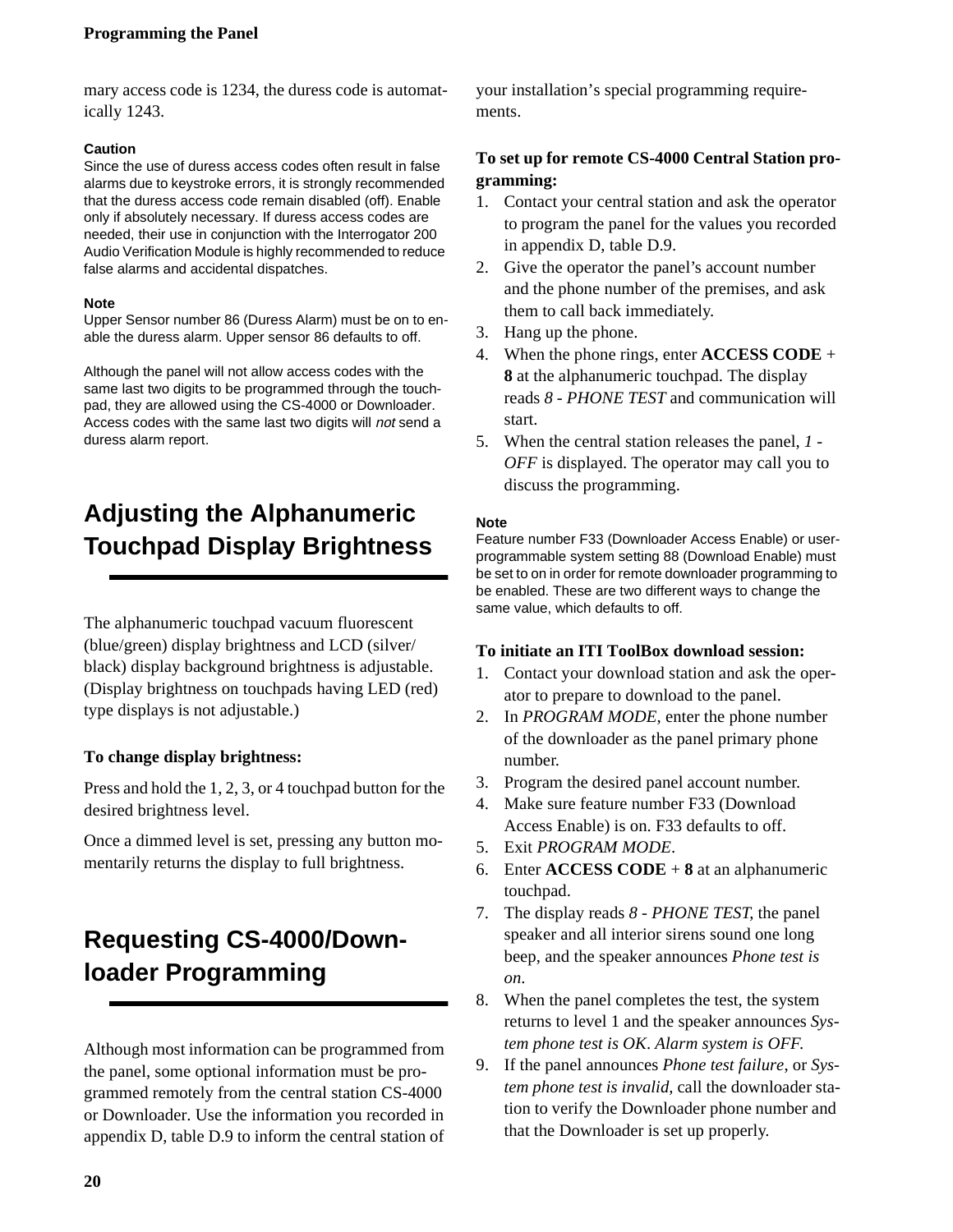# <span id="page-24-0"></span>**Installing Line Carrier Devices**

This section describes how to install the following line carrier wireless devices:

- Wireless Interior Siren (WIS)
- X-10 Lamp Module

#### **Notes**

The Class II Line Carrier Power Transformer (60-678) is required for line carrier device operation.

The operation of the lamp module is for supplementary purposes only.

# **Installing and Programming the Wireless Interior Siren (WIS)**

Installing and programming the Wireless Interior Siren (WIS) includes the following:

- Setting the WIS DIP switches and installing the battery
- Connecting an external siren to the WIS
- Programming the WIS house code

## **Setting the WIS DIP Switches and Installing the Battery**

A 9V backup battery (not included) powers the WIS during an AC power failure. The battery type can be alkaline, lithium, or NiCd. When backup battery voltage gets low, the WIS sounds a single beep every 60 seconds until the battery is replaced.

### **To set DIP switches and install the backup batteries:**

1. Remove the battery cover on the back of the WIS as shown in figure 61.



#### **Figure 6 WIS Battery Cover Location**

2. Set DIP switches as appropriate (see below).

### **DIP Switch 1—Battery Type**

- OFF—Install an alkaline or lithium type battery.
- ON—Activates a trickle charge circuit for use with a NiCd battery.

#### **WARNING!**

**Never turn on DIP switch 1 when using an alkaline or lithium battery. Personal injury and equipment damage may result if these batteries are recharged, short-circuited, punctured, or discharged at higher than acceptable rates.**

#### **DIP Switch 2—External Siren Delay**

- OFF—External siren terminals activate immediately during an alarm condition. Use this setting when the siren connected to the external siren terminals is located inside the premises. • ON—External siren terminals activate 15 sec-
- onds after an alarm condition occurs. Use this setting when the siren connected to the external siren terminals is located outside. This helps prevent disturbing neighbors in cases of accidental alarms that last fewer than 15 seconds.

### **DIP Switches 3 and 4—Status Tones**

- 3 and 4 OFF—The WIS internal piezos and external siren do not produce any status tones. Use this setting when the WIS is installed in or near sleeping areas.
- 3 ON, 4 OFF—The WIS internal piezos produce normal-volume status tones.

Use this setting when the WIS is installed in areas where status tones need to be heard.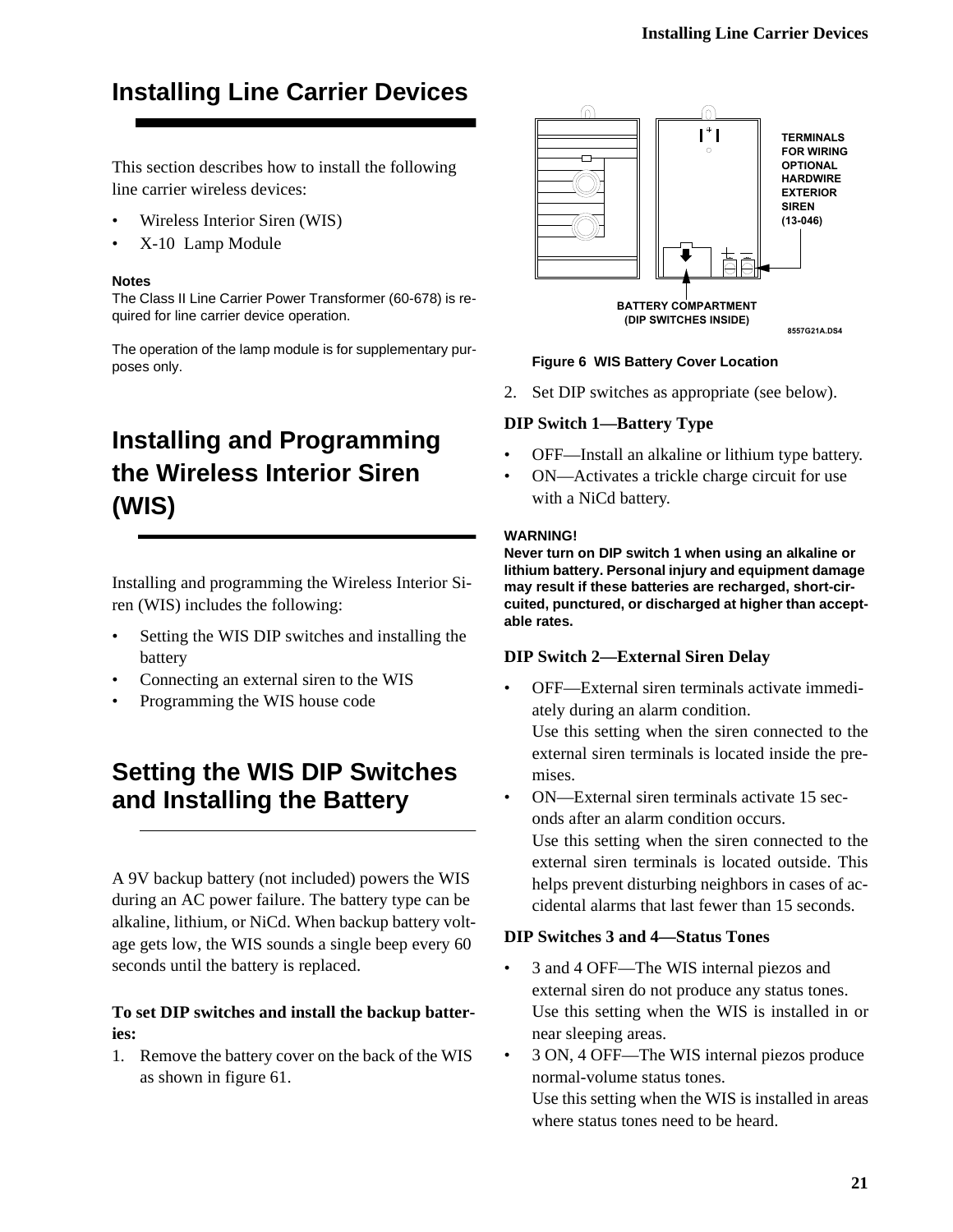#### <span id="page-25-0"></span>**Installing Line Carrier Devices**

• 3 OFF, 4 ON—The WIS internal piezos and external siren produce high-volume status tones. Use this setting when status tones need to be heard in remote areas, inside and outside of the premises.

#### **Caution**

Never turn on both DIP switches 3 and 4; doing so may permanently damage the WIS.

- 3. Connect the battery to the battery clip and insert the battery into the compartment.
- 4. Replace the battery cover.

## **Connecting an External Siren to the WIS**

Figure 7 shows how to connect the Hardwire Exterior Siren (13-046) to the WIS terminals. These terminals activate for alarms only and provide 100 mA maximum current at 6 VDC.

#### **Caution**

Only the Hardwire Exterior Siren (13-046) can be connected to the WIS terminals. Other sirens may draw more current than the WIS can provide and can cause permanent damage to the WIS.



#### **Figure 7 Wiring the Hardwire Exterior Siren to the WIS**

## **Programming the WIS House Code**

- 1. Plug the WIS into an outlet that is not controlled by a switch.
- 2. Press **CODE** + **1** on the alphanumeric touchpad.
- 3. The WIS sounds one beep and the WIS LED flashes, indicating the WIS received the signal from the panel.

#### **Note**

If WIS DIP switches 3 and 4 are set to OFF, no beep will be heard. You must cause an alarm for the WIS to sound.

- 4. If the WIS does not respond, unplug it and disconnect the battery. Wait at least 30 seconds, and then reconnect the battery and repeat steps 1 and 2. If the WIS still does not respond, proceed to appendix B, "Troubleshooting."
- 5. To permanently mount the WIS, unplug it and remove the outlet cover screw.
- 6. Plug the WIS into the outlet and secure it with the outlet screw.

#### **WARNING!**

**Use extreme caution when securing the WIS to a metal outlet cover. You could receive a serious shock if the metal outlet cover drops down onto the prongs of the plug while you are securing the WIS and cover to the outlet box.** 

# **Installing X-10 Lamp Modules**

When installing X-10 Lamp Modules:

- Use only incandescent lamps.
- Do not plug X-10 Lamp Modules into outlets controlled by a switch.
- Do not use extension cords to connect several lamps to one module.

#### **Caution**

Use X-10 Lamp Modules to control light fixtures. Do not use X-10 Appliance Modules. Appliance Modules are not controlled during an alarm.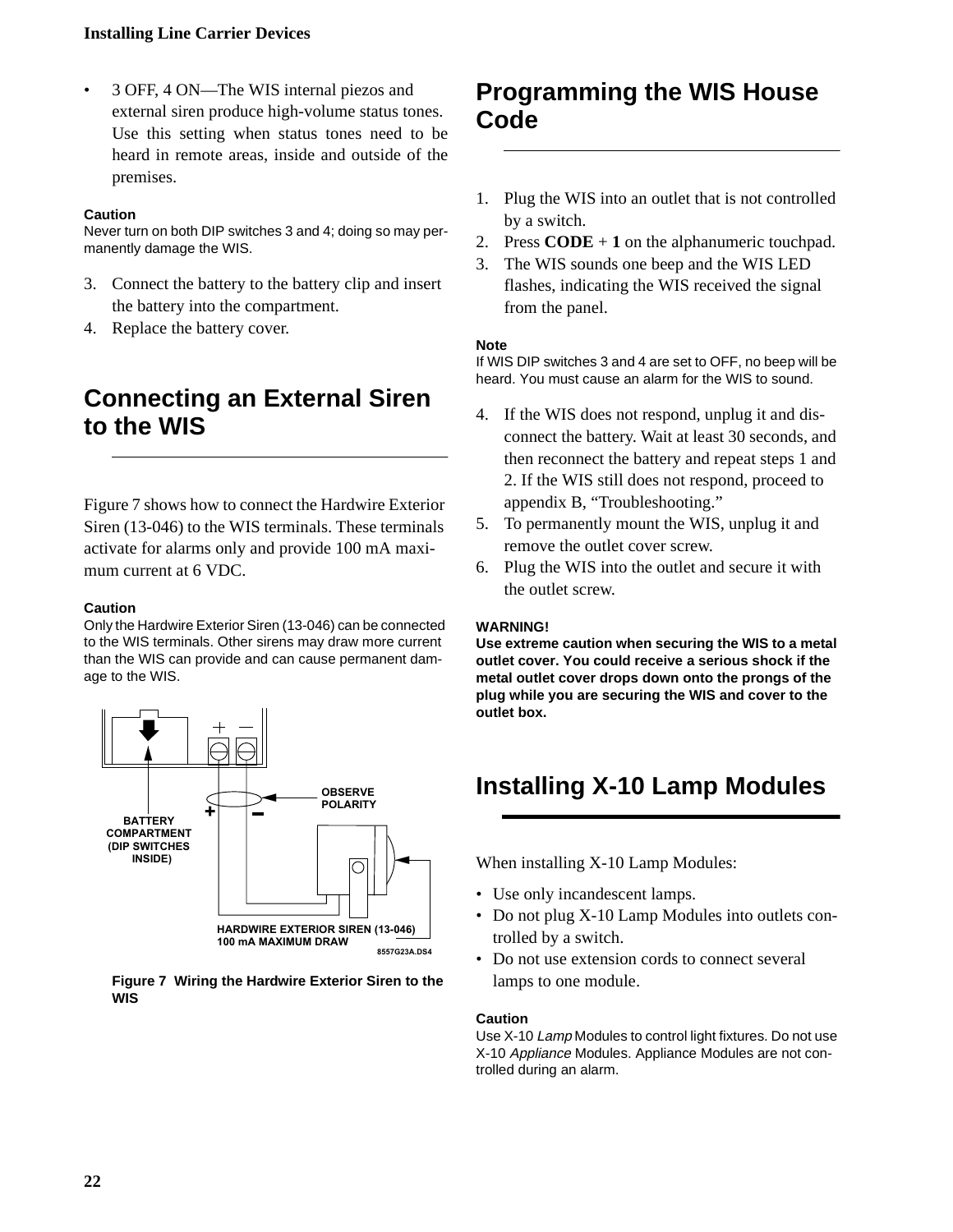### <span id="page-26-0"></span>**To install X-10 Lamp Modules:**

- 1. Plug the lamp cord into the bottom of the lamp module.
- 2. Plug the module into a lower AC outlet.
- 3. Refer to table D.5 in appendix D for the house code you programmed into the panel, and then find the letter that corresponds to that house code from table C.3 in appendix C. Each letter setting represents 16 possible panel house codes. For example, house code 113 corresponds with "B" on the X-10 Lamp Module's house dial.
- 4. Set the house dial on the module to the appropriate letter.
- 5. Set the unit number dial from 1 to 9 as shown in table C.4 in appendix C.

#### **Note**

X-10 Lamp Module unit numbers 1 and 2 have special system functions: unit 1 provides entry and exit lighting, and unit 2 provides visual indication of arming level. X-10 Appliance Modules assigned to units 3–9 can be individually controlled from the touchpad and are automatically turned off during police alarms.

## **Testing the System**

This section describes how to perform the following test procedures:

- Testing sensors
- Testing the Energy Saver Module
- Testing the Hardwire Input Module
- Testing the X-10 Lamp Modules
- Testing phone communication
- Testing central station communications

You should test the system after installing, after servicing, and after adding or removing devices from the system. Refer to the troubleshooting chart in appendix B for troubleshooting help.

## **Testing Sensors**

We recommend that you test the sensors after all programming is completed and whenever a sensor-related problem occurs.

#### **Note**

While the sensor test is a valuable installation and service tool, it only tests sensor operation for the current conditions. You should perform a sensor test after any change in environment, equipment, or programming.

- 1. Set the panel PROGRAM/RUN switch to RUN (up) and attach, close, and secure the panel cover.
- 2. Place all sensors in their secured (nonalarm) state.
- 3. Enter **ACCESS CODE** + **STATUS** + **9** (dealer sensor test) at an alphanumeric touchpad.
- 4. The speaker announces "*Sensor test is on,"* interior sirens and speakers sound one long beep, and the display reads *9 - SENSOR TEST*.
- 5. Trip each sensor one at a time.
- 6. Interior sirens and speakers sound transmission beeps as each sensor is tripped. Each beep represents one data round.
- 7. Count the number of transmission beeps and refer to table 3 for minimum requirements.
- 8. After the beeps, *[sensor #] OK* is displayed confirming the sensor number tested. If the system does not respond, or if the sensor does not meet the minimum transmission beep requirements, refer to the "If a Sensor Fails the Sensor Test" section.
- 9. Press the **STATUS** button when you think all sensors are tested. The system announces any untested sensor numbers.

If all sensors have been tested, the alphanumeric touchpad displays *ALL SENSOR OKAY* and the speaker announces "*Sensor test is on. All sensor test okay*.*"*

- 10. Test all untested sensors. The system stays in sensor test for 15 minutes, preserving the list of untested sensors. After 15 minutes the panel disarms to level 1, automatically.
- 11. Enter **ACCESS CODE** + **STATUS** + **9** while the system is still in sensor test if you need more time to complete the sensor test.
- 12. Enter **ACCESS CODE** + **1** to exit sensor test.
- 13. The system disarms to level 1, and the speaker announces "*Alarm system is off."*

#### **Note**

While in dealer sensor test, a sensor will not beep unless there is at least 10 dB of wireless signal margin.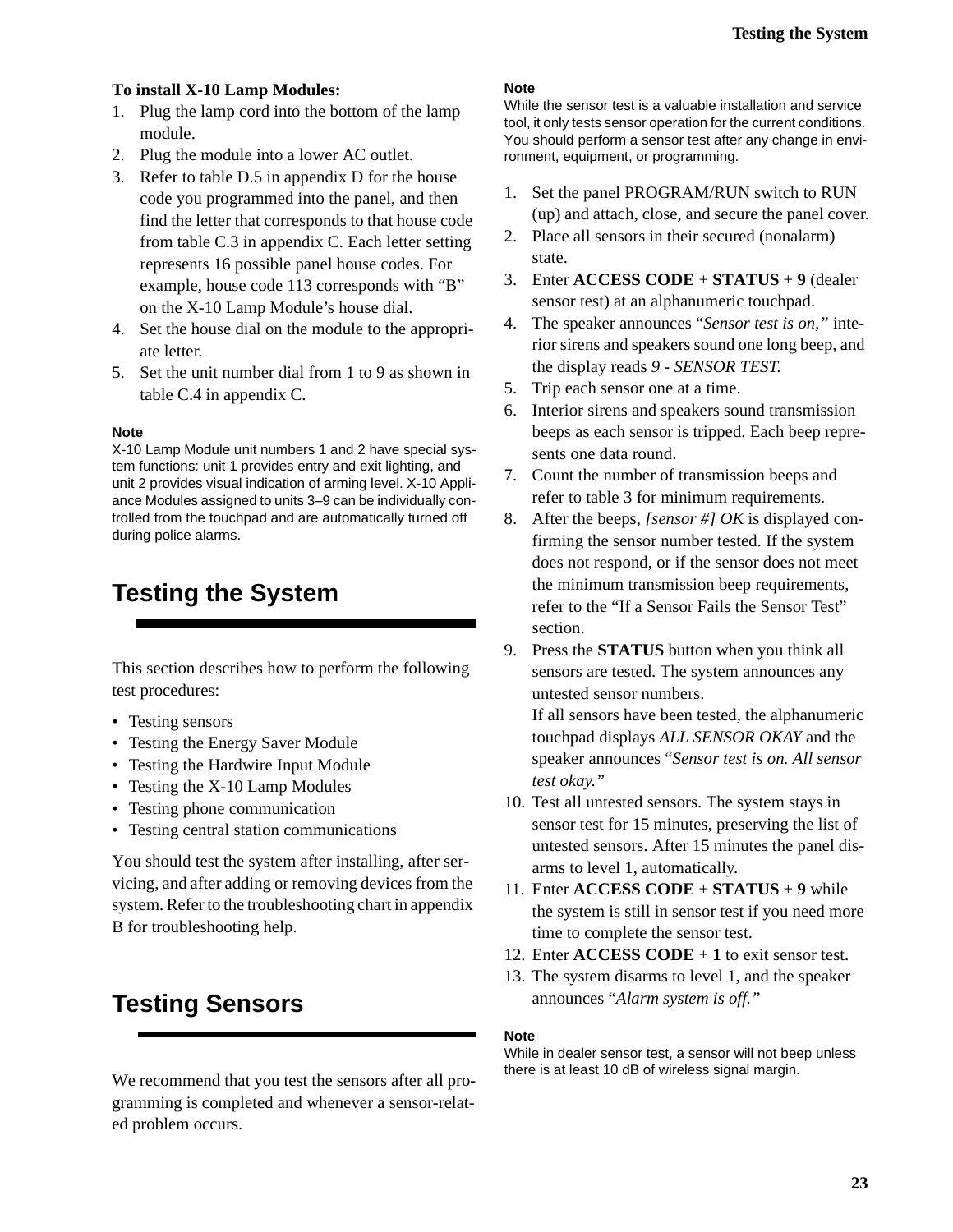| <b>Type of Sensor</b>                | Number of<br><b>Beeps</b> |
|--------------------------------------|---------------------------|
| <b>Wireless Intrusion Sensors</b>    | $7 - 8$ beeps             |
| Wireless Smoke & Heat Sensors        | 7-8 beeps                 |
| Wireless Environmental/Panic Buttons | $7-8$ beeps               |
| <b>Hardwire Loops</b>                |                           |
| <b>Panel Emergency Buttons</b>       | 1                         |

<span id="page-27-0"></span>**Table 4 Minimum Transmission Beeps**

## **If a Sensor Fails the Sensor Test**

If sirens do not beep when a sensor is tripped, use an ITI RF Sniffer (60-401) test tool to verify that the sensor is transmitting. Constant beeps from the RF Sniffer indicate a runaway (faulty) sensor. Remove the sensor's battery and replace the sensor.

If possible, locate sensors within 100 feet of the panel. While a transmitter may have a range of 1,000 feet or more out in the open, the environment at the installation site can have a significant effect on transmitter range. Sometimes a change in sensor location can help overcome adverse wireless conditions.

#### **To improve sensor communication, you can**

- reposition the sensor,
- relocate the sensor,
- if necessary, replace the sensor.

#### **To reposition a sensor:**

- 1. Rotate the sensor and test for improved sensor communication at 90 and 180 degrees from the original position.
- 2. If poor communication persists, relocate the sensor as described as follows.

#### **To relocate a sensor:**

- 1. Test the sensor a few inches from the original position.
- 2. Increase the distance from the original position and retest until an acceptable location is found.
- 3. Mount the sensor in the new location.
- 4. If no location is acceptable, replace the sensor.

#### **To replace a sensor:**

- 1. Test a known good sensor at the same location.
- 2. If the transmission beeps remain below the minimum level, avoid mounting a sensor at that location.
- 3. If the replacement sensor functions, contact ITI for repair or replacement of the problem sensor.

# **Testing the Energy Saver Module (ESM)**

### **Note**

Upper sensor number 88 must be on to enable the Energy Saver Module.

#### **To test the Energy Saver Module:**

- 1. Press **STATUS** + **STATUS** to display the system status, *ENERGY SAVER OFF*, and the present *TEMPERATURE ##*. The temperature displayed (and/or announced) should match the house thermostat. If the temperatures do not match, refer to "Programming the Energy Saver Module Freeze and Set Temperatures" section or the "Troubleshooting" table in appendix B.
- 2. Press **COMMAND** + 5 to turn the energy saver function on. The display will indicate *ENERGY SAVER ON* and the ESM relay will click once.
- 3. Press **COMMAND** + **5** again to turn the energy saver function off. The display will indicate *ENERGY SAVER OFF.*

#### **Note**

There is a 5-minute delay after the Energy Saver Module returns control to the furnace/AC before it will override the furnace/AC again.

If the red ESM LED is not flashing continuously, set the panel PROGRAM/RUN switch to RUN and turn off the panel power switch. Verify that all wiring is correct and that all bus devices (including hardwire touchpads) are set with different unit numbers.

Whenever the ESM unit number is changed, you must turn off the panel power switch, turn it back on, and then enter the program mode for the panel and ESM to communicate successfully.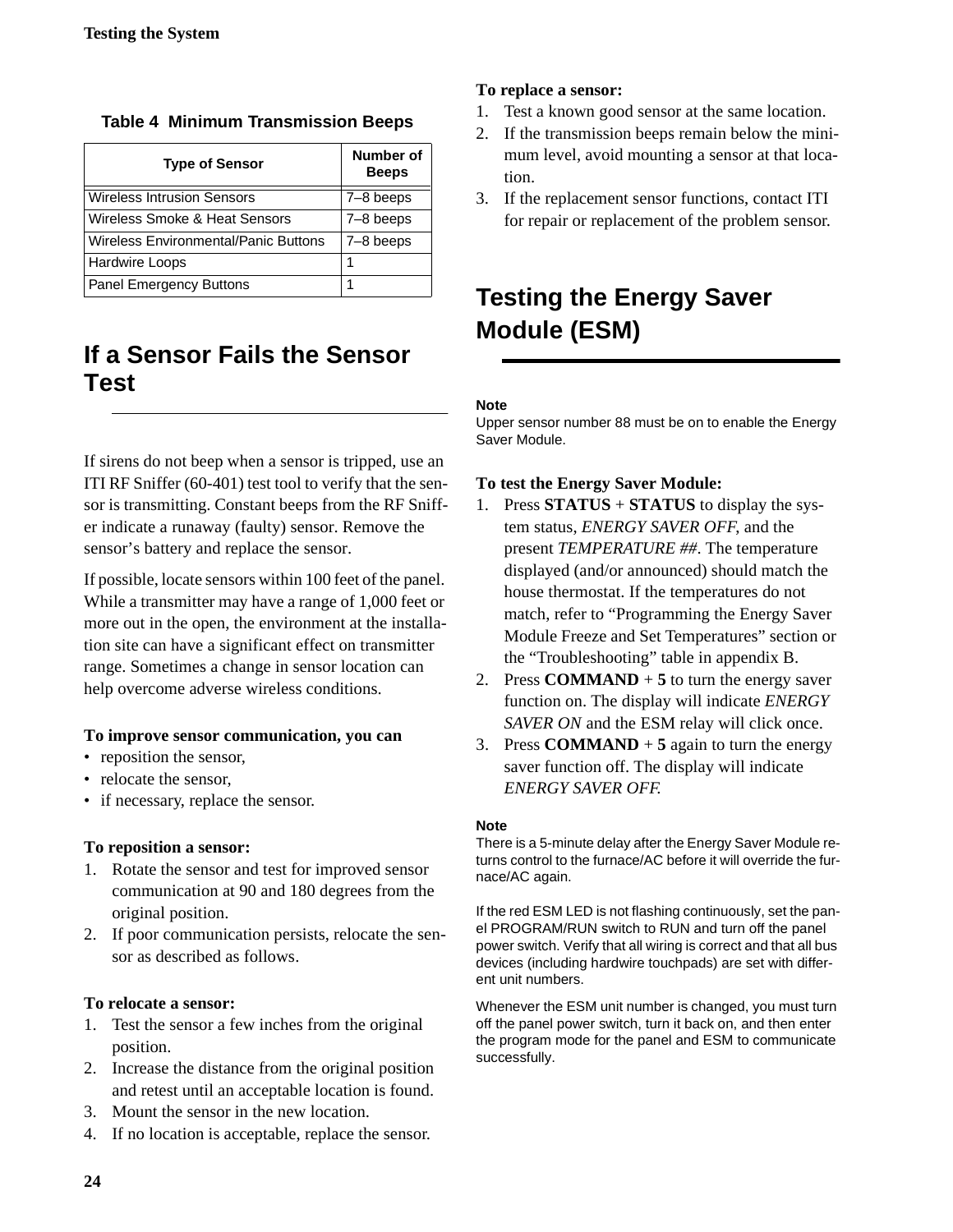# <span id="page-28-0"></span>**Testing the Hardwire Input Module (HIM)**

#### **To test the optional Hardwire Input Module:**

- 1. Verify that all wiring at the panel and the HIM are correct.
- 2. Turn on the panel power switch.

#### **Note**

If the red HIM LED is not flashing continuously, set the panel PROGRAM/RUN switch to RUN and turn off the panel power switch. Verify that all wiring is correct and that all bus devices (including hardwire touchpads) are set with different unit ID numbers.

Whenever the HIM unit ID number is changed, you must turn off the panel power switch, turn it back on, and then enter the program mode for the panel and HIM to communicate successfully.

If the system uses hardwire sensors only, turn off upper sensor 94 (Receiver Failure) in the panel.

3. Set the panel's PROGRAM/RUN switch to PROGRAM.

If the alphanumeric display continues to read *1- OFF* and the *1* is flashing, you must enter the install code (four digit install access code) to get the panel into the program mode.

The alphanumeric display should read *PRO-GRAM MODE* and the red HIM LED should be flashing continuously, indicating successful bus communication with the panel.

4. Set the panel's PROGRAM/RUN switch to RUN and refer to the "Testing Sensors" section for testing hardwired sensors connected to the HIM.

# **Testing the Hardwire Output Module (HOM)**

#### **To test the optional Hardwire Output Module:**

- 1. Verify that all wiring at the panel and the HOM is correct.
- 2. Turn on the panel power switch.
- 3. Set the panel's PROGRAM/RUN switch to PROGRAM.

If the alphanumeric display continues to read *1- OFF* and the *1* is flashing, you must enter the install code (four digit install access code) to get the panel into the program mode.

The alphanumeric display should read *PRO-GRAM MODE* and the red HOM LED should be flashing continuously, indicating successful bus communication with the panel.

- 4. Set the panel's PROGRAM/RUN switch to RUN.
- 5. Activate each of the programmed system triggering events to verify correct HOM output response.

#### **Note**

If the red HOM LED is not flashing continuously, set the panel PROGRAM/RUN switch to RUN and turn off the panel power switch. Verify that all wiring is correct and that all bus devices (including hardwire touchpads) are set with different unit ID numbers.

Whenever the HOM unit ID number is changed, you must turn off the panel power switch, turn it back on, and then enter the program mode for the panel and HOM to communicate successfully.

## **Testing the X-10 Lamp Modules**

Refer to table C.4 in appendix C for X-10 lamp and appliance module control operation.

#### **To test the X-10 Lamp Modules:**

- 1. Press **COMMAND** + 0 repeatedly to turn all lights on and off together. Appliance modules, if any, are all turned off by pressing **COMMAND + 0** but are not all turned on this way.
- 2. Press  $BYPASS + 1$  repeatedly to turn light 1 on and off.
- 3. Repeat step 2 for remaining assigned lamp and appliance module unit numbers.
- 4. Press **ACCESS CODE** + **3** to arm the system to Level 3-Away. Unit 1 light should turn on and stay on for 5 minutes. Unit 2 light should blink three times to indicate the arming level. All remaining lights should be unaffected.
- 5. Press  $\text{ACCESS } \text{CODE} + 1$  to disarm the system. If Unit 1 light was on for an entry or alarm, it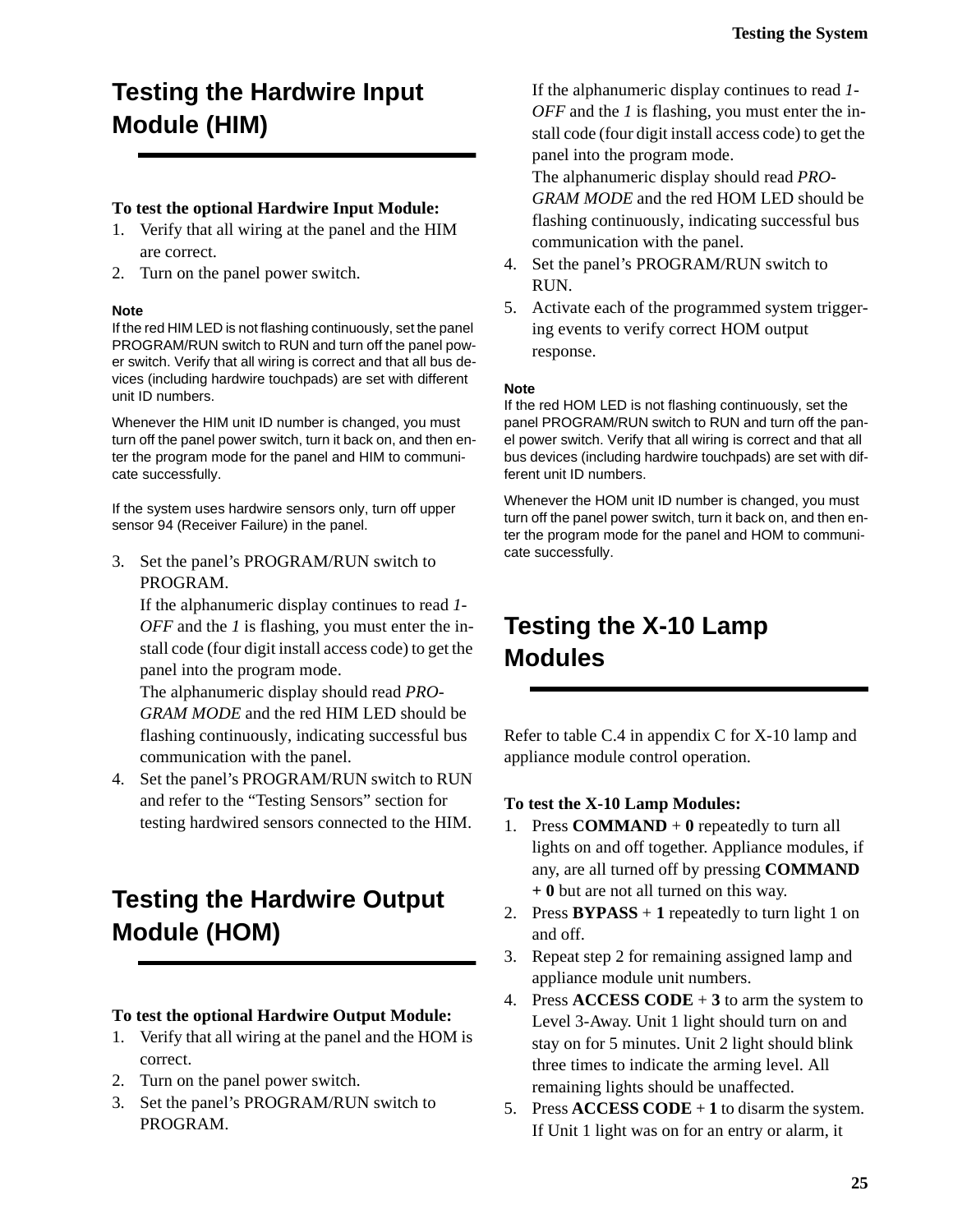### <span id="page-29-0"></span>**Testing the System**

will turn off in 5 minutes. Unit 2 light should blink once to indicate arming Level 1-Off. All remaining lights should be unaffected.

6. Lights should turn on and remain on during fire and auxiliary/medical alarms and flash during a police or an intrusion alarm.

# **Testing Phone Communication**

Perform a phone test to check the phone communication between the panel and the central station.

#### **To perform a phone test:**

- 1. Enter **ACCESS CODE** + **8** at an alphanumeric touchpad.
- 2. The display reads *8 PHONE TEST*, the panel speaker and all interior sirens sound one long beep, and the speaker announces *Phone test is on*.
- 3. When the panel completes the test, the system returns to level 1 and the speaker announces *Phone Test is OK*. *Alarm system is OFF*.
- 4. If the panel announces *Phone test failure*, proceed to the following instructions.

### **If the phone test fails:**

- 1. Check that the panel is plugged into the RJ-31X/ CA-38A phone jack.
- 2. Enter **ACCESS CODE + 8** again.
- 3. If the phone test fails again, check the phone number programmed into the panel.
- 4. If the phone test fails again, check the phone connection wiring.

# **Testing Central Station Communication**

After performing sensor and phone tests, check that the system is reporting alarms successfully to the central station.

#### **To test communication with the central station:**

- 1. Call the central station and tell the operator that you will be testing the system.
- 2. Arm the system.
- 3. Test each of the touchpad and wireless panic buttons and trip at least one sensor of each type fire, intrusion, etc.—to verify that the appropriate alarms are working correctly.
- 4. If an Audio Verification Module is installed, verify that it is operating correctly and that the central station can both listen-in and talk-back through it.
- 5. When you finish testing the system, call the central station to verify that the alarms were received.

#### **Note**

If you experience trouble communicating with the central station (or Downloader), verify the panel's primary phone number and also that panel feature number F33 (Downloader Access Enable) is turned on. Also verify panel feature number F43 (Demo Kit Mode) is turned off (default setting). If F43 is on, the account number defaults to "UD-EMO" to let the central station know that the panel is in the demo kit mode of operation and that special demo defaults and special alarm handling is in force.

# **Displaying the Panel Version Code**

After testing and troubleshooting the system (as outlined in this section and in appendix B) you may require Technical Support assistance. To precisely identify the panel hardware and software to support personnel, you can display the panel hardware/software version code.

#### **To display/announce the panel version code:**

- 1. Set the panel RUN/PROGRAM switch to RUN.
- 2. Enter primary **ACCESS CODE + STATUS + 7**. The alphanumeric touchpad will display *YYY\*XXX* and *System YYY Level XXXX* will be announced. *YYY* represents the panel family (hardware) product code and *XXXX* represents the EEPROM (software) version code.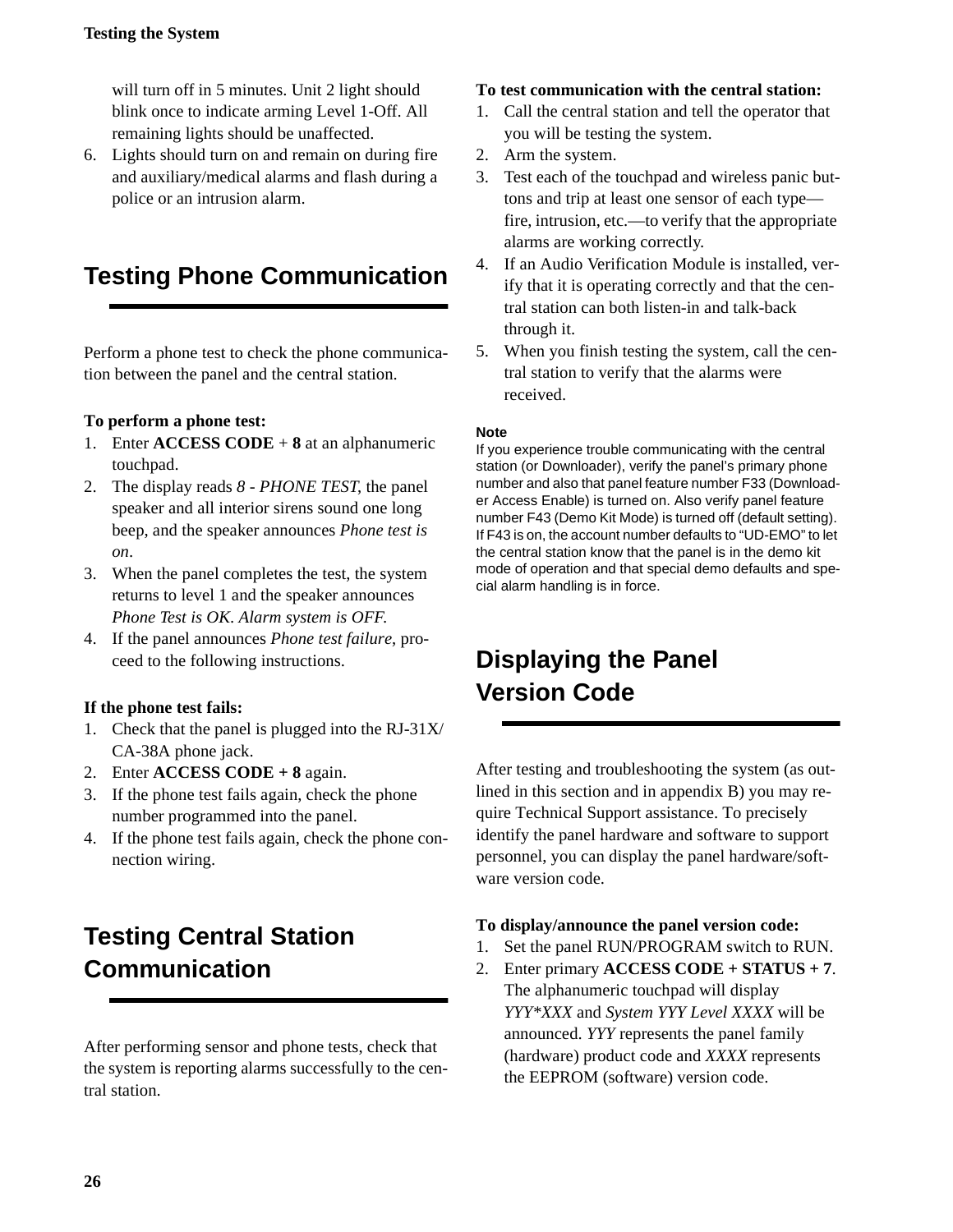## <span id="page-30-0"></span>**Appendix A: Command Summary**

This appendix contains a summary of all system user commands and what each command does. For operating command details refer to the *Security and Home Automation Owner's Manual*.

## **User Operating Command Summary**

Table A.1 provides a description of all commands for operating the system. For commands that require an access code, use either the primary or secondary access code unless otherwise indicated. While these are called *user operating commands*, you may need to use some or all of these commands during the installation and programming process. In the table, CODE represents the four-digit access code (default is 1234).

| <b>Action</b>                        | Command                    | <b>Short Command</b>      | <b>Voice Message Confirmation</b>                                           |
|--------------------------------------|----------------------------|---------------------------|-----------------------------------------------------------------------------|
| Disarm to level 1-Off                | $CODE + 1$                 |                           | Alarm system is off.                                                        |
| Arm to level 2-Stay                  | $CODE + 2$                 | COMMAND + $2$ *           | Alarm system is on, level 2.                                                |
| Arm to level 2, no<br>delay          | $CODE + 2 + 4$             | COMMAND + $2 + 4$ *       | Alarm system is on, level 2, no delay.                                      |
| Arm to level 2, indi-<br>rect bypass | $CODE + 2 + BYPASS$        |                           | Alarm system is on, level 2. Sensor<br>[sensor #] bypassed.                 |
| Arm to level 3-Away                  | $CODE + 3$                 | COMMAND + $3$ *           | Alarm system is on, level 3.                                                |
| Arm to level 3, no<br>delay          | $CODE + 3 + 4$             | COMMAND + $3 + 4$ *       | Alarm system is on, level 3, no delay.                                      |
| Arm to level 3, indi-<br>rect bypass | CODE + 3 + BYPASS          |                           | Alarm system is on, level 3. Sensor<br>[sensor #] bypassed.                 |
| Direct bypass <sup>+</sup>           | CODE + BYPASS + [sensor #] |                           | Sensor [sensor #] bypassed.                                                 |
| Unbypass $\ddagger$                  | CODE + BYPASS + [sensor #] |                           | Sensor [sensor #] okay.                                                     |
| Energy Saver Mod-<br>ule on/off      | $CODE + 5$                 | $COMMAND + 5$             | Energy Saver is on/off.                                                     |
| Chime on/off                         | $CODE + 7$                 | $COMMAND + 7$             | On, off.                                                                    |
| Phone test on                        | $CODE + 8$                 |                           | Phone test is on.                                                           |
| Sensor test on                       | $CODE + 9$                 |                           | Sensor test is on.                                                          |
| All lights on/off                    | $CODE + 0$                 | $COMMAND + 0$             | On, off.                                                                    |
| Individual lights on/<br>off         | $BYPASS + n (n= 1-9)$      |                           | [Unit #] $on/off$ .                                                         |
| Review alarm mem-<br>ory             | CODE + STATUS + 5          | COMMAND+<br><b>STATUS</b> | Alarm memory is okay, or<br>Sensor [sensor #] [alarm name]<br>alarm memory. |
| Review short panel<br>status         | <b>STATUS</b>              |                           | Alarm system is [status message].                                           |

**Table A.1 Summary of User Operating Commands**

(continued)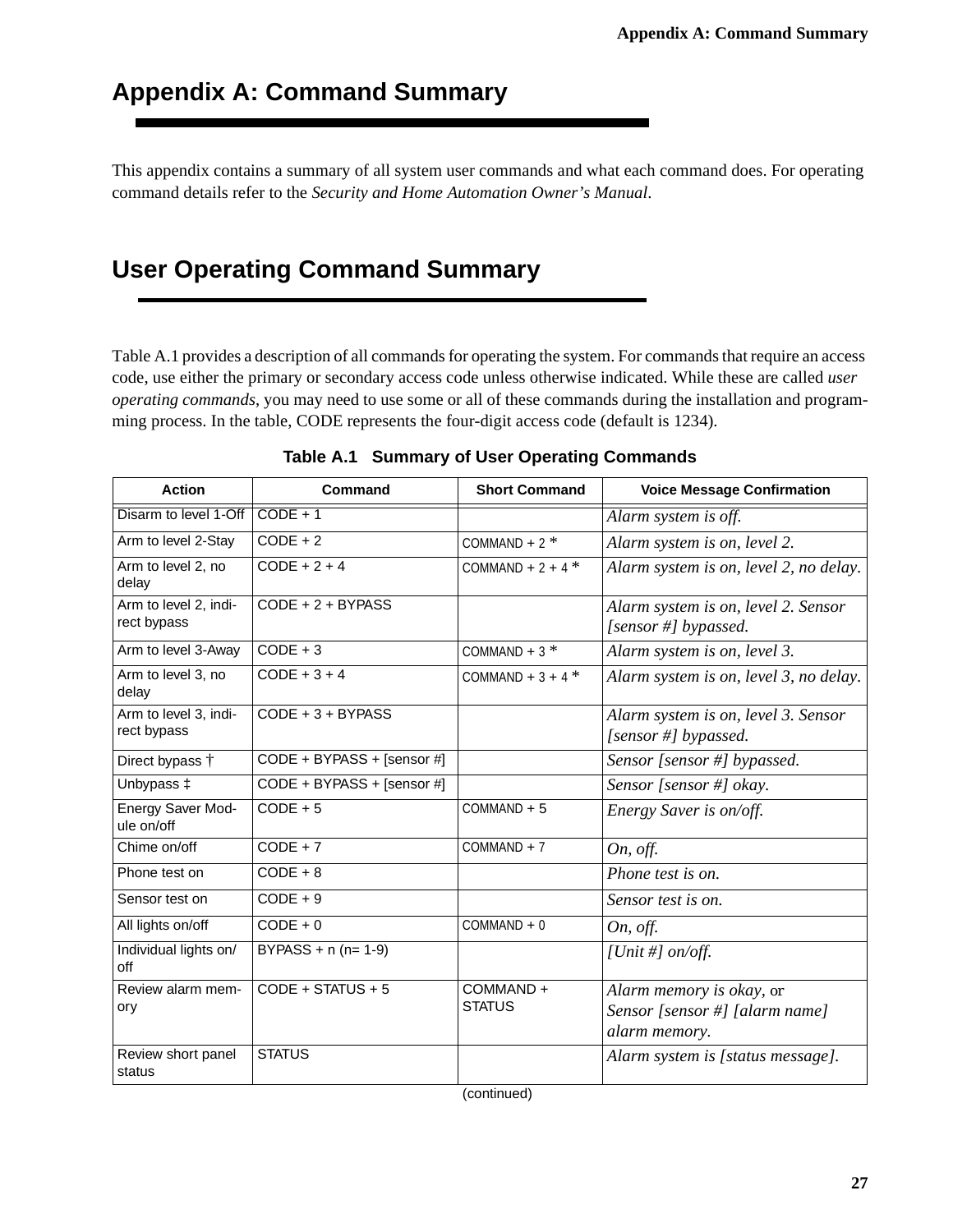<span id="page-31-0"></span>

| <b>Action</b>                             | Command                                                   | <b>Short Command</b> | <b>Voice Message Confirmation</b>                                                |
|-------------------------------------------|-----------------------------------------------------------|----------------------|----------------------------------------------------------------------------------|
| Review long panel<br>status               | $CODE + STATUS + 1$                                       | STATUS + STATUS      | Hello alarm system is (see Owner's<br>Manual for possible messages)Good-<br>bye. |
| Panel Version                             | $CODE + STATUS + 7$                                       |                      | System yyy (product code) Level xxxx<br>(EEPROM code)                            |
| Adjust alphanumeric<br>display brightness | Press and hold buttons 1-4<br>(1-full dim, 4-full bright) |                      |                                                                                  |

**Table A.1 Summary of User Operating Commands (Continued)**

\* Feature number F37 (Quick Arming) must be on to enable short arming commands. This short command only works when arming to a higher level.

† This command only works if the sensor you are bypassing is active in the current security level.

‡ This command only works when upper sensor 87 is off and you are unbypassing a sensor that is already bypassed.

# **System Settings (User-Programming) Command Summary**

Table [A.1](#page-30-0) provides a description of all user-programming commands. For commands that require an access code (CODE), use the primary access code (default is 1234).

To enter the user-programming mode, press **CODE** + **STATUS** + **8**. The system will announce *System memory open.* Press **BYPASS** or **STATUS** buttons to scroll through the list of system settings. Proceed to any of the desired actions listed in table D.6*.*

To exit user-progamming mode at any time, press **BYPASS + 99** + **COMMAND** + **COMMAND**. Or, wait 1 minute—system will automatically announce *Good-bye* and return to the normal mode of operation..

| <b>Action</b>                                                | Command                                                               | <b>Display/Voice Message Confirmation</b> |
|--------------------------------------------------------------|-----------------------------------------------------------------------|-------------------------------------------|
| Enter new primary<br>access code 00                          | 00 + COMMAND + COMMAND<br>+ [new CODE] + COMMAND                      | [new primary access code], okay.          |
| Enter new secondary<br>access code (01-04)                   | $[01-04]$ + COMMAND + COM-<br>MAND + [new CODE] + COM-<br><b>MAND</b> | [new secondary access code], okay.        |
| Enter new arm/dis-<br>arm code 05-23                         | $[05-23] + COMMAND + COM-$<br>MAND + [new CODE] + COM-<br><b>MAND</b> | [new arm/disarm access code], okay.       |
| Enter new Energy<br>Saver Module low<br>temperature setting  | 53 + COMMAND + COMMAND<br>+ [new low temp.] + COMMAND                 | [new ESM low temperature], okay.          |
| Enter new Energy<br>Saver Module high<br>temperature setting | 54 + COMMAND + COMMAND<br>+ [new high temp.] + COM-<br>MAND           | [new ESM high temperature], okay.         |
| Turn quiet exit on or<br>off                                 | 77 + COMMAND + COMMAND                                                | [On or off]                               |
| Turn download<br>enable on or off                            | 88 + COMMAND + COMMAND                                                | [On or off]                               |

**Table A.2 Summary of System Settings (User-Programming) Commands**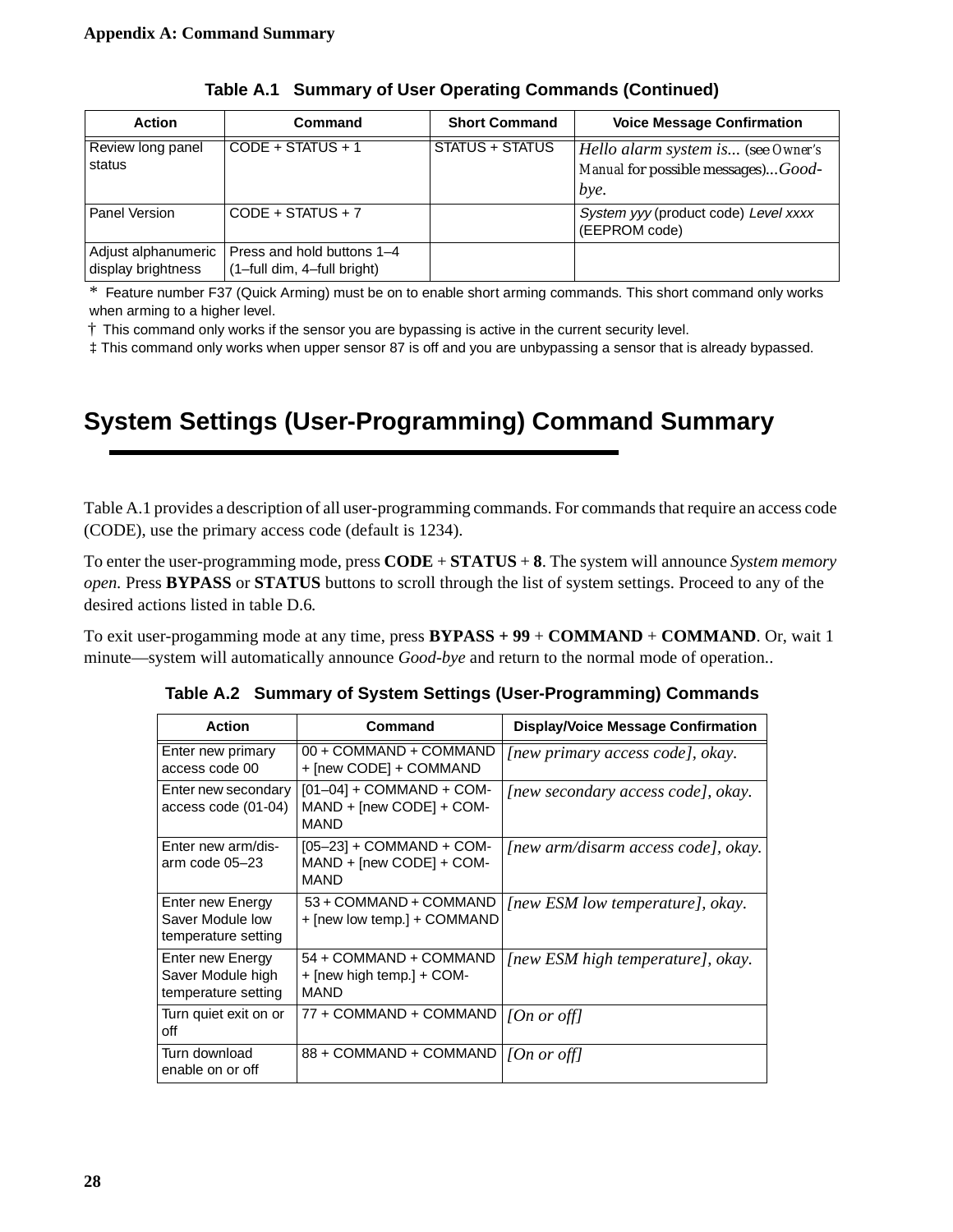# <span id="page-32-0"></span>**Appendix B: Troubleshooting**

This appendix contains a summary of system troubleshooting suggestions.

| <b>Feature</b>   | <b>Problem</b>     | <b>Solution</b>                                                                                                                                                                                                                                                                                                                       |  |  |  |
|------------------|--------------------|---------------------------------------------------------------------------------------------------------------------------------------------------------------------------------------------------------------------------------------------------------------------------------------------------------------------------------------|--|--|--|
|                  | <b>Access Code</b> |                                                                                                                                                                                                                                                                                                                                       |  |  |  |
|                  |                    | Customer cannot remember access code(s).                                                                                                                                                                                                                                                                                              |  |  |  |
|                  |                    | 1. Check your records to see if you have the customer's access<br>code(s) on file.<br>2. If panel is monitored, trap the panel and read the access code(s)<br>from the CS-4000 or read the access code(s) from the Downloader.<br>3. If panel is not monitored, clear memory and reprogram the panel<br>locally.                      |  |  |  |
|                  |                    | Installer cannot remember install code.                                                                                                                                                                                                                                                                                               |  |  |  |
|                  |                    | 1. Check your records to see if you have the install code on file.<br>2. If panel is monitored, trap the panel and read the access code(s)<br>from the CS-4000 or read the access code(s) from the downloader.<br>3. If the panel is not monitored and has no access to downloading,<br>clear memory and reprogram the panel locally. |  |  |  |
|                  |                    | Some access codes do "strange things."                                                                                                                                                                                                                                                                                                |  |  |  |
|                  |                    | 1. Codes containing the number 6 are reserved. 6 is used for phone<br>sensor bypassing.<br>2. Codes 7777, 8888, and 9999 are reserved for phone panic alarms.<br>3. Access code's last two digits must not be the same for correct<br>duress code operation. (See duress code feature in this table.)                                 |  |  |  |
| Arming/Disarming |                    |                                                                                                                                                                                                                                                                                                                                       |  |  |  |
|                  | System won't arm.  |                                                                                                                                                                                                                                                                                                                                       |  |  |  |
|                  |                    | 1. If arming to level 2, make sure all monitored perimeter doors and<br>windows are closed.<br>2. If arming to level 3, make sure all perimeter and interior sensors are<br>closed.<br>3. Press STATUS for an indication of the problem.                                                                                              |  |  |  |
| <b>Batteries</b> |                    |                                                                                                                                                                                                                                                                                                                                       |  |  |  |
|                  |                    | Touchpad indicates CPU low battery and/or System battery failure is heard.                                                                                                                                                                                                                                                            |  |  |  |
|                  |                    | Check the panel backup battery and connections and replace if nec-<br>essary. Also, refer to the panel power LED section in this table.                                                                                                                                                                                               |  |  |  |
|                  |                    | Touchpad indicates [sensor #] trouble and/or Sensor [sensor #] low battery is heard.                                                                                                                                                                                                                                                  |  |  |  |
|                  |                    | Replace the indicated sensor's battery.                                                                                                                                                                                                                                                                                               |  |  |  |

### **Table B.1 Troubleshooting System Problems**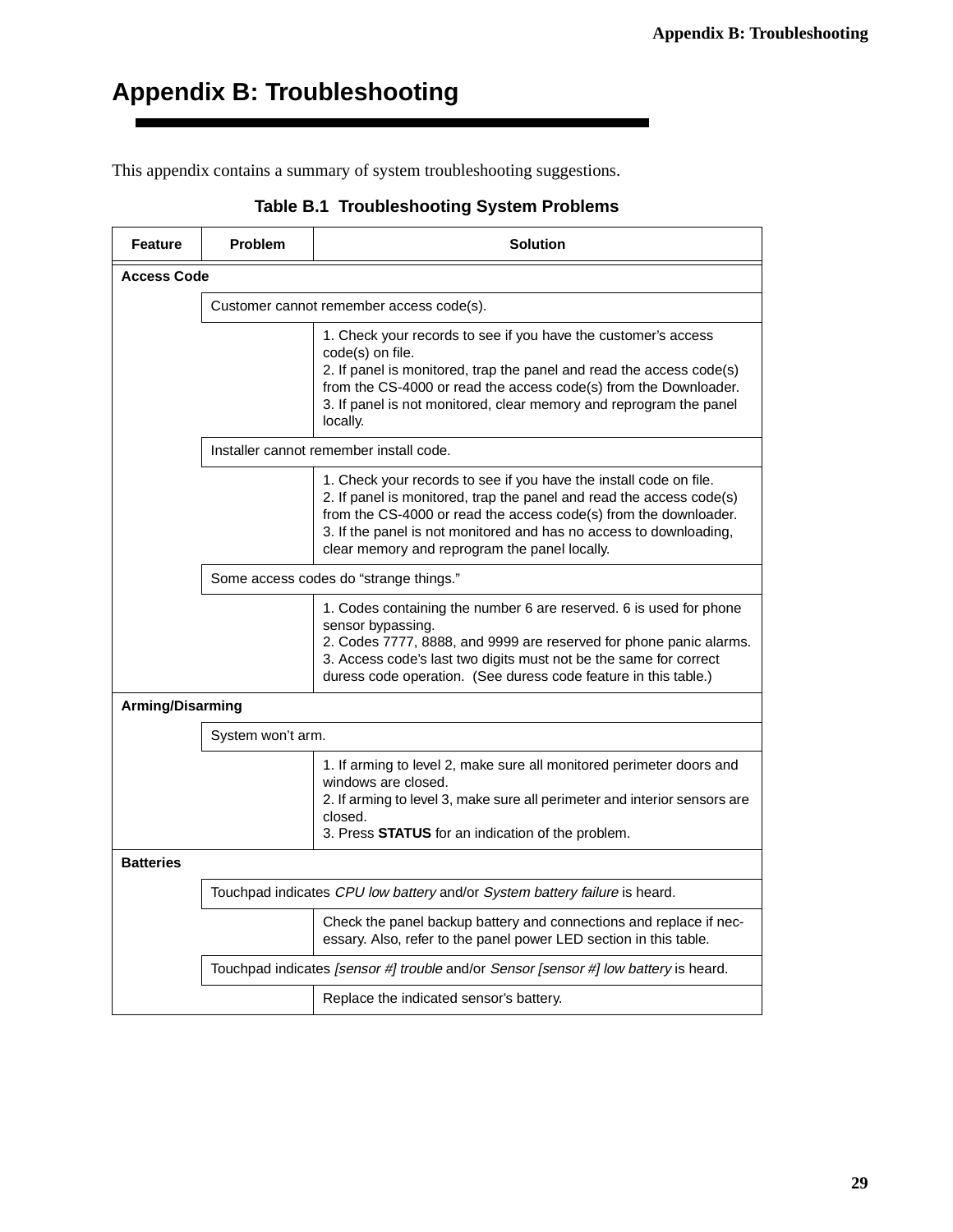| <b>Feature</b>     | Problem                          | <b>Solution</b>                                                                                                                                                                                                                                                                                                                                                                                                                                                                                                                                                                          |
|--------------------|----------------------------------|------------------------------------------------------------------------------------------------------------------------------------------------------------------------------------------------------------------------------------------------------------------------------------------------------------------------------------------------------------------------------------------------------------------------------------------------------------------------------------------------------------------------------------------------------------------------------------------|
| <b>Bypass</b>      |                                  |                                                                                                                                                                                                                                                                                                                                                                                                                                                                                                                                                                                          |
|                    |                                  | Touchpad indicates Fail and/or Invalid is heard when you attempt to bypass a sensor.                                                                                                                                                                                                                                                                                                                                                                                                                                                                                                     |
|                    |                                  | Sensor may already be bypassed or you are trying to bypass a 24-<br>hour sensor that cannot be bypassed or a sensor that is not active in<br>the current security level.                                                                                                                                                                                                                                                                                                                                                                                                                 |
|                    |                                  | System cancels sensor bypass when you try to arm to level 2 or 3.                                                                                                                                                                                                                                                                                                                                                                                                                                                                                                                        |
|                    |                                  | Arm to the desired level before bypassing a sensor.                                                                                                                                                                                                                                                                                                                                                                                                                                                                                                                                      |
|                    | <b>Central Station Reporting</b> |                                                                                                                                                                                                                                                                                                                                                                                                                                                                                                                                                                                          |
|                    |                                  | Central station is not receiving reports from panel.                                                                                                                                                                                                                                                                                                                                                                                                                                                                                                                                     |
|                    |                                  | 1. Check that the DB-8 Cord is plugged into the panel phone jack and<br>into the RJ-31X/CA-38A Jack.<br>2. Check for proper RJ-31X/CA-38A Jack to phone line wiring.<br>3. Verify with the central station operator that the correct receiver line<br>phone number is programmed into the panel. Reprogram the phone<br>number and retest, if necessary.<br>4 Verify that the correct phone format (ITI or 4/2) is being used.<br>5. Replace faulty RJ-31X/CA-38A Jack.<br>6. Replace faulty DB-8 Cord.<br>7. Check that the premises phone line is working.<br>8. Perform a phone test. |
| <b>Duress Code</b> |                                  |                                                                                                                                                                                                                                                                                                                                                                                                                                                                                                                                                                                          |
|                    |                                  | Optional duress code is not working.                                                                                                                                                                                                                                                                                                                                                                                                                                                                                                                                                     |
|                    |                                  | 1. Make sure last two digits of access code are not the same. (See<br>access code feature in this table.)<br>2. Check that upper sensor 86 (duress alarm) is on.                                                                                                                                                                                                                                                                                                                                                                                                                         |
| <b>False Alarm</b> |                                  |                                                                                                                                                                                                                                                                                                                                                                                                                                                                                                                                                                                          |
|                    | Alarm is being sent by mistake.  |                                                                                                                                                                                                                                                                                                                                                                                                                                                                                                                                                                                          |
|                    |                                  | Enter ACCESS CODE + 1 immediately to cancel the alarm. This com-<br>mand bypasses the alarm if done within 15 seconds after activation<br>(feature number F06 [Dialer Abort] must be on). The system will<br>announce alarm bypassed and report will not be sent to the monitor-<br>ing station.<br><b>Note</b><br>Fire alarms and duress detections cannot be bypassed.                                                                                                                                                                                                                 |
|                    | Hardwire Alphanumeric Touchpad   |                                                                                                                                                                                                                                                                                                                                                                                                                                                                                                                                                                                          |
|                    |                                  | Touchpad display seems "stuck" in the program mode.                                                                                                                                                                                                                                                                                                                                                                                                                                                                                                                                      |
|                    |                                  | Check that panel PROGRAM/RUN switch is set to RUN (up).                                                                                                                                                                                                                                                                                                                                                                                                                                                                                                                                  |
|                    |                                  | Touchpad displays incorrectly or displays DA ### and does not respond to buttons.                                                                                                                                                                                                                                                                                                                                                                                                                                                                                                        |
|                    |                                  | 1. If panel has been preprogrammed with an install code, enter the<br>four-digit install code at a working touchpad or from a telephone.<br>2. Check for hardwire bus address confilct (two devices having the<br>same device address).<br>3. Check for out-of-range device address number. Should be 000-<br>007.                                                                                                                                                                                                                                                                       |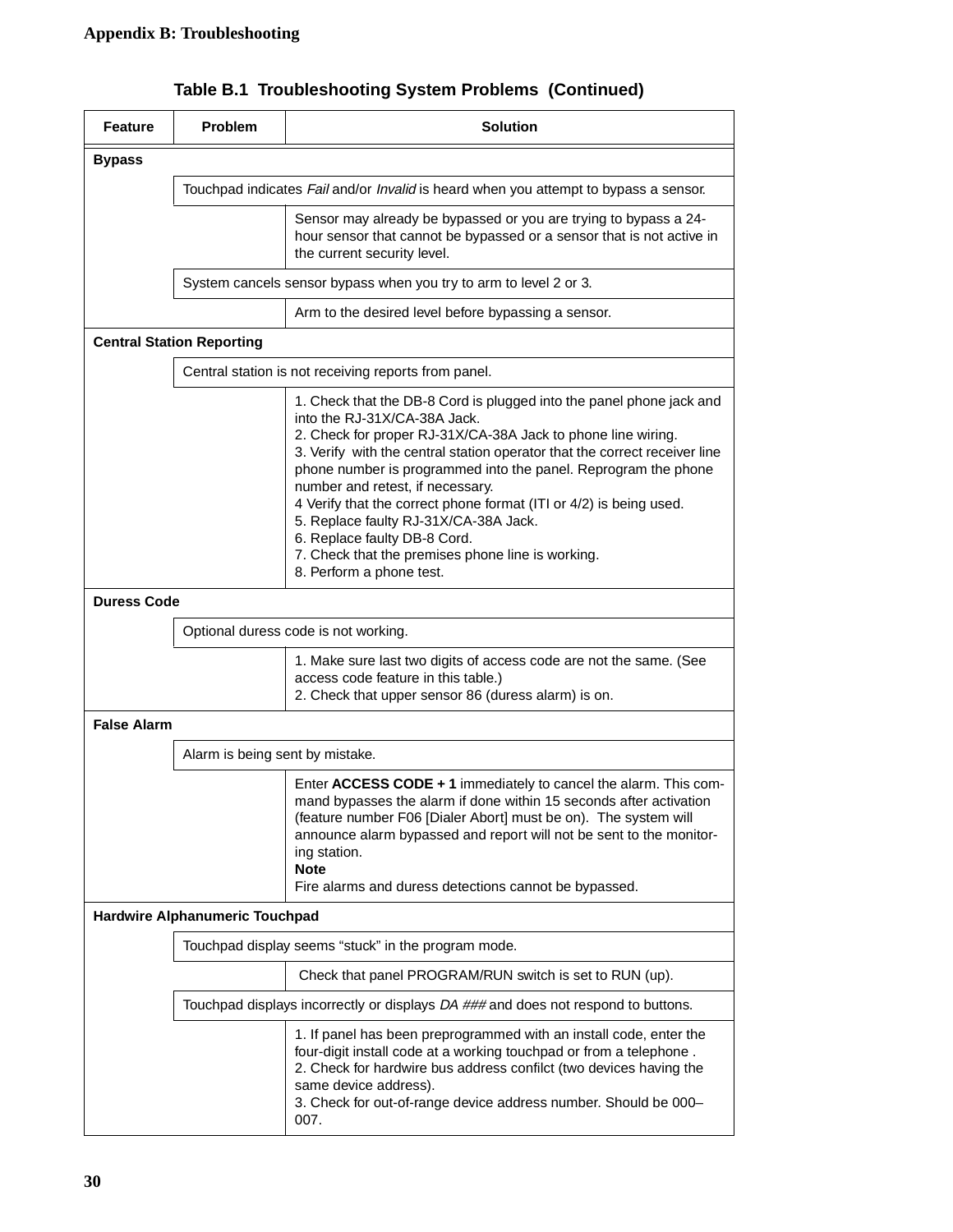| <b>Feature</b>                     | Problem                                                       | <b>Solution</b>                                                                                                                                                                                                                                                                                                                                          |  |
|------------------------------------|---------------------------------------------------------------|----------------------------------------------------------------------------------------------------------------------------------------------------------------------------------------------------------------------------------------------------------------------------------------------------------------------------------------------------------|--|
|                                    | Hardwire Alphanumeric Touchpad (Continued)                    |                                                                                                                                                                                                                                                                                                                                                          |  |
|                                    | Touchpad displays ********** and does not respond to buttons. |                                                                                                                                                                                                                                                                                                                                                          |  |
|                                    |                                                               | 1. Reset the touchpad by switching into and out of program mode.<br>Switch the panel PROGRAM/RUN switch from RUN to PROGRAM.<br>Enter the four-digit install code if panel has been preprogrammed with<br>one using a working touchpad or telephone. Switch the panel PRO-<br>GRAM/RUN switch back to RUN again.<br>2. Check for hardwire bus miswiring. |  |
|                                    | Touchpad appears "dead" (no display or response to buttons).  |                                                                                                                                                                                                                                                                                                                                                          |  |
|                                    |                                                               | 1. Check that the wiring connector is plugged into the back of the<br>touchpad.<br>2. Check for hardwire bus miswiring, opens, or shorts.<br>3. Check panel fuse F2.                                                                                                                                                                                     |  |
|                                    | <b>Hardwire Output Module</b>                                 |                                                                                                                                                                                                                                                                                                                                                          |  |
|                                    | LED is off (not blinking).                                    |                                                                                                                                                                                                                                                                                                                                                          |  |
|                                    |                                                               | 1. Check HOM and panel fuses.<br>2. Check wiring at HOM and panel.<br>3. Check that HOM unit number setting is different from all other con-<br>nected bus devices.<br>4. Check for proper panel/HOM initialization after changing unit num-<br>bers.                                                                                                    |  |
|                                    | LED stays on.                                                 |                                                                                                                                                                                                                                                                                                                                                          |  |
|                                    |                                                               | 1. Reinitialize panel and HOM by turning panel power off and on.<br>2. HOM circuit failure. Replace HOM.                                                                                                                                                                                                                                                 |  |
|                                    |                                                               | LED blinks but outputs don't activate.                                                                                                                                                                                                                                                                                                                   |  |
|                                    | 1. Check panel/HOM programming.                               |                                                                                                                                                                                                                                                                                                                                                          |  |
|                                    | One output never activates.                                   |                                                                                                                                                                                                                                                                                                                                                          |  |
|                                    |                                                               | 1. Check panel/HOM programming.<br>2. Check that the point (HOM output) programmed trigger event actu-<br>ally occurs.<br>3. Check wiring at HOM terminals and connected device.                                                                                                                                                                         |  |
|                                    |                                                               | Output(s) activates only momentarily.                                                                                                                                                                                                                                                                                                                    |  |
|                                    |                                                               | 1. Check that the panel/HOM point programming (HOM output) uses<br>the correct response configuration.                                                                                                                                                                                                                                                   |  |
|                                    | Output(s) activates randomly.                                 |                                                                                                                                                                                                                                                                                                                                                          |  |
|                                    |                                                               | 1. Check HOM and panel fuses.<br>2. Check wiring routing and length between panel and HOM.<br>3. Check that HOM unit number setting is different from all other con-<br>nected bus devices.                                                                                                                                                              |  |
| Hardwire Output Module (Continued) |                                                               |                                                                                                                                                                                                                                                                                                                                                          |  |
|                                    | HOM tamper input is inoperable.                               |                                                                                                                                                                                                                                                                                                                                                          |  |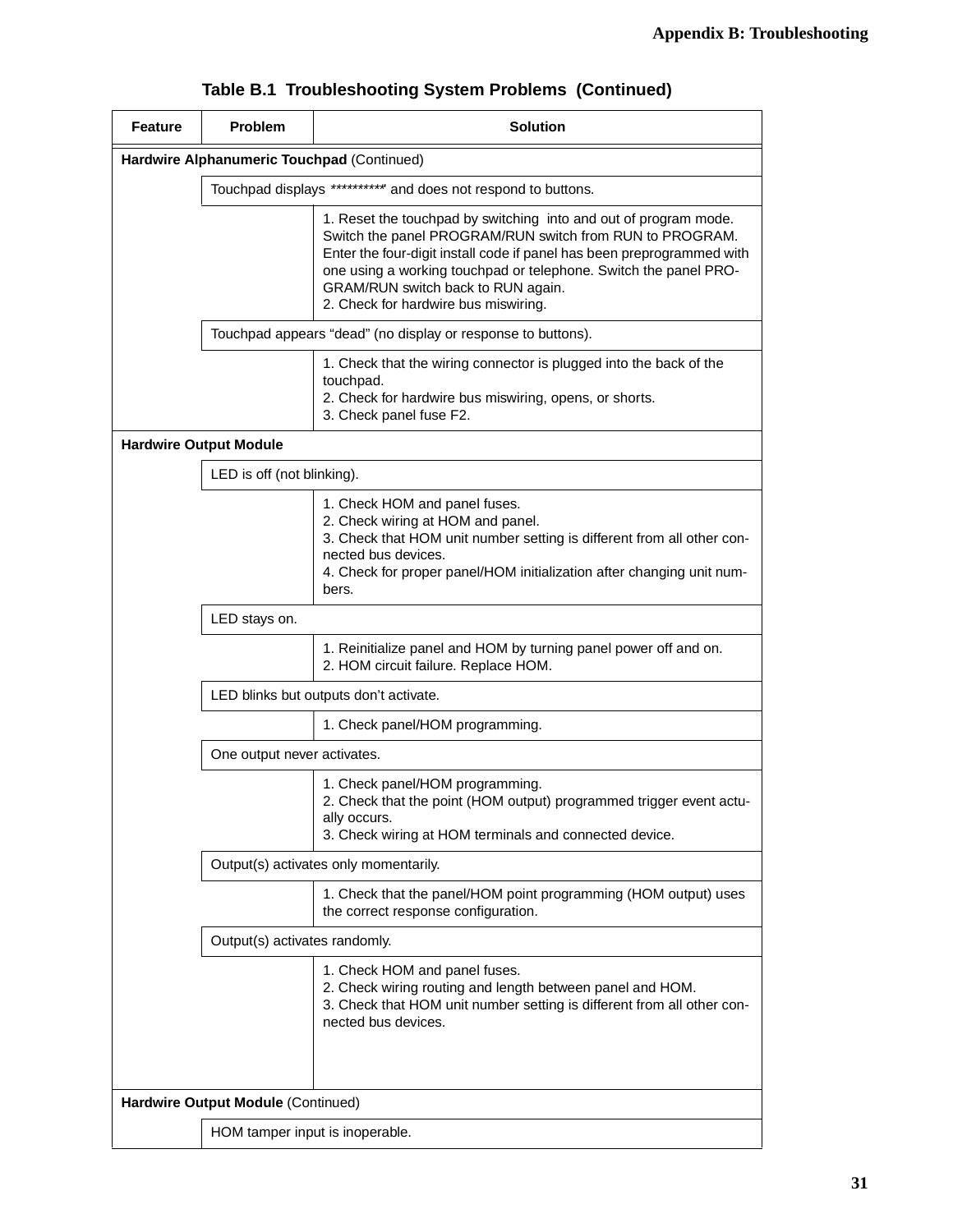| <b>Feature</b>        | <b>Problem</b>                            | <b>Solution</b>                                                                                                                                                                                                                                                                                                                                                                                                                                 |
|-----------------------|-------------------------------------------|-------------------------------------------------------------------------------------------------------------------------------------------------------------------------------------------------------------------------------------------------------------------------------------------------------------------------------------------------------------------------------------------------------------------------------------------------|
|                       |                                           | 1. Some panels and panel versions do not "read" the HOM's built-in<br>tamper input status. Connect the HOM tamper switch to a panel or<br>HIM zone input.                                                                                                                                                                                                                                                                                       |
|                       | One output stays activated.               |                                                                                                                                                                                                                                                                                                                                                                                                                                                 |
|                       |                                           | 1. Check to see if the point is programmed for a 3-minute "on" time<br>and if the triggering event for the point is repeatedly resetting the 3-<br>minute timer.<br>2. Output may have failed or been overloaded. Reprogram to use a<br>different (unused) output.                                                                                                                                                                              |
| <b>Hardwire Siren</b> |                                           |                                                                                                                                                                                                                                                                                                                                                                                                                                                 |
|                       |                                           | Exterior sirens are not producing alarm sounds.                                                                                                                                                                                                                                                                                                                                                                                                 |
|                       |                                           | 1. Check for 12 to 22 VDC between panel terminals 3 and 4 and<br>for 12 VDC between terminals 4 and 12.<br>2. Check panel fuses F1 and F2.<br>3. Check for correct wiring at the siren and panel terminals.<br>4. Check for required jumper wire between panel terminals 5 and 12.                                                                                                                                                              |
|                       |                                           | Exterior sirens produce status sounds.                                                                                                                                                                                                                                                                                                                                                                                                          |
|                       |                                           | Check for correct wiring at the siren and panel terminals.                                                                                                                                                                                                                                                                                                                                                                                      |
|                       | Interior sirens are not producing sounds. |                                                                                                                                                                                                                                                                                                                                                                                                                                                 |
|                       |                                           | 1. Check for 12 VDC between panel terminals 17 and 18 with siren<br>on.<br>2. Check panel fuses F1 and F2.<br>3. Check for correct wiring at the siren and panel terminals.<br>4. Make sure that F11 (Interior Siren Sounds Disable) feature is off.                                                                                                                                                                                            |
| <b>Hardwire Zones</b> |                                           |                                                                                                                                                                                                                                                                                                                                                                                                                                                 |
|                       |                                           | Panel does not respond to hardwire zone input.                                                                                                                                                                                                                                                                                                                                                                                                  |
|                       |                                           | 1. Check that zones are programmed into panel and add if missing.<br>2. Make sure that zone is in a restoral-required group or make sure<br>that system is armed to active level before tripping sensor.<br>3. If optional HIM zone, check that the HIM LED is blinking to show<br>communication with panel.<br><b>Note</b><br>Panel hardwire zones are ignored for 1 minute following power-on<br>(HIM zones are not ignored for this period). |
|                       |                                           | Touchpad indicates [sensor #], trouble and/or Sensor [sensor #], trouble is heard.                                                                                                                                                                                                                                                                                                                                                              |
|                       |                                           | 1. Check that the 4.7K ohm end-of-line resistor is correctly installed in<br>the zone loop circuit.<br>2. Check normally open (N/O) circuit for a break in the wires.<br>3. Check normally closed (N/C) circuit for a short in the wires.                                                                                                                                                                                                       |

**Table B.1 Troubleshooting System Problems (Continued)**

| Lights |                                                     |
|--------|-----------------------------------------------------|
|        | Light fixture using X-10 Lamp Module does not work. |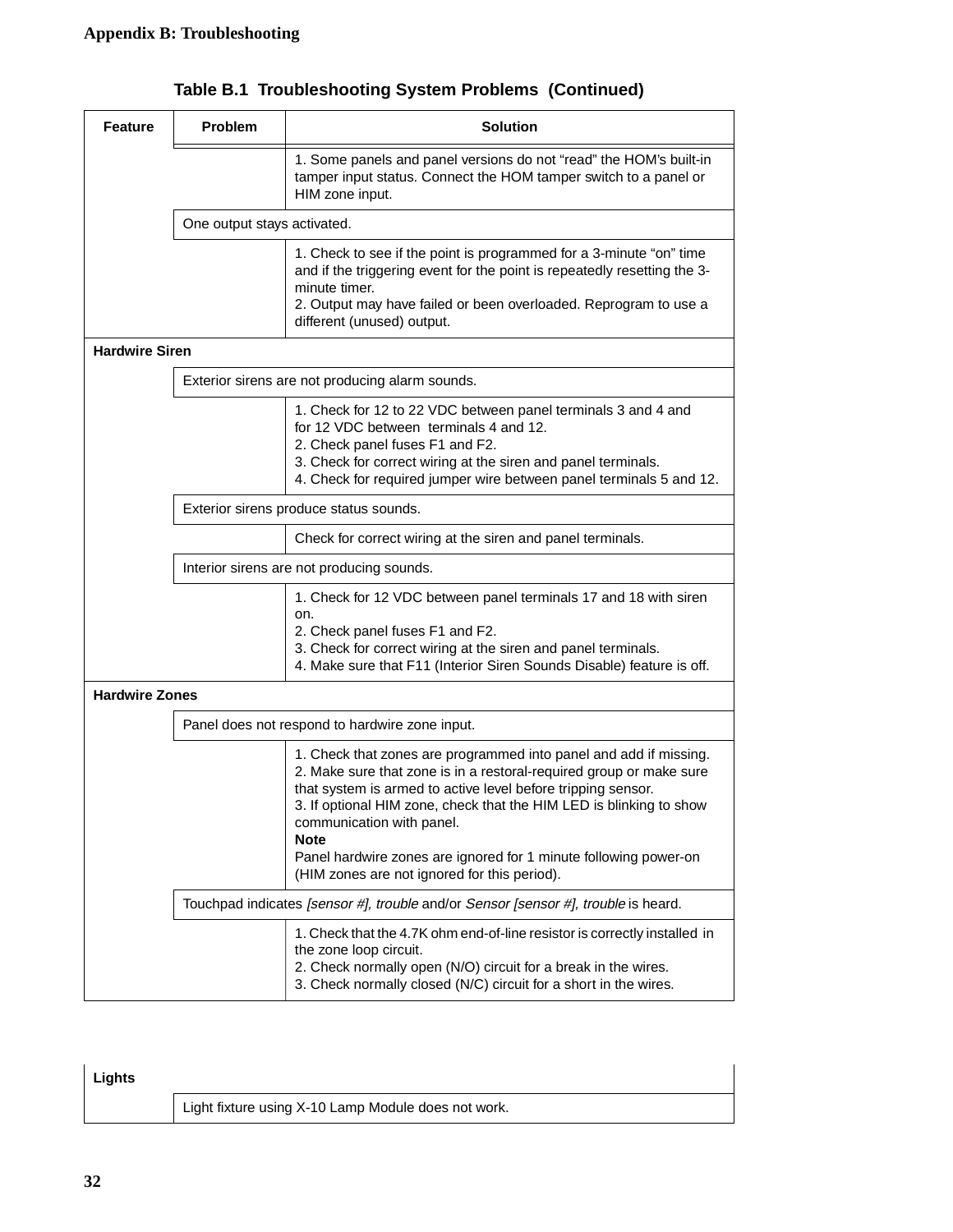| <b>Feature</b> | <b>Problem</b>   | <b>Solution</b>                                                                                                                                                                                                                                                                                                                                                                                                                                                                                                                                                                                                                                                                                                                                                                                                                                                                                                                                                                                                                                                                                                                                                                                                                                                              |  |  |  |  |  |  |  |
|----------------|------------------|------------------------------------------------------------------------------------------------------------------------------------------------------------------------------------------------------------------------------------------------------------------------------------------------------------------------------------------------------------------------------------------------------------------------------------------------------------------------------------------------------------------------------------------------------------------------------------------------------------------------------------------------------------------------------------------------------------------------------------------------------------------------------------------------------------------------------------------------------------------------------------------------------------------------------------------------------------------------------------------------------------------------------------------------------------------------------------------------------------------------------------------------------------------------------------------------------------------------------------------------------------------------------|--|--|--|--|--|--|--|
|                |                  | See X-10 Lamp Modules feature in this table.                                                                                                                                                                                                                                                                                                                                                                                                                                                                                                                                                                                                                                                                                                                                                                                                                                                                                                                                                                                                                                                                                                                                                                                                                                 |  |  |  |  |  |  |  |
| <b>Panel</b>   |                  |                                                                                                                                                                                                                                                                                                                                                                                                                                                                                                                                                                                                                                                                                                                                                                                                                                                                                                                                                                                                                                                                                                                                                                                                                                                                              |  |  |  |  |  |  |  |
|                |                  | Panel does not power up. Panel LED is off and alphanumeric touchpad display is dark.                                                                                                                                                                                                                                                                                                                                                                                                                                                                                                                                                                                                                                                                                                                                                                                                                                                                                                                                                                                                                                                                                                                                                                                         |  |  |  |  |  |  |  |
|                |                  | 1. Check that panel power switch is on.<br>2. Check the AC circuit breaker to be sure the circuit is live.<br>3. Check that the backup battery is installed correctly, the battery<br>wires are connected, and the AC power transformer is plugged in.<br>4. Check for proper panel and transformer wiring.<br>5. Measure the incoming AC voltage at the panel terminals. Should<br>read from 16 to 18.5 VAC at panel terminals 1 and 2.                                                                                                                                                                                                                                                                                                                                                                                                                                                                                                                                                                                                                                                                                                                                                                                                                                     |  |  |  |  |  |  |  |
|                |                  | No incoming AC voltage at panel terminals 1 and 2.                                                                                                                                                                                                                                                                                                                                                                                                                                                                                                                                                                                                                                                                                                                                                                                                                                                                                                                                                                                                                                                                                                                                                                                                                           |  |  |  |  |  |  |  |
|                |                  | 1. Unplug the AC power transformer and disconnect the wires from<br>the transformer and the panel.<br>2. Check transfomer to panel wire for short or open circuits.<br>3. Plug in the transformer and check for 16.5 VAC at the transformer<br>unconnected terminals. If zero (0) volts, replace the transformer.                                                                                                                                                                                                                                                                                                                                                                                                                                                                                                                                                                                                                                                                                                                                                                                                                                                                                                                                                            |  |  |  |  |  |  |  |
|                | Battery failure. | Panel power LED is on constantly, display indicates CPU Low Battery or voice sounds                                                                                                                                                                                                                                                                                                                                                                                                                                                                                                                                                                                                                                                                                                                                                                                                                                                                                                                                                                                                                                                                                                                                                                                          |  |  |  |  |  |  |  |
|                |                  | 1. Check that the backup battery is installed correctly, the battery<br>wires are connected, and the AC power transformer is plugged in.<br>2. Measure the incoming AC voltage at the panel terminals. It should<br>read from 16 to 18.5 VAC at panel terminals 1 and 2.<br>3. Remove the backup battery power by disconnecting the battery's<br>red (positive) wire.<br>4. Check for 13.5 to 13.9 VDC battery charging voltage between<br>panel terminal 4 (GND) and the disconnected battery red wire. If the<br>charging voltage is not within range, call Technical Services.<br>5. Check for 11.5 to 13.9 VDC battery voltage between the backup<br>battery's spade lugs. If the battery voltage is not within the recom-<br>mended range, replace the battery.<br><b>Note</b><br>When the panel is running a backup battery test, the reading at the<br>connected battery can range from 11.4 to 13.7 VDC. The panel auto-<br>matically runs a backup battery test under the following conditions:<br>(1) on initial power-up. (2) during sensor test (not dealer sensor test),<br>(3) once every minute when backup battery has failed, (4) once every<br>24 hours, at the programmed STIME.<br>6. Restore the backup battery power by reconnecting the battery's red |  |  |  |  |  |  |  |
|                |                  | wire.<br><b>Note</b><br>While the AC power transformer is plugged in, the panel automatically<br>charges the battery. While the battery is charging for the first time it is<br>normal for the system to indicate System battery failure. This can<br>take a number of hours depending on the battery's initial charge.<br>Once the battery reaches 12.5 VDC (full charge as measured while in<br>battery test), the arming level stops flashing. If the trouble condition<br>persists after 24 hours, replace the backup battery.                                                                                                                                                                                                                                                                                                                                                                                                                                                                                                                                                                                                                                                                                                                                           |  |  |  |  |  |  |  |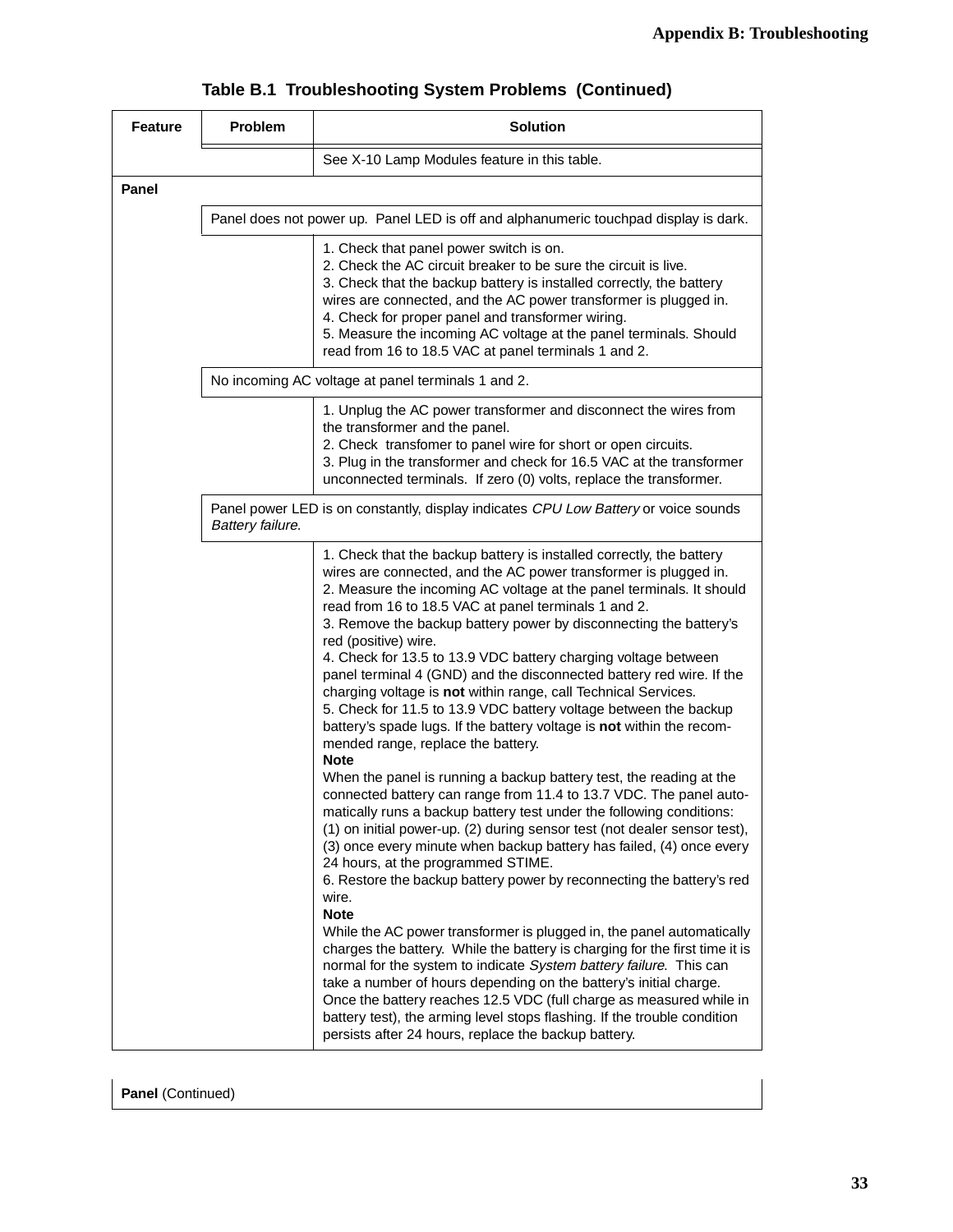| <b>Feature</b>      | Problem                                                                                           | <b>Solution</b>                                                                                                                                                                                                                                                                                                                                                                                                                                                                                                  |  |  |  |  |  |  |  |  |
|---------------------|---------------------------------------------------------------------------------------------------|------------------------------------------------------------------------------------------------------------------------------------------------------------------------------------------------------------------------------------------------------------------------------------------------------------------------------------------------------------------------------------------------------------------------------------------------------------------------------------------------------------------|--|--|--|--|--|--|--|--|
|                     |                                                                                                   | Panel power LED is flashing, and after pressing <b>STATUS</b> the touchpad indicates AC<br>power failure. (Panel continues to operate from backup battery.)                                                                                                                                                                                                                                                                                                                                                      |  |  |  |  |  |  |  |  |
|                     |                                                                                                   | 1. Check the AC circuit breaker to be sure the circuit is live.<br>2. Check for proper panel and transformer wiring.<br>3. Check that the transformer is plugged into a nonswitched outlet and<br>secured with the provided screw.<br>4. Check that the transformer is supplying AC to the panel. (Trans-<br>former internal fuse may be blown.)<br><b>WARNING!</b><br>Be careful when securing the transformer to an outlet with a metal<br>cover. Hold the cover tightly in place. You could receive a serious |  |  |  |  |  |  |  |  |
|                     |                                                                                                   | shock if the metal outlet cover drops down onto the prongs of the plug<br>while you are securing the transformer and cover to the outlet box.                                                                                                                                                                                                                                                                                                                                                                    |  |  |  |  |  |  |  |  |
| <b>Phones</b>       |                                                                                                   |                                                                                                                                                                                                                                                                                                                                                                                                                                                                                                                  |  |  |  |  |  |  |  |  |
|                     | Loss of dial tone on premises phones after wiring the RJ-31X Jack or connecting the<br>DB-8 Cord. |                                                                                                                                                                                                                                                                                                                                                                                                                                                                                                                  |  |  |  |  |  |  |  |  |
|                     |                                                                                                   | 1. Wait 2 minutes and try again. The panel may be busy trying to<br>report to the CS-4000.<br>2. Check the RJ-31X Jack's wiring.<br>3. Check the panel connection to the DB-8 Cord.<br>4. Replace the RJ-31X Jack.<br>5. Replace the DB-8 Cord.<br>6. Perform a phone test after troubleshooting the phone line.                                                                                                                                                                                                 |  |  |  |  |  |  |  |  |
|                     |                                                                                                   | Constant dial tone, preventing dial out on premises phones.                                                                                                                                                                                                                                                                                                                                                                                                                                                      |  |  |  |  |  |  |  |  |
|                     |                                                                                                   | Polarity-sensitive phones exist on the premises. Reverse the phone<br>wires connected to the brown and gray wire terminals on the RJ-31X<br>Jack.                                                                                                                                                                                                                                                                                                                                                                |  |  |  |  |  |  |  |  |
|                     | Phone does not work.                                                                              |                                                                                                                                                                                                                                                                                                                                                                                                                                                                                                                  |  |  |  |  |  |  |  |  |
|                     |                                                                                                   | Disconnect the panel DB-8 Cord from the RJ-31 Jack. If the phone<br>still doesn't work, the system is okay and the problem is in the wiring.                                                                                                                                                                                                                                                                                                                                                                     |  |  |  |  |  |  |  |  |
| Sensor              |                                                                                                   |                                                                                                                                                                                                                                                                                                                                                                                                                                                                                                                  |  |  |  |  |  |  |  |  |
|                     |                                                                                                   | Touchpad indicates [sensor #] trouble and/or Sensor [sensor #] trouble is heard.                                                                                                                                                                                                                                                                                                                                                                                                                                 |  |  |  |  |  |  |  |  |
|                     |                                                                                                   | Replace the sensor's cover, if it is off. Trip the sensor.                                                                                                                                                                                                                                                                                                                                                                                                                                                       |  |  |  |  |  |  |  |  |
|                     |                                                                                                   | Touchpad indicates [sensor #] supervisory and/or Sensor [sensor #] failure is heard.                                                                                                                                                                                                                                                                                                                                                                                                                             |  |  |  |  |  |  |  |  |
|                     |                                                                                                   | The sensor is not communicating with the panel.                                                                                                                                                                                                                                                                                                                                                                                                                                                                  |  |  |  |  |  |  |  |  |
|                     | heard.                                                                                            | Touchpad indicates Sensor [sensor #] trouble and/or Sensor [sensor #] low battery is                                                                                                                                                                                                                                                                                                                                                                                                                             |  |  |  |  |  |  |  |  |
|                     |                                                                                                   | Replace the indicated sensor's battery.                                                                                                                                                                                                                                                                                                                                                                                                                                                                          |  |  |  |  |  |  |  |  |
| <b>Smoke Sensor</b> |                                                                                                   |                                                                                                                                                                                                                                                                                                                                                                                                                                                                                                                  |  |  |  |  |  |  |  |  |
|                     | Beeps once every minute.                                                                          |                                                                                                                                                                                                                                                                                                                                                                                                                                                                                                                  |  |  |  |  |  |  |  |  |
|                     |                                                                                                   | Batteries are low. Replace all of the smoke sensor batteries.                                                                                                                                                                                                                                                                                                                                                                                                                                                    |  |  |  |  |  |  |  |  |
|                     |                                                                                                   |                                                                                                                                                                                                                                                                                                                                                                                                                                                                                                                  |  |  |  |  |  |  |  |  |

**Trouble Beeps** (see also Panel)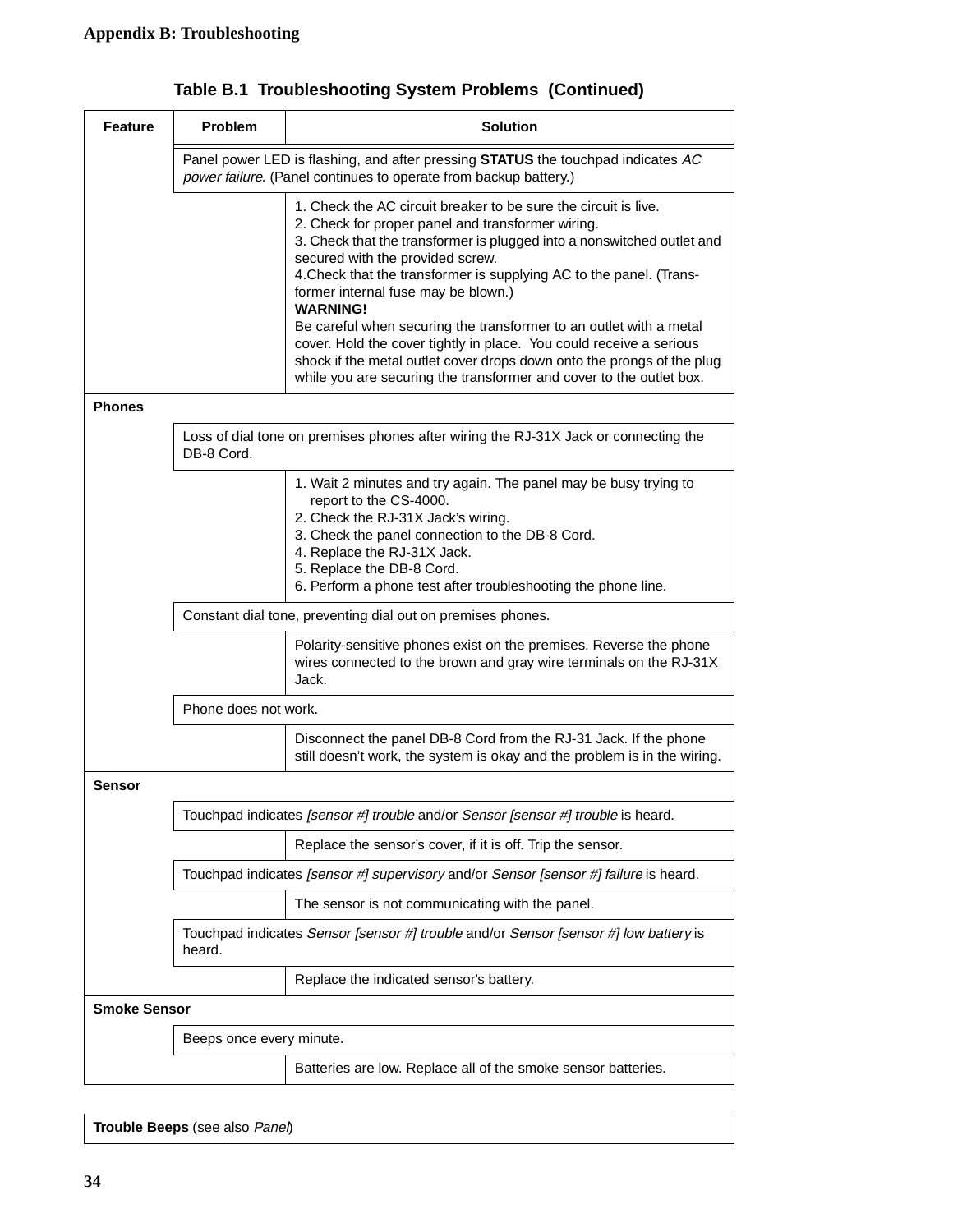| <b>Feature</b>            | <b>Problem</b>                                                                                                                                                                             | <b>Solution</b>                                                                                                                                                                                                                                                                                                                                                                                                                                                                                                                                                                                                                                 |  |  |  |  |  |  |  |
|---------------------------|--------------------------------------------------------------------------------------------------------------------------------------------------------------------------------------------|-------------------------------------------------------------------------------------------------------------------------------------------------------------------------------------------------------------------------------------------------------------------------------------------------------------------------------------------------------------------------------------------------------------------------------------------------------------------------------------------------------------------------------------------------------------------------------------------------------------------------------------------------|--|--|--|--|--|--|--|
|                           |                                                                                                                                                                                            | Press STATUS for an indication of the problem. Doing a status or disarm (level 1) dis-<br>ables the trouble beeps for 10 hours.                                                                                                                                                                                                                                                                                                                                                                                                                                                                                                                 |  |  |  |  |  |  |  |
|                           | <b>Wireless Interior Siren (WIS)</b>                                                                                                                                                       |                                                                                                                                                                                                                                                                                                                                                                                                                                                                                                                                                                                                                                                 |  |  |  |  |  |  |  |
|                           | No sound or LED activity from the siren.                                                                                                                                                   |                                                                                                                                                                                                                                                                                                                                                                                                                                                                                                                                                                                                                                                 |  |  |  |  |  |  |  |
|                           |                                                                                                                                                                                            | 1. Check that the panel AC transformer is plugged into an outlet.<br>2. Check that the WIS is not plugged into an outlet controlled by a<br>switch. Relocate to a different outlet, if necessary.<br>3. Program the house code into the panel and set the WIS DIP<br>switches.<br>4. Check that the panel is powered by the special two-wire Class II<br>Line Carrier Power Transformer.<br>5. Make sure that the WIS is on the same electrical phase wiring as<br>the AC power transformer. Relocate the WIS to various outlets to<br>identify compatible locations.<br>6. Move the WIS to a circuit that is not used by any other appliances. |  |  |  |  |  |  |  |
|                           | Intermittent siren operation.                                                                                                                                                              |                                                                                                                                                                                                                                                                                                                                                                                                                                                                                                                                                                                                                                                 |  |  |  |  |  |  |  |
|                           | 1. Check that the WIS is not plugged into an outlet controlled by a<br>switch. Relocate to an unswitched outlet.<br>2. Move the WIS to a circuit that is not used by any other appliances. |                                                                                                                                                                                                                                                                                                                                                                                                                                                                                                                                                                                                                                                 |  |  |  |  |  |  |  |
|                           | The WIS beeps once every minute.                                                                                                                                                           |                                                                                                                                                                                                                                                                                                                                                                                                                                                                                                                                                                                                                                                 |  |  |  |  |  |  |  |
|                           |                                                                                                                                                                                            | The WIS may have a low battery. Replace with the appropriate battery<br>based on the setting of DIP switch 1. (ON = NiCd, OFF = alkaline or<br>lithium.)                                                                                                                                                                                                                                                                                                                                                                                                                                                                                        |  |  |  |  |  |  |  |
| <b>Wireless Sensors</b>   |                                                                                                                                                                                            |                                                                                                                                                                                                                                                                                                                                                                                                                                                                                                                                                                                                                                                 |  |  |  |  |  |  |  |
|                           | sounds.                                                                                                                                                                                    | The panel does not respond to sensor activity. There are no alarm, chime, or sensor test                                                                                                                                                                                                                                                                                                                                                                                                                                                                                                                                                        |  |  |  |  |  |  |  |
|                           |                                                                                                                                                                                            | 1. Check that the wireless sensor battery is installed.<br>2. Check the sensor battery for low voltage. Replace batteries, if nec-<br>essary.<br>3. Use an RF Sniffer (60-401) to verify that sensor is transmitting.<br>4. Check that the sensor is programmed (learned) into panel memory.<br>Learn the sensor, if necessary.<br>5. Verify that both panel antennas are installed and connections tight.                                                                                                                                                                                                                                      |  |  |  |  |  |  |  |
|                           |                                                                                                                                                                                            | The panel responds intermittently to wireless sensor signals.                                                                                                                                                                                                                                                                                                                                                                                                                                                                                                                                                                                   |  |  |  |  |  |  |  |
|                           |                                                                                                                                                                                            | 1. Rotate the sensor position from 90 to 180 degrees.<br>2. Mount the sensor in a different location.<br>3. Verify that both panel antennas are installed and connections tight.                                                                                                                                                                                                                                                                                                                                                                                                                                                                |  |  |  |  |  |  |  |
| <b>Wireless Touchpads</b> |                                                                                                                                                                                            |                                                                                                                                                                                                                                                                                                                                                                                                                                                                                                                                                                                                                                                 |  |  |  |  |  |  |  |
|                           |                                                                                                                                                                                            | The panel does not respond to wireless touchpad commands.                                                                                                                                                                                                                                                                                                                                                                                                                                                                                                                                                                                       |  |  |  |  |  |  |  |
|                           |                                                                                                                                                                                            | 1. Operate touchpads from different locations to locate areas of inter-<br>mittent operation.<br>2. Check and/or replace wireless touchpad battery.<br>3. Program or reprogram the touchpad(s) into the panel.                                                                                                                                                                                                                                                                                                                                                                                                                                  |  |  |  |  |  |  |  |

### **X-10 Lamp Modules**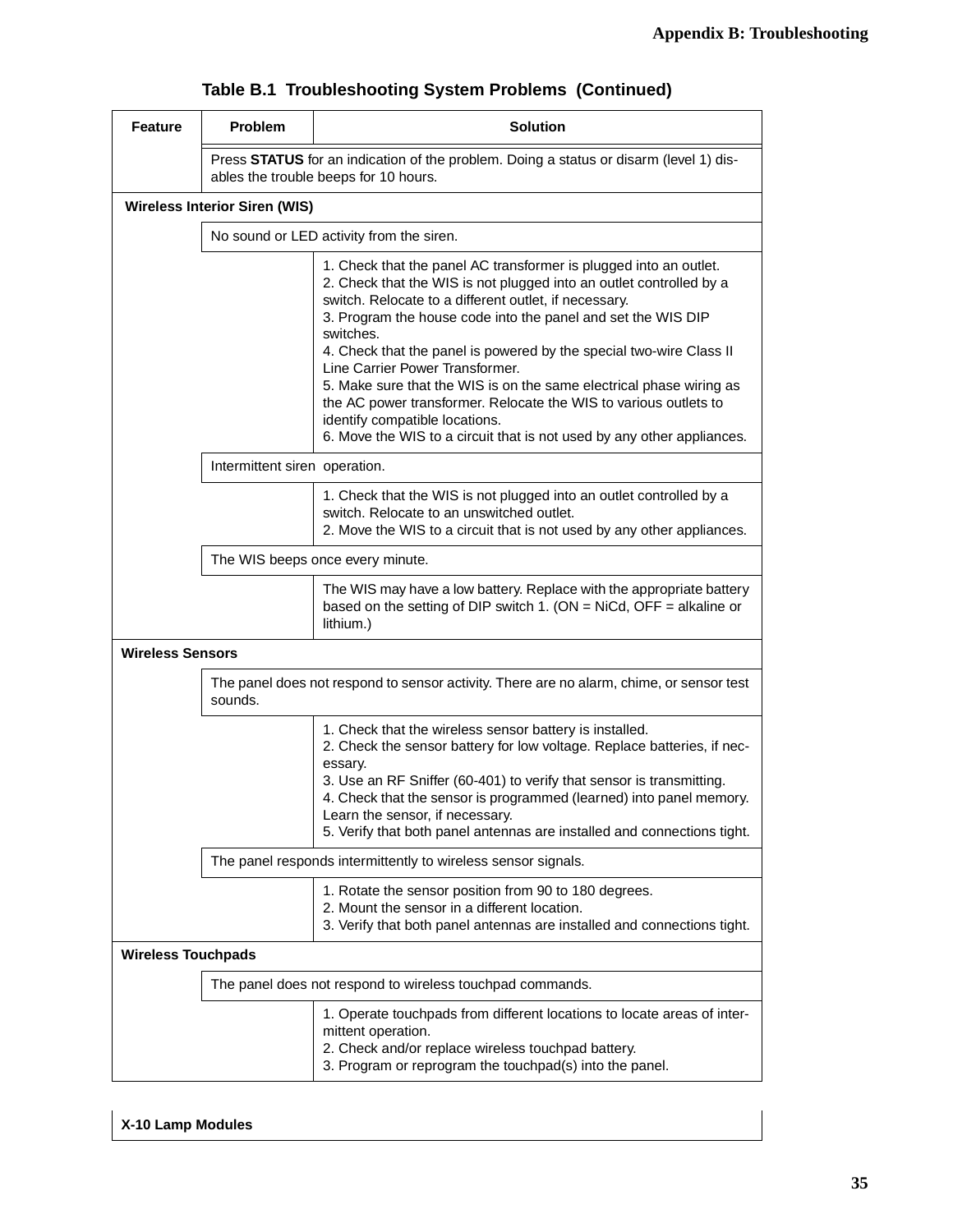| <b>Feature</b> | <b>Problem</b> | Solution                                                                                                                                                                                                                                                                                                                                                                                                                                                                                                                                                                          |
|----------------|----------------|-----------------------------------------------------------------------------------------------------------------------------------------------------------------------------------------------------------------------------------------------------------------------------------------------------------------------------------------------------------------------------------------------------------------------------------------------------------------------------------------------------------------------------------------------------------------------------------|
|                |                | Light fixtures controlled by the X-10 Lamp Module are not working.                                                                                                                                                                                                                                                                                                                                                                                                                                                                                                                |
|                |                | 1. Check that the lamp has a working bulb and that the lamps switch<br>is on.<br>2. Confirm the lamp's operation at a working outlet.<br>3. Check that the lamps are plugged into X-10 Lamp Modules and the<br>X-10 Lamp Modules are plugged into outlets that are not controlled by<br>a switch. Relocate to nonswitched outlets, if necessary.<br>4. Check that the panel is powered by the special two-wire Class II<br>Line Carrier Power Transformer ((60-678).<br>5. Check that the HOUSE dial on the X-10 Lamp Module matches the<br>house code programmed into the panel. |

**Table B.1 Troubleshooting System Problems (Continued)**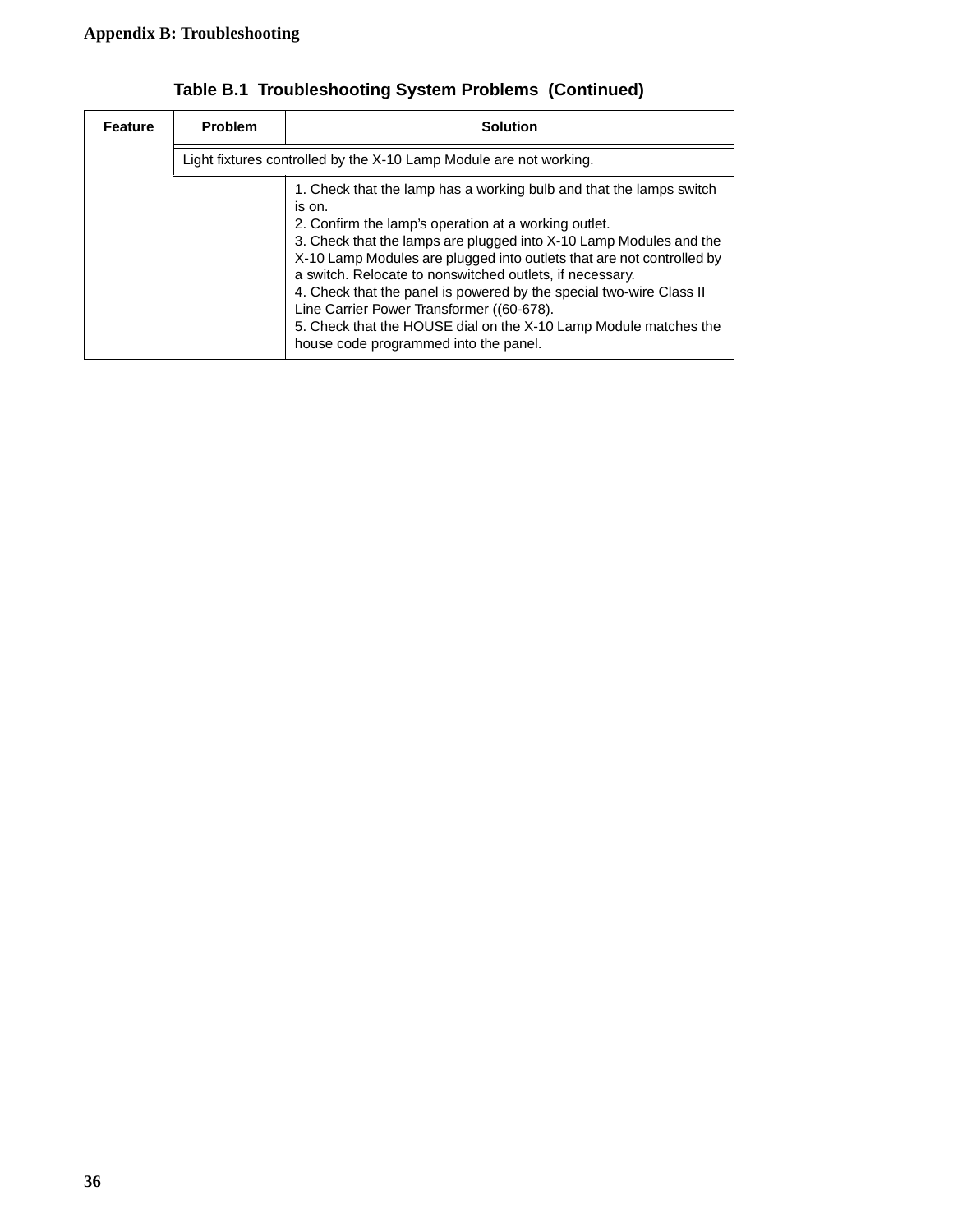# <span id="page-40-0"></span>**Appendix C: Programming Tables**

This appendix contains tables for selecting sensor group numbers and X-10 Lamp and Appliance Module house and unit codes. Table notes appear at the bottom of the table, on the next page.

| No. | <b>Name</b>           | <b>Application</b>                                                          | Alarm     | Delay             | Restoral  | <b>Supervisory</b> | <b>CS</b><br>Report | Chime     | Active<br>Levels |
|-----|-----------------------|-----------------------------------------------------------------------------|-----------|-------------------|-----------|--------------------|---------------------|-----------|------------------|
| 00  | Fixed<br>Panic        | 24-hour audible fixed emergency but-<br>tons.                               | Police    | Instant           |           | V                  | $\sqrt{ }$          |           | 1, 2, 3          |
| 01  | Portable<br>Panic     | 24-hour audible portable emergency<br>buttons.                              | Police    | Instant           |           |                    | $\sqrt{}$           |           | 1, 2, 3          |
| 02  | Fixed<br>Panic        | 24-hour silent fixed emergency buttons.                                     | Silent    | Instant           |           | $\sqrt{}$          | V                   |           | 1, 2, 3          |
| 03  | Portable<br>Panic     | 24-hour silent portable emergency but-<br>tons.                             | Silent    | Instant           |           |                    | $\sqrt{}$           |           | 1, 2, 3          |
| 04  | Fixed<br>Auxiliary    | 24-hour auxiliary sensor, such as Pen-<br>dant Panic or holdup button.      | Auxiliary | Instant           |           | V                  | $\sqrt{}$           |           | 1, 2, 3          |
| 05  | Fixed<br>Auxiliary    | 24-hour auxiliary emergency button.<br>Siren shutoff confirms CS report.    | Auxiliary | Instant           |           | $\sqrt{}$          | V                   |           | 1, 2, 3          |
| 06  | Portable<br>Auxiliary | 24-hour portable auxiliary alert button.                                    | Auxiliary | Instant           |           |                    | $\sqrt{}$           |           | 1, 2, 3          |
| 07  | Portable<br>Auxiliary | 24-hour portable auxiliary button. Siren<br>shutoff confirms CS report.     | Auxiliary | Instant           |           |                    | $\sqrt{}$           |           | 1, 2, 3          |
| 08  | Special<br>Intrusion  | Special belongings, such as gun cabi-<br>nets and wall safes.               | Police    | Instant           | V         | $\sqrt{}$          | V                   |           | 1, 2, 3          |
| 09  | Special<br>Intrusion  | Special belongings, such as gun cabi-<br>nets and wall safes.               | Police    | Standard          | $\sqrt{}$ | $\sqrt{}$          | $\sqrt{ }$          |           | 1, 2, 3          |
| 10  | Entry/Exit<br>Delay   | Entry and exit doors that require a stan-<br>dard delay time.               | Police    | Standard          | V         | $\sqrt{}$          | $\sqrt{}$           | V         | 2, 3             |
| 11  | Entry/Exit<br>Delay   | Garage doors and entrances that<br>require an extended delay time. *        | Police    | Extended          | V         | $\sqrt{}$          | $\sqrt{}$           | V         | 2, 3             |
| 12  | Entry/Exit<br>Delay   | Driveway gates and entrances that<br>require a twice extended delay time. * | Police    | Twice<br>Extended | V         | V                  | $\sqrt{}$           | V         | 2, 3             |
| 13  | Instant<br>Perimeter  | Exterior doors and windows.                                                 | Police    | Instant           | $\sqrt{}$ | $\sqrt{}$          | $\sqrt{ }$          | $\sqrt{}$ | 2, 3             |
| 14  | Instant<br>Interior   | Interior doors.                                                             | Police    | Follower          | V         | V                  | $\sqrt{}$           |           | 2, 3             |
| 15  | Instant<br>Interior   | Interior PIR motion sensors. *                                              | Police    | Follower          |           | V                  | $\sqrt{}$           |           | 2, 3             |
| 16  | Instant<br>Interior   | Interior doors.                                                             | Police    | Follower          | V         |                    | V                   |           | 3                |
| 17  | Instant<br>Interior   | PIR motion sensors. *                                                       | Police    | Follower          |           | $\sqrt{}$          | $\sqrt{}$           |           | 3                |
| 18  | Instant<br>Interior   | PIR motion sensors subject to false<br>alarms. * +                          | Police    | Follower          |           | $\sqrt{}$          | $\sqrt{}$           |           | 3                |
|     |                       |                                                                             |           | (continued)       |           |                    |                     |           |                  |

|  |  |  |  | <b>Table C.1 Sensor Group Characteristics</b> |
|--|--|--|--|-----------------------------------------------|
|--|--|--|--|-----------------------------------------------|

| 19 | <b>Delaved</b><br>Interior | Interior doors that initiate a delay before<br>· into alarm.<br>aoina<br>. | Police | ີ <sup>+</sup> andard |  |  |  |  |  |
|----|----------------------------|----------------------------------------------------------------------------|--------|-----------------------|--|--|--|--|--|
|----|----------------------------|----------------------------------------------------------------------------|--------|-----------------------|--|--|--|--|--|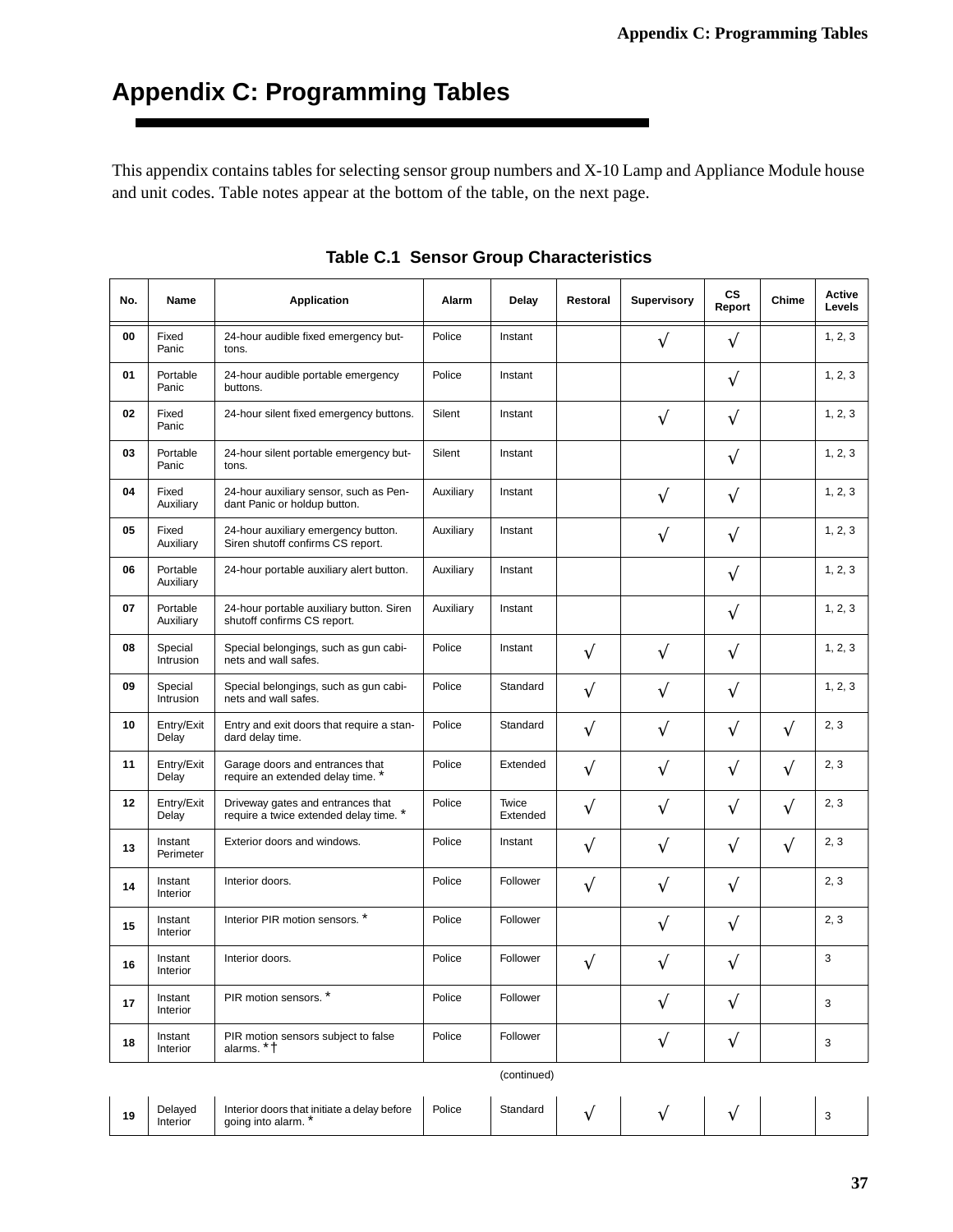| No. | <b>Name</b>                   | <b>Application</b>                                                                                       | Alarm            | Delay    | Restoral | <b>Supervisory</b> | <b>CS</b><br>Report | Chime | Active<br>Levels |
|-----|-------------------------------|----------------------------------------------------------------------------------------------------------|------------------|----------|----------|--------------------|---------------------|-------|------------------|
| 20  | Delayed<br>Interior           | PIR motion sensors that initiate a delay<br>before going into alarm. *                                   | Police           | Standard |          | V                  | $\sqrt{}$           |       | 3                |
| 21  | Local<br>Instant<br>Interior  | 24-hour local alarm zone protecting<br>anything that opens and closes.                                   | Police           | Instant  | V        | V                  |                     |       | 1, 2, 3          |
| 22  | Local<br>Delayed<br>Interior  | Same as group 21, plus activation ini-<br>tiates a delay before going into alarm.                        | Police           | Standard | V        | V                  |                     |       | 1, 2, 3          |
| 23  | Local<br>Instant<br>Auxiliary | 24-hour local alarm zone protecting<br>anything that opens and closes. ‡                                 | Auxiliary        | Instant  | V        | V                  |                     |       | 1, 2, 3          |
| 24  | Local<br>Instant<br>Auxiliary | 24-hour local alarm zone protecting<br>anything that opens and closes. Sirens<br>shut off at restoral. * | Auxiliary        | Instant  | V        | V                  |                     |       | 1, 2, 3          |
| 25  | Local<br>Special<br>Chime     | Notify the user when a door is opened.<br>Sounds emit from a local annunciator. *                        | Special<br>Chime | Instant  |          | V                  |                     |       | 1, 2, 3          |
| 26  | Fire                          | 24-hour fire, rate-of-rise heat, and<br>smoke sensors. $\S$                                              | Fire             | Instant  | V        | V                  | $\sqrt{}$           |       | 1, 2, 3          |
| 27  | Output<br>Module              | Hardwire Output Module (HOM) lamp<br>control or other customer feature. $\ddagger$                       | Silent           | Instant  | V        | V                  |                     |       | 1, 2, 3          |
| 28  | Output<br>Module              | HOM, PIR motion sensor, sound sen-<br>sor, or pressure mat. $\ddagger$                                   | Silent           | Instant  |          | V                  |                     |       | 1, 2, 3          |
| 29  | Auxiliary                     | Freeze sensor.                                                                                           | Auxiliary        | Instant  | V        |                    | V                   |       | 1, 2, 3          |
| 32  | Output<br>Module              | HOM, PIR motion sensor, sound sen-<br>sor, or pressure mat. $\ddagger$                                   | Silent           | Instant  |          |                    |                     |       | 1, 2, 3          |

**Table C.1 Sensor Group Characteristics (Continued)**

**Note:** Check marks  $(\sqrt{})$  represent characteristics present in a group.

\* This group is not certified as a primary protection circuit for UL-listed systems and is for supplementary use only.

† Sounds instant police siren if two or more sensors are tripped within 4 minutes. Otherwise sensors are followers to delayed sensors. If central station feature 15 (Alarm Verification) is on, group 18 functions like group 17.

‡ This group has not been investigated by UL.

§ This group is required for UL-listed residential fire alarm applications.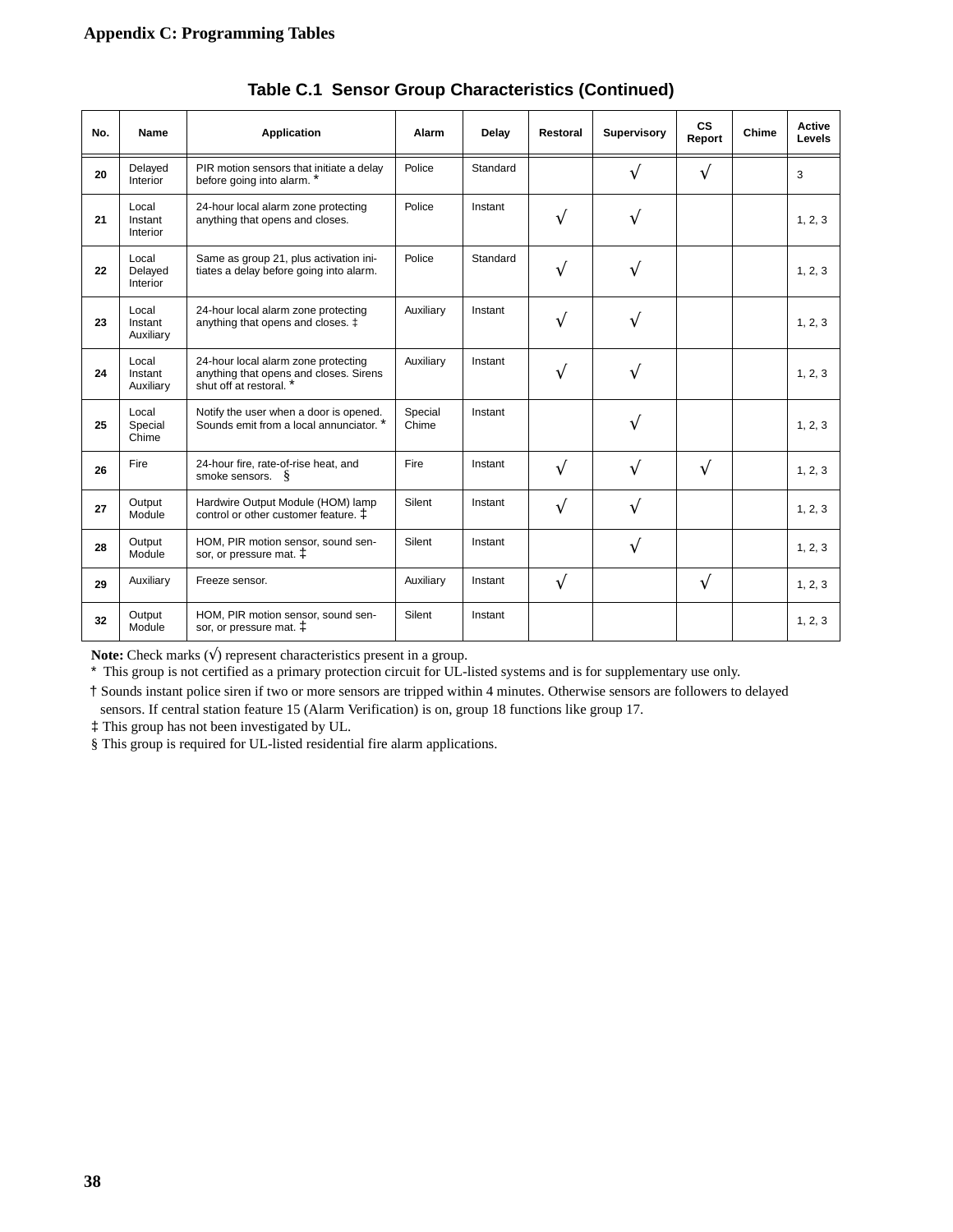| <b>Text</b>               | No.  | <b>Text</b>             | No. | <b>Text</b> | No. | <b>Text</b>   | No. |
|---------------------------|------|-------------------------|-----|-------------|-----|---------------|-----|
| Null                      | 00   | $\mathsf 0$             | 30  | Floor       | 60  | Shock         | 90  |
| $\mathsf A$               | 01   | $\mathbf{1}$            | 31  | Freeze      | 61  | Side          | 91  |
| B                         | 02   | $\overline{c}$          | 32  | Front       | 62  | Sliding       | 92  |
| $\mathsf C$               | 03   | $\mathbf{3}$            | 33  | Gallery     | 63  | Smoke         | 93  |
| D                         | 04   | $\overline{\mathbf{4}}$ | 34  | Garage      | 64  | Sound         | 94  |
| E                         | 05   | $\mathbf 5$             | 35  | Hall        | 65  | South         | 95  |
| $\mathsf F$               | 06   | $\,6$                   | 36  | Heat        | 66  | <b>Stairs</b> | 96  |
| G                         | 07   | $\overline{7}$          | 37  | Kitchen     | 67  | Top           | 97  |
| $\boldsymbol{\mathsf{H}}$ | 08   | 8                       | 38  | Laundry     | 68  | West          | 98  |
| $\mathbf{I}$              | 09   | $\boldsymbol{9}$        | 39  | Level       | 69  | Window        | 99  |
| J                         | $10$ | Area                    | 40  | Library     | 70  |               |     |
| Κ                         | 11   | Attic                   | 41  | Living      | 71  |               |     |
| L                         | 12   | Basement                | 42  | Main        | 72  |               |     |
| M                         | 13   | Bathroom                | 43  | Master      | 73  |               |     |
| ${\sf N}$                 | 14   | Bedroom                 | 44  | Mat         | 74  |               |     |
| $\pmb{0}$                 | 15   | Bottom                  | 45  | Medical     | 75  |               |     |
| P                         | 16   | Breezeway               | 46  | Motion      | 76  |               |     |
| Q                         | 17   | Cabinet                 | 47  | North       | 77  |               |     |
| $\mathsf{R}$              | 18   | Carpet                  | 48  | Office      | 78  |               |     |
| $\mathbb S$               | 19   | Closet                  | 49  | Panic       | 79  |               |     |
| $\top$                    | 20   | Den                     | 50  | Patio       | 80  |               |     |
| $\sf U$                   | 21   | Desk                    | 51  | Police      | 81  |               |     |
| V                         | 22   | Dining                  | 52  | Pool        | 82  |               |     |
| W                         | 23   | Door                    | 53  | Porch       | 83  |               |     |
| $\mathsf X$               | 24   | Drawer                  | 54  | Rear        | 84  |               |     |
| Υ                         | 25   | East                    | 55  | Room        | 85  |               |     |
| Z                         | 26   | Entry                   | 56  | Safe        | 86  |               |     |
| Space (blank)             | 27   | Family                  | 57  | Screen      | 87  |               |     |
| Apostrophe (')            | 28   | Fire                    | 58  | Second      | 88  |               |     |
| Dash (-)                  | 29   | First                   | 59  | Sensor      | 89  |               |     |

### **Table C.2 Sensor Text Numbers**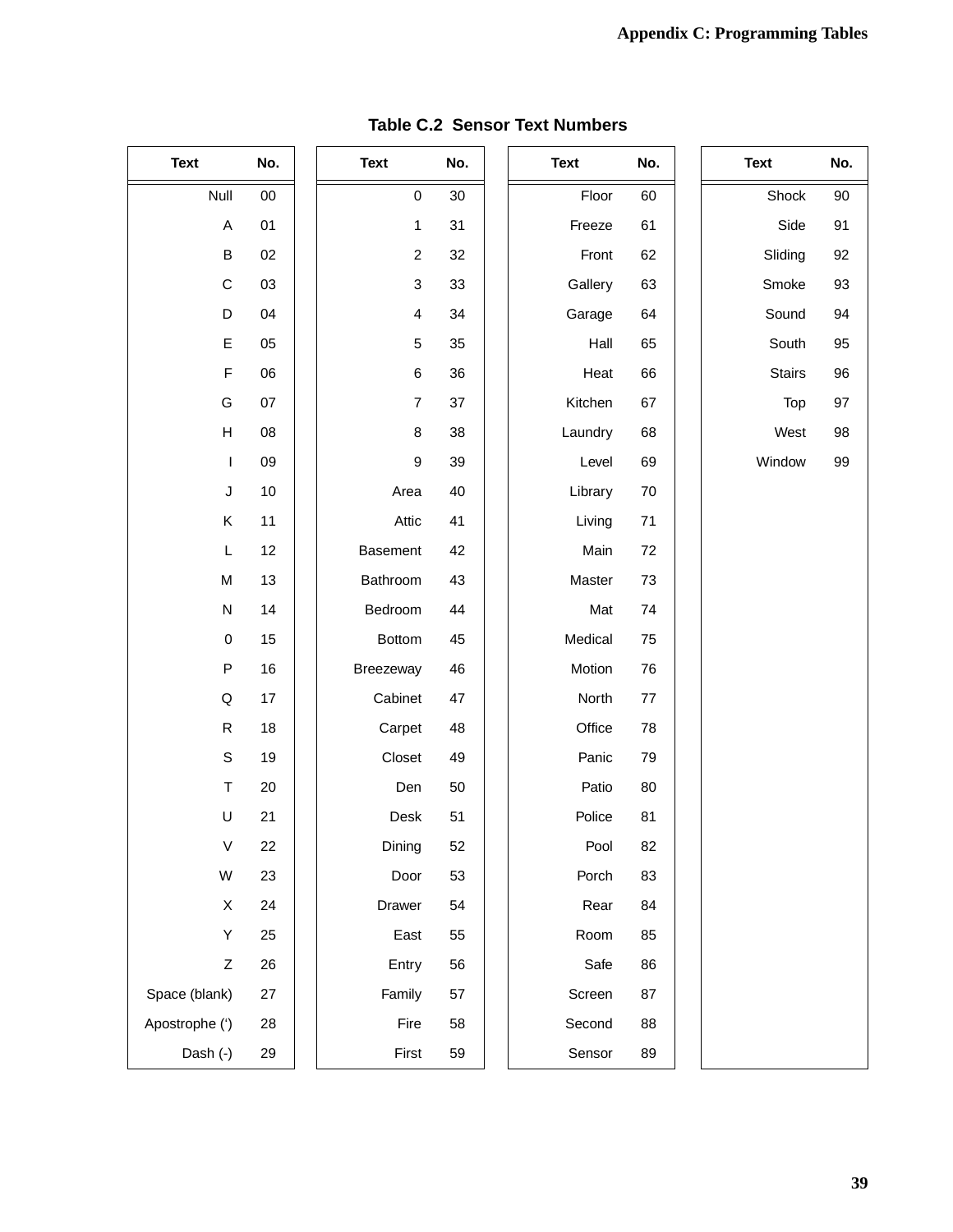| $X-10$<br><b>Codes</b> |                |    |    |    |    |    | <b>Corresponding Panel House Codes</b> |     |     |     |     |     |     |     |     |               |
|------------------------|----------------|----|----|----|----|----|----------------------------------------|-----|-----|-----|-----|-----|-----|-----|-----|---------------|
| A                      |                | 16 | 32 | 48 | 64 | 80 | 96                                     | 112 | 128 | 144 | 160 | 176 | 192 | 208 | 224 | 240           |
| B                      | $1*$           | 17 | 33 | 49 | 65 | 81 | 97                                     | 113 | 129 | 145 | 161 | 177 | 193 | 209 | 225 | 241           |
| C                      | 2              | 18 | 34 | 50 | 66 | 82 | 98                                     | 114 | 130 | 146 | 162 | 178 | 194 | 210 | 226 | 242           |
| D                      | 3              | 19 | 35 | 51 | 67 | 83 | 99                                     | 115 | 131 | 147 | 163 | 179 | 195 | 211 | 227 | 243           |
| Е                      | 4              | 20 | 36 | 52 | 68 | 84 | 100                                    | 116 | 132 | 148 | 164 | 180 | 196 | 212 | 228 | 244           |
| F                      | 5              | 21 | 37 | 53 | 69 | 85 | 101                                    | 117 | 133 | 149 | 165 | 181 | 197 | 213 | 229 | 245           |
| G                      | 6              | 22 | 38 | 54 | 70 | 86 | 102                                    | 118 | 134 | 150 | 166 | 182 | 198 | 214 | 230 | 246           |
| н                      | $\overline{7}$ | 23 | 39 | 55 | 71 | 87 | 103                                    | 119 | 135 | 151 | 167 | 183 | 199 | 215 | 231 | 247           |
| L                      | 8              | 24 | 40 | 56 | 72 | 88 | 104                                    | 120 | 136 | 152 | 168 | 184 | 200 | 216 | 232 | 248           |
| J                      | 9              | 25 | 41 | 57 | 73 | 89 | 105                                    | 121 | 137 | 153 | 169 | 185 | 201 | 217 | 233 | 249           |
| K                      | 10             | 26 | 42 | 58 | 74 | 90 | 106                                    | 122 | 138 | 154 | 170 | 186 | 202 | 218 | 234 | 250           |
| L                      | 11             | 27 | 43 | 59 | 75 | 91 | 107                                    | 123 | 139 | 155 | 171 | 187 | 203 | 219 | 235 | 251           |
| м                      | 12             | 28 | 44 | 60 | 76 | 92 | 108                                    | 124 | 140 | 156 | 172 | 188 | 204 | 220 | 236 | 252           |
| N                      | 13             | 29 | 45 | 61 | 77 | 93 | 109                                    | 125 | 141 | 157 | 173 | 189 | 205 | 221 | 237 | 253           |
| O                      | 14             | 30 | 46 | 62 | 78 | 94 | 110                                    | 126 | 142 | 158 | 174 | 190 | 206 | 222 | 238 | 254           |
| P                      | 15             | 31 | 47 | 63 | 79 | 95 | 111                                    | 127 | 143 | 159 | 175 | 191 | 207 | 223 | 239 | $255 \dagger$ |

**Table C.3 X-10 Lamp and Appliance Module House Code Settings**

\* Default setting.

† This house code is reserved for demo panels only.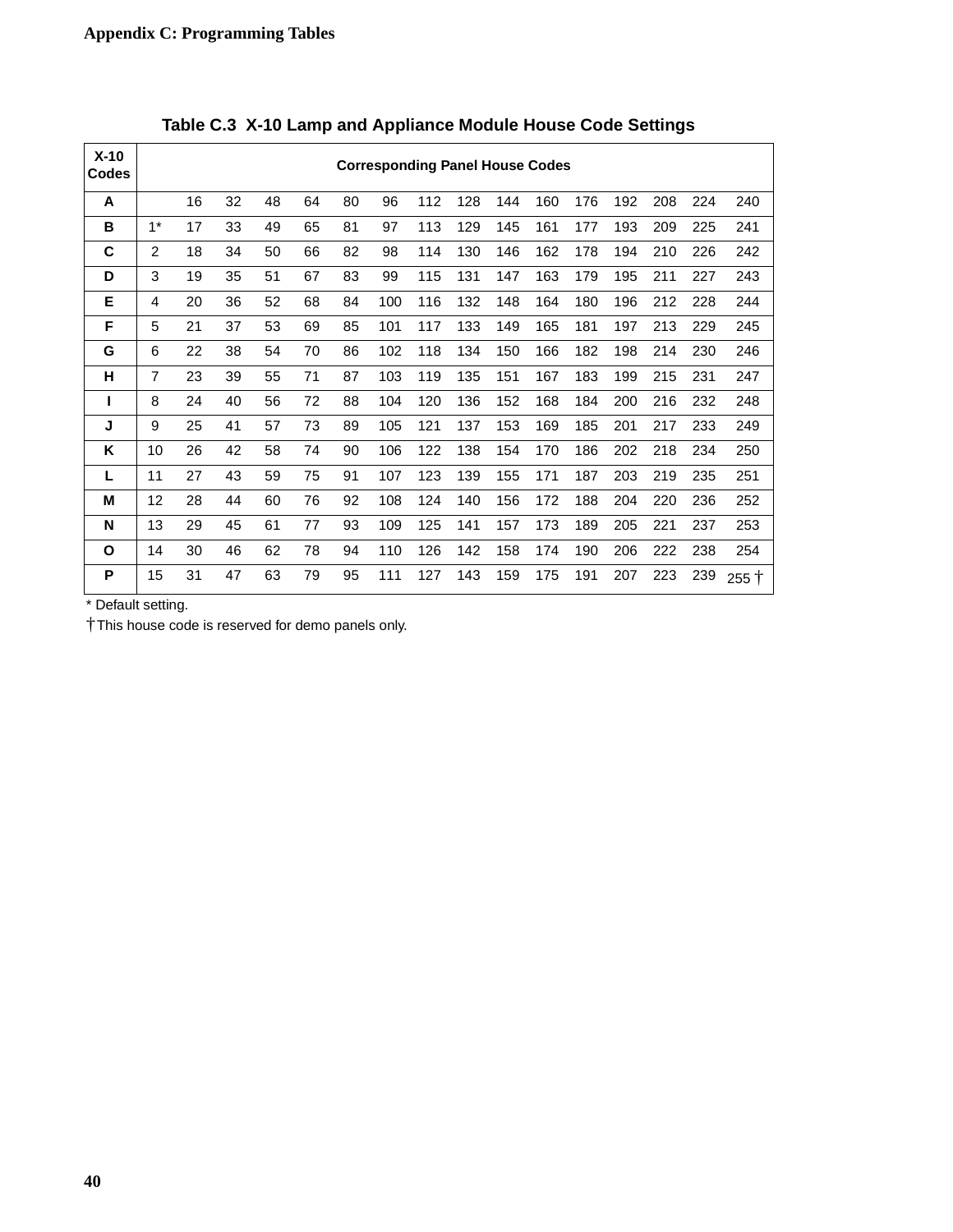| Condition                                                                             | Lamp Module<br>Unit No. 1                                                             | <b>Lamp Module</b><br>Unit No. 2 | <b>Lamp Module</b><br>Unit Nos. 3-9 | <b>Appliance</b><br><b>Module Unit</b><br>Nos. $3-9$ |
|---------------------------------------------------------------------------------------|---------------------------------------------------------------------------------------|----------------------------------|-------------------------------------|------------------------------------------------------|
| On Arming to Level 1-Off<br>(Not if disarming to level 1 after an<br>alarm-see below) | Unchanged if ini-<br>tially off<br>On for 5 more<br>minutes if initially<br><b>on</b> | 1 Blink                          | Unchanged                           | Unchanged                                            |
| On Arming to Level 2-Stay                                                             | On for 5 minutes                                                                      | 2 Blinks                         | Unchanged                           | Unchanged                                            |
| On Arming to Level 3-Away                                                             | On for 5 minutes                                                                      | 3 Blinks                         | Unchanged                           | Unchanged                                            |
| On Disarming Any Alarm to Level 1                                                     | On for 5 minutes                                                                      | 1 Blink                          | On for 5 minutes                    | If on, off after 5<br>minutes                        |
| On Fire Alarm*                                                                        | Ont                                                                                   | Ont                              | Ont                                 | Unchanged†                                           |
| On Police Alarm*                                                                      | Flashing†                                                                             | Flashing†                        | Flashing†                           | Off                                                  |
| On Auxilliary Alarm*                                                                  | Ont                                                                                   | Ont                              | Ont                                 | Unchanged†                                           |
| After Fire or Auxiliary Alarm Time-<br>out                                            | Ont                                                                                   | Ont                              | Ont                                 | Unchanged                                            |
| COMMAND + 0 (All Lights On)                                                           | On                                                                                    | On                               | On                                  | Unchanged                                            |
| COMMAND + 0 (All Lights Off)                                                          | Off                                                                                   | Off                              | Off                                 | Off                                                  |

**Table C.4 X-10 Lamp and Appliance Module Operation**

\*Fire alarms have priority over both police and auxiliary alarms. Police alarms have priority over auxilliary alarms.

†Stays on until manually turned off or until 5 minutes after the system is disarmed to Level 1-Off.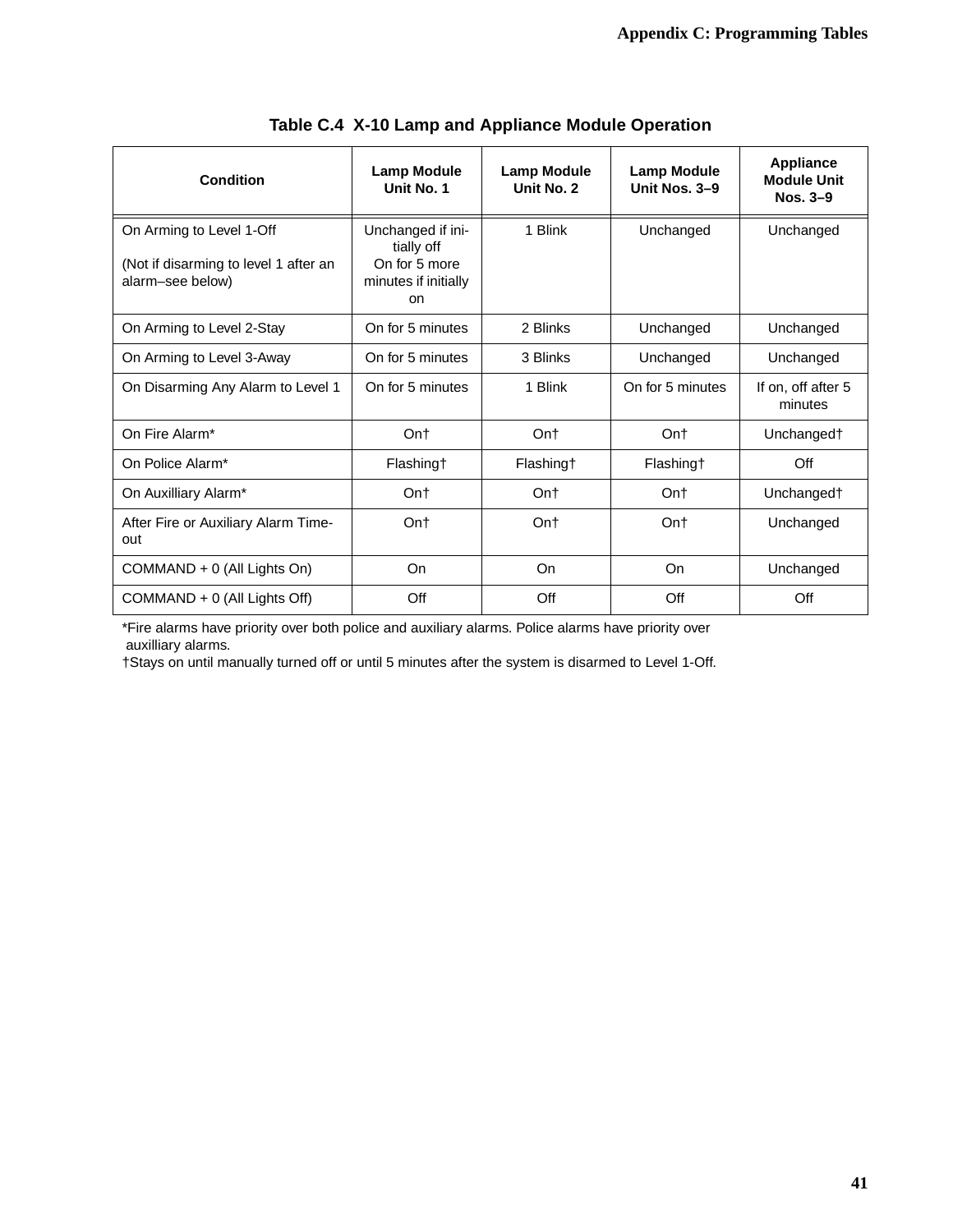## <span id="page-45-0"></span>**Appendix D: System Planning Worksheets**

| Customer- |                                                                                                                                                                                                                                |
|-----------|--------------------------------------------------------------------------------------------------------------------------------------------------------------------------------------------------------------------------------|
|           |                                                                                                                                                                                                                                |
|           | $City$ $City$                                                                                                                                                                                                                  |
|           | Country-communication-communication-communication-communication-communication-communication-communication-communication-communication-communication-communication-communication-communication-communication-communication-comm |

Fill in customer information about this installation:

### **Table D.1 Wireless Sensors**

| Part No.  | <b>Description</b>                                        | Qty. |
|-----------|-----------------------------------------------------------|------|
| 60-362    | Learn Mode Door/Window Sensor                             |      |
| 60-409    | Learn Mode Recessed Door/Win-<br>dow Sensor               |      |
| 60-499    | Learn Mode Slim Line Door/Win-<br>dow Sensor              |      |
| 60-461*   | Learn Mode Shock Sensor                                   |      |
| 60-459*   | Learn Mode Sound Sensor (ITI)                             |      |
| 60-462*   | Learn Mode Glass Guard Sensor                             |      |
| 60-506    | Learn Mode System Smoke Sen-<br>sor                       |      |
| 60-460    | Rate-of-Rise Heat Sensor                                  |      |
| 60-589*   | Manual Fire Pull Sensor                                   |      |
| 60-504*   | Learn Mode Freeze Sensor                                  |      |
| 60-452    | Learn Mode Pendant Panic Sensor                           |      |
| 60-458    | Single Button Panic Sensor                                |      |
| 60-457    | <b>Dual Button Panic Sensor</b>                           |      |
| 60-578    | Water-Resistant Panic Sensor                              |      |
| 60-348    | Handheld Wireless Touchpad                                |      |
| 60-453    | Wall-Mount Wireless Touchpad                              |      |
| 60-511    | Learn ModeDS924i PIR Motion<br>Sensor                     |      |
| 60-592    | DS926 PIR Ceiling Mount Motion<br>Sensor                  |      |
| 60-582    | Learn Mode Sound Sensor<br>(IntelliSense)                 |      |
| 60-645-95 | <b>Wireless Smoke Sensor</b><br>(System Sensor 2300RFITI) |      |

\* Not UL listed; not intended for use in UL listed systems.

### **Table D.2 Hardwire Devices**

| Part No.               | <b>Description</b>                                            | Qty. | mA                  | SubTot. |
|------------------------|---------------------------------------------------------------|------|---------------------|---------|
|                        | <b>Hardwire Sensors/Detectors</b>                             |      |                     |         |
| 13-068*                | <b>Magnetic Contact</b><br>3/8" press fit                     |      | N/A                 |         |
| 13-070*                | Magnetic Contact-<br>surface mount                            |      | N/A                 |         |
| 13-360                 | ESL 449AT Smoke/<br><b>Heat Detector</b>                      |      | 15 mA               |         |
| 13-391                 | Power Supervision<br>Module                                   |      | 20 mA               |         |
| 79-004*                | <b>Fire Pull Station</b>                                      |      | N/A                 |         |
| 13-028*                | <b>PIR Motion Detector</b>                                    |      | 10 mA               |         |
| <b>Hardwire Sirens</b> |                                                               |      |                     |         |
| 60-252                 | <b>Hardwire Interior</b><br>Speaker & Piezo                   |      | 5 <sub>mA</sub>     |         |
| 60-278                 | Hardwire Interior Siren<br>& Piezo                            |      | 75 mA               |         |
| 60-483-<br>01          | Slim Line Hardwire<br>Interior Siren & Piezo                  |      | 85 mA               |         |
| 13-046                 | <b>Hardwire Exterior</b><br>Siren                             |      | $\overline{145}$ mA |         |
|                        | <b>Miscellaneous Components</b>                               |      |                     |         |
| 60-584                 | Superbus Hardwire<br>Input Module (HIM)                       |      | 18 mA               |         |
| 60-586                 | Superbus Alphanu-<br>meric Touchpad                           |      | 75 mA               |         |
| 60-620                 | Superbus Energy<br>Saver Module (ESM)                         |      | 10 <sub>m</sub> A   |         |
| 60-661                 | Superbus 2-Line, LCD<br>Alphanumeric TP                       |      | 115 mA              |         |
| 60-662                 | Superbus 2-Line, V/F<br>Alphanumeric TP                       |      | 120 mA              |         |
| 60-677*                | Interrogator 200 Audio<br><b>Verification Module</b><br>(AVM) |      | 10 mA               |         |
|                        | Total power consumption not to exceed: 750 mA                 |      |                     |         |

### **Table D.3 Recommended Superbus Device Unit Numbers (addresses)**

| <b>Superbus Device</b>                 | <b>Factory</b><br><b>Default</b> | Recom<br>mened | Actual<br>Setting |
|----------------------------------------|----------------------------------|----------------|-------------------|
| First Alpha. Touchpad                  |                                  | 1              |                   |
| Second Alpha. Touchpad                 |                                  | 2              |                   |
| Third Alpha. Touchpad                  |                                  | 3              |                   |
| Fourth Alpha. Touchpad                 | 1                                | 4              |                   |
| <b>Hardwire Output Module</b><br>(HOM) | 0                                | 5              |                   |
| Hardwire Input Module (HIM)            | O                                | 6              |                   |
| Energy Saver Module (ESM)              |                                  | 7              |                   |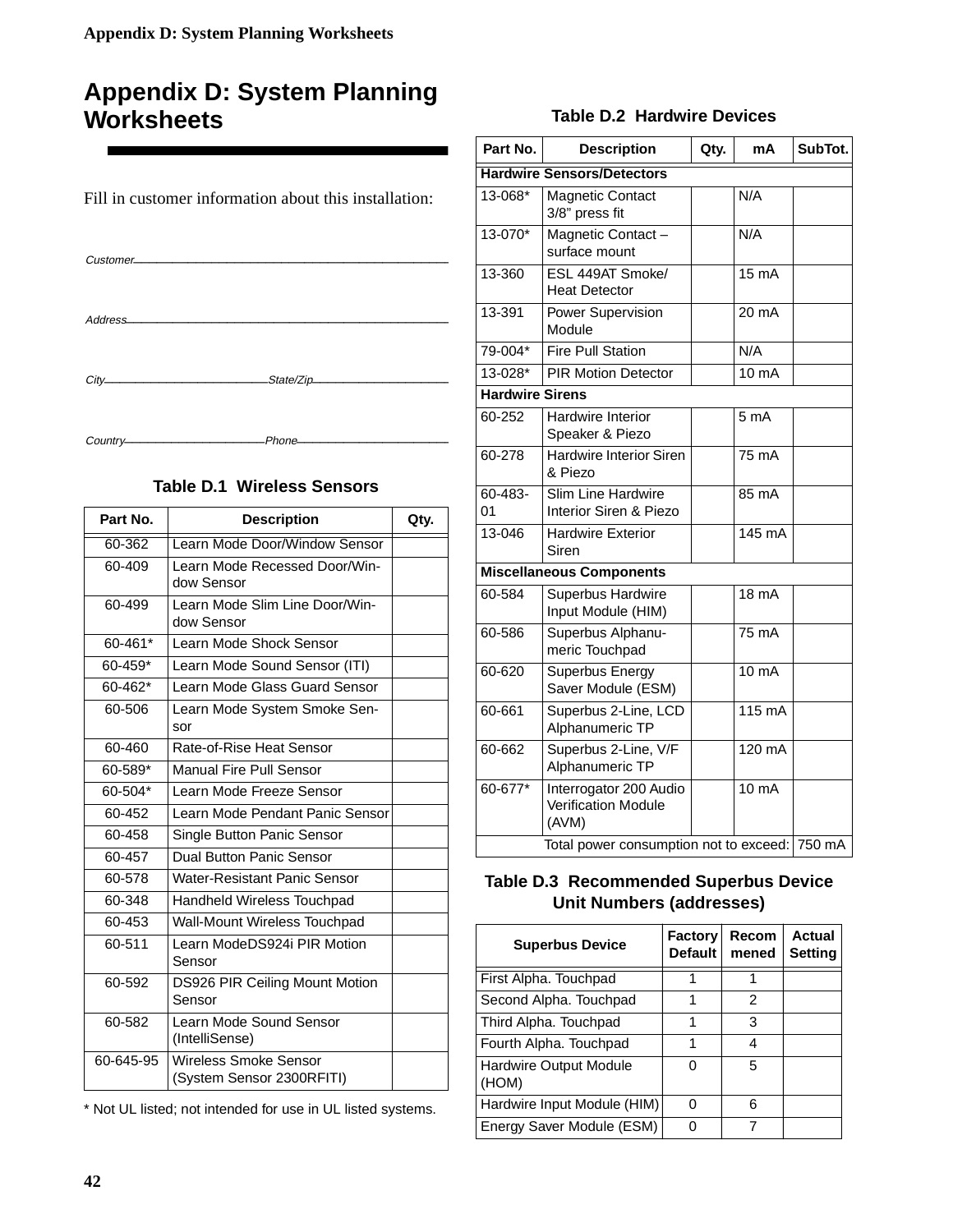| No.             | Group | <b>Type and Location</b> |
|-----------------|-------|--------------------------|
| 01              |       |                          |
| $\overline{02}$ |       |                          |
| $\overline{03}$ |       |                          |
| 04              |       |                          |
| $\overline{05}$ |       |                          |
| $\overline{06}$ |       |                          |
| 07              |       |                          |
| $\overline{08}$ |       |                          |
| $\overline{09}$ |       |                          |
| 10              |       |                          |
| $\overline{11}$ |       |                          |
| 12              |       |                          |
| 13              |       |                          |
| 14              |       |                          |
| 15              |       |                          |
| 16              |       |                          |
| 17              |       |                          |
| $\overline{18}$ |       |                          |
| 19              |       |                          |
| 20              |       |                          |
| $\overline{21}$ |       |                          |
| 22              |       |                          |
| 23              |       |                          |
| $\overline{24}$ |       |                          |
| $\overline{25}$ |       |                          |
| $\overline{26}$ |       |                          |
| $\overline{27}$ |       |                          |
| 28              |       |                          |
| 29              |       |                          |
| 30              |       |                          |
| $\overline{31}$ |       |                          |
| 32              |       |                          |
| 33              |       |                          |
| $\overline{34}$ |       |                          |
| 35              |       |                          |
| 36              |       |                          |
| 37              |       |                          |
| 38              |       |                          |
| 39              |       |                          |
| 40              |       |                          |
| $\overline{41}$ |       |                          |
| 42              |       |                          |
| 43              |       |                          |
| $\overline{44}$ |       |                          |
| 45              |       |                          |
| 46              |       |                          |

## **Table D.4 Sensor Groups and Locations**

## **Table D.4 Sensor Groups and Locations**

| No.             | Group | <b>Type and Location</b> |  |
|-----------------|-------|--------------------------|--|
| 47              |       |                          |  |
| 48              |       |                          |  |
| 49              |       |                          |  |
| 50              |       |                          |  |
| 51              |       |                          |  |
| 52              |       |                          |  |
| 53              |       |                          |  |
| $\overline{54}$ |       |                          |  |
| 55              |       |                          |  |
| 56              |       |                          |  |
| 57              |       |                          |  |
| 58              |       |                          |  |
| 59              |       |                          |  |
| 60              |       |                          |  |
| 61              |       |                          |  |
| 62              |       |                          |  |
| 63              |       |                          |  |
| 64              |       |                          |  |
| 65              |       |                          |  |
| 66              |       |                          |  |
| 67              |       |                          |  |
| 68              |       |                          |  |
| 69              |       |                          |  |
| $\overline{70}$ |       |                          |  |
| $\overline{71}$ |       |                          |  |
| $\overline{72}$ |       |                          |  |
| 73              |       |                          |  |
| $7\overline{4}$ |       |                          |  |
| $\overline{75}$ |       |                          |  |
| 76              |       |                          |  |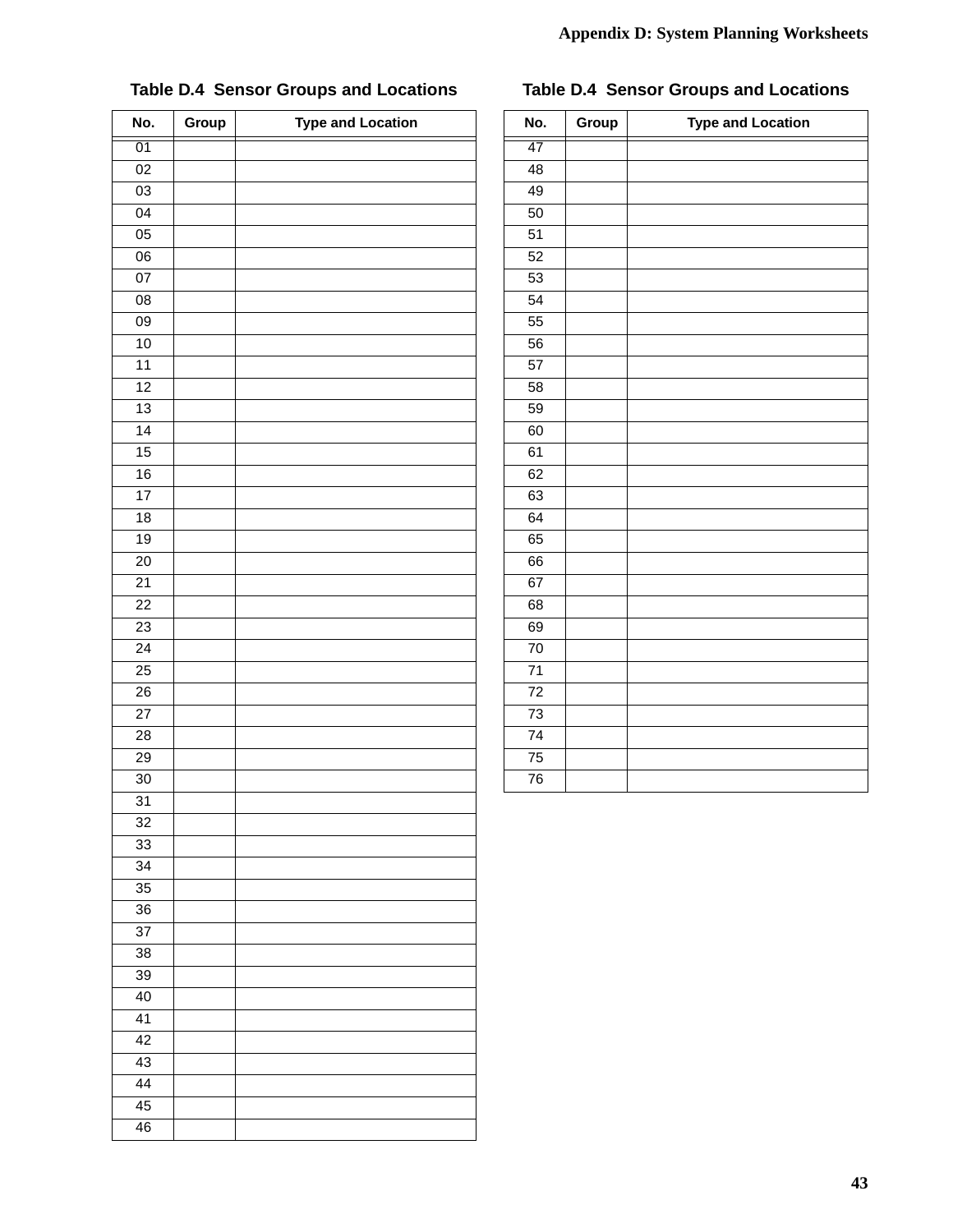| <b>Choices</b><br><b>Feature</b> |                                                                              | <b>Default</b>  | Setting |
|----------------------------------|------------------------------------------------------------------------------|-----------------|---------|
| <b>Primary Phone</b>             | 2 to 18 digits,                                                              |                 |         |
| Number                           | incl. pauses                                                                 |                 |         |
| <b>Phone Format</b>              | $-1T1$                                                                       | ITI             |         |
|                                  | - 4/2, 1400Hzt                                                               |                 |         |
|                                  | - 4/2, 2300Hzt                                                               |                 |         |
| Siren Time-out                   | $01 - 30$ min.                                                               | 4 min.<br>$***$ |         |
| <b>Install Code</b>              | 0001-9998 or<br>****(blank)                                                  |                 |         |
| <b>Account Number</b>            | 00000-99999                                                                  | $00 - 000$      |         |
| <b>Entry Delay</b>               | 008-120 sec.                                                                 | 32 sec.         |         |
| <b>Extended Delay</b>            | 01-08 min.                                                                   | 4 min.          |         |
| <b>Exit Delay</b>                | 008-184 sec.                                                                 | 32 sec.         |         |
| <b>Activity Time-out</b>         | $01 - 24$ hr.                                                                | 24 hr.          |         |
| House Code                       | $001 - 254$                                                                  | 001             |         |
| Freeze Temp (ESM)                | 40-90°F                                                                      | $42°$ F         |         |
| Set Temp (ESM)                   | 32-99°F                                                                      |                 |         |
| Touchpad Options:                |                                                                              |                 |         |
| Unit Number                      | 000-007                                                                      | 1               |         |
| Touchpad Quiet Y or N            |                                                                              | N               |         |
| Key Beeps Y or N                 |                                                                              | Y               |         |
| <b>AVM Mode</b>                  | $\overline{0}$ 1-03, 09-<br>11†                                              | 03              |         |
| <b>AVM Time-out</b>              | 030-300 sec.                                                                 | 90 sec.         |         |
| <b>AVM Code</b>                  | 0001-9998* or<br>****(blank)                                                 | ****            |         |
| <b>HOM Setup</b>                 | ŧ                                                                            |                 |         |
| Time Zone                        | 05 (Eastern)<br>06 (Central)<br>07 (Mountain)<br>08 (Pacific)<br>10 (Hawaii) | 05              |         |

**Table D.5 Panel Configuration Settings**

Any four digit sequence different than primary, install, secondary, or arm-disarm access codes, 7777, 8888, 9999, or any number of 6s. Last two digits cannot be the same.

† If the Phone Format is set to 4/2 1400 or 2300Hz format, upper sensor 98—Events Report must be off.

 If the AVM Mode is set to instant modes 3 or 11 and the Phone Format is set for 4/2 1400 or 2300Hz format, the central station must be set with the panel's account number in the ATRAP (audio trap) table. The panel will not hang up the phone when the report is complete, but will remain on the line for the AVM Time-out duration.

‡ For HOM setup refer to the Hardwire Output Module (HOM) Installation Instructions document 466-1032, included with each HOM.

### **Table D.6 HOM Configuration Settings**

| Unit<br>No.             | Output                  | Point           | <b>Configuration Number</b> |
|-------------------------|-------------------------|-----------------|-----------------------------|
| $\overline{0}$          | $\overline{1}$          | 01              |                             |
|                         | $\overline{2}$          | 02              |                             |
|                         | 3                       | 03              |                             |
|                         | $\overline{\mathbf{4}}$ | $\overline{04}$ |                             |
| $\overline{1}$          | $\overline{1}$          | $\overline{05}$ |                             |
|                         | $\overline{2}$          | 06              |                             |
|                         | 3                       | 07              |                             |
|                         | $\overline{\mathbf{4}}$ | 08              |                             |
| $\overline{\mathbf{c}}$ | 1                       | 09              |                             |
|                         | $\overline{2}$          | 10              |                             |
|                         | 3                       | $\overline{11}$ |                             |
|                         | $\overline{\mathbf{4}}$ | $\overline{12}$ |                             |
| 3                       | $\mathbf{1}$            | 13              |                             |
|                         | $\overline{2}$          | 14              |                             |
|                         | 3                       | $\overline{15}$ |                             |
|                         | $\overline{\mathbf{4}}$ | 16              |                             |
| $\overline{\mathbf{4}}$ | 1                       | $\overline{17}$ |                             |
|                         | $\overline{c}$          | $\overline{18}$ |                             |
|                         | 3                       | $\overline{19}$ |                             |
|                         | $\overline{\mathbf{4}}$ | 20              |                             |
| $\overline{5}$          | $\overline{1}$          | $\overline{21}$ |                             |
|                         | $\overline{2}$          | $\overline{22}$ |                             |
|                         | $\overline{3}$          | $\overline{23}$ |                             |
|                         | $\overline{\mathbf{4}}$ | $\overline{24}$ |                             |
| 6                       | 1                       | $\overline{25}$ |                             |
|                         | $\overline{2}$          | 26              |                             |
|                         | $\overline{3}$          | $\overline{27}$ |                             |
|                         | $\overline{4}$          | $\overline{28}$ |                             |
| $\overline{7}$          | $\mathbf{1}$            | 29              |                             |
|                         | $\overline{c}$          | 30              |                             |
|                         | $\overline{3}$          | $\overline{31}$ |                             |
|                         | $\overline{4}$          | $\overline{32}$ |                             |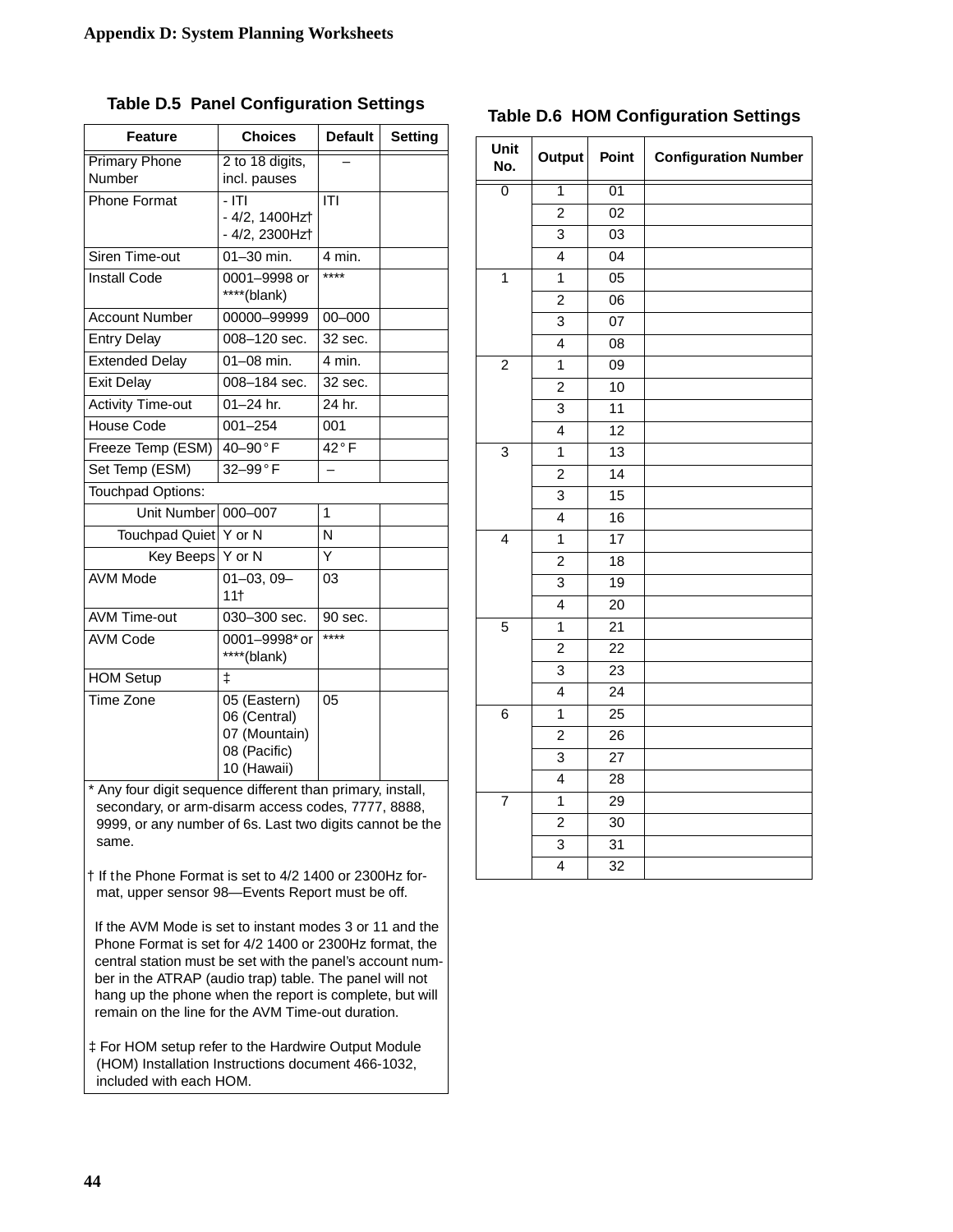#### **Table D.7 System Settings**

| NO. | <b>Feature</b>           | <b>Choices</b>              | <b>Setting</b> |
|-----|--------------------------|-----------------------------|----------------|
|     |                          | System Setting (default)    |                |
| 00  | Arm Code                 | 0001-9998                   |                |
|     | (Primary)                | (Default: 1234)             |                |
| 01  | Arm Code                 | 0001-9998 or                |                |
|     | (Secondary)              | ****(blank)                 |                |
| 02  | Arm Code                 | 0001-9998 or                |                |
|     | (Secondary)              | ****(blank)                 |                |
| 03  | Arm Code                 | 0001-9998 or                |                |
|     | (Secondary)              | ****(blank)                 |                |
| 04  | Arm Code                 | 0001-9998 or                |                |
|     | (Secondary)              | ****(blank)                 |                |
| 05  | Arm Code                 | 0001-9998 or                |                |
|     | (Arm-Disarm)             | ****(blank)                 |                |
| 06  | Arm Code                 | 0001-9998 or                |                |
|     | (Arm-Disarm)             | ****(blank)                 |                |
| 07  | Arm Code                 | 0001-9998 or                |                |
|     | (Arm-Disarm)             | ****(blank)                 |                |
| 08  | Arm Code                 | 0001-9998 or                |                |
|     | (Arm-Disarm)             | ****(blank)                 |                |
| 09  | Arm Code                 | 0001-9998 or                |                |
|     | (Arm-Disarm)             | ****(blank)                 |                |
| 10  | Arm Code                 | 0001-9998 or                |                |
|     | (Arm-Disarm)             | ****(blank)                 |                |
| 11  | Arm Code                 | 0001-9998 or                |                |
|     | (Arm-Disarm)             | ****(blank)                 |                |
| 12  | Arm Code                 | 0001-9998 or                |                |
|     | (Arm-Disarm)             | ****(blank)                 |                |
| 13  | Arm Code                 | 0001-9998 or                |                |
|     | (Arm-Disarm)             | ****(blank)                 |                |
| 14  | Arm Code                 | 0001-9998 or                |                |
|     | (Arm-Disarm)             | ****(blank)                 |                |
| 15  | Arm Code                 | 0001-9998 or                |                |
|     | (Arm-Disarm)             | ****(blank)                 |                |
| 16  | Arm Code<br>(Arm-Disarm) | 0001-9998 or                |                |
|     |                          | ****(blank)                 |                |
| 17  | Arm Code<br>(Arm-Disarm) | 0001-9998 or<br>****(blank) |                |
|     | Arm Code                 |                             |                |
| 18  | (Arm-Disarm)             | 0001-9998 or<br>****(blank) |                |
| 19  | Arm Code                 | 0001-9998 or                |                |
|     | (Arm-Disarm)             | ****(blank)                 |                |
| 20  | Arm Code                 | 0001-9998 or                |                |
|     | (Arm-Disarm)             | ****(blank)                 |                |
| 21  | Arm Code                 | 0001-9998 or                |                |
|     | (Arm-Disarm)             | ****(blank)                 |                |
| 22  | Arm Code                 | 0001-9998 or                |                |
|     | (Arm-Disarm)             | ****(blank)                 |                |
| 23  | Arm Code                 | 0001-9998 or                |                |
|     | (Arm-Disarm)             | ****(blank)                 |                |
|     |                          |                             |                |

#### **Table D.7 System Settings (Continued)**

| NO. | Feature            | <b>Choices</b> | <b>Setting</b> |
|-----|--------------------|----------------|----------------|
| 53  | ES Low (ESM)       | 45-89°F (50°)  |                |
| 54  | ES High (ESM)      | 46-90°F (90°)  |                |
| 77  | <b>Quiet Exit</b>  | ON or (OFF)    |                |
| 88  | Download<br>Enable | ON or (OFF)    |                |

#### **Notes:**

**1.** 6s should not be used in any part of an access code, since such a code interferes with bypassing sensors from a touch-tone phone.

**2.** Access codes cannot be programmed as 7777, 8888, or 9999 since these codes are reserved for fire, police, and auxiliary panics from a touch-tone phone.

**3.** Each access code whether primary, secondary, armdisarm, or AVM must be unique. No two codes can be the same.

**4.** 4s or 0s should not be programmed as the first digit in an access code, since this can interfere with system disarming.

**5.** The last two digits of an access code cannot be the same.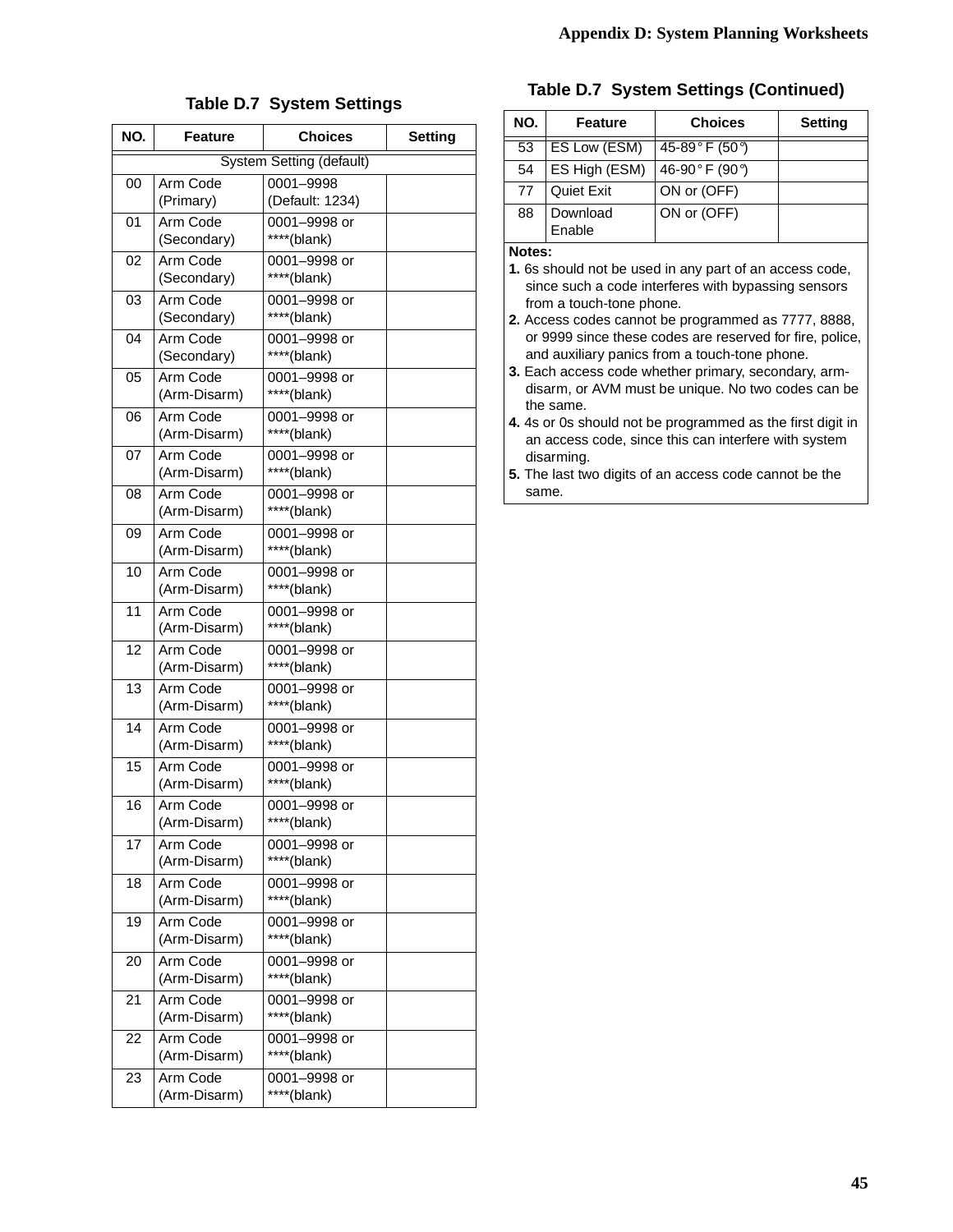| No. | <b>Sensor Name</b>                                   | <b>Description</b>                                                                                                                                                                                                                                                                                                                                       | <b>Default</b> | <b>Setting</b> |
|-----|------------------------------------------------------|----------------------------------------------------------------------------------------------------------------------------------------------------------------------------------------------------------------------------------------------------------------------------------------------------------------------------------------------------------|----------------|----------------|
| 77  | <b>Touchpad Tamper</b>                               | Reports a touchpad tamper to the Central Station (CS) if 40 digits are<br>entered without a valid access code.                                                                                                                                                                                                                                           |                |                |
| 78  | <b>Freeze Sensor</b>                                 | On will activate and report a Freeze Alarm when the room temperature<br>reaches the programmed freeze temperature. When on, and no tempera-<br>ture data is received from the Energy Saver Module (ESM), a 78 TROUBLE<br>alarm is reported.                                                                                                              |                |                |
| 79  | No Activity                                          | When on, if no activity is detected on the premises within the programmed<br>Activity Time-out, the auxiliary siren will sound. The panel reports to the CS<br>if the alarm is not canceled within 5 minutes.                                                                                                                                            | <b>OFF</b>     |                |
| 80  | <b>Touchpad Fire</b><br>Panic                        | On enables the FIRE button on all touchpads (and telephones if F35 is on).                                                                                                                                                                                                                                                                               | <b>ON</b>      |                |
| 81  | <b>Touchpad Police</b><br>Panic                      | ON enables the POLICE button on all touchpads (and telephones if F35 is<br>on).                                                                                                                                                                                                                                                                          | ON             |                |
| 82  | <b>Touchpad Auxiliary</b><br>Panic                   | On enables the AUXILIARY button on all touchpads (and telephones if F35<br>is on).                                                                                                                                                                                                                                                                       | ON             |                |
| 83  | Manual Phone<br><b>Test</b>                          | Allows the user to instruct the system to dial CS and report a phone test.                                                                                                                                                                                                                                                                               | ON             |                |
| 84  | <b>Opening Report</b>                                | Reports to the CS when the user disarms the system.                                                                                                                                                                                                                                                                                                      | <b>OFF</b>     |                |
| 85  | <b>Closing Report</b>                                | Reports to the CS when the user arms the system.                                                                                                                                                                                                                                                                                                         | <b>OFF</b>     |                |
| 86  | Duress Alarm                                         | Reports a silent POLICE EMERGENCY to the CS.                                                                                                                                                                                                                                                                                                             | <b>OFF</b>     |                |
| 87  | Force Armed                                          | Reports a FORCE ARMED when user directly or indirectly bypasses any<br>sensor. Security level and bypassed sensor are reported. (Auto Force<br>Armed is always reported.)                                                                                                                                                                                | <b>OFF</b>     |                |
| 88  | <b>Energy Saver</b><br>Enable                        | When on, the Energy Saver Module (ESM) is able to override the con-<br>nected thermostat. When on and no temperature data is received from the<br>ESM, an 88 TROUBLE alarm is reported.                                                                                                                                                                  | <b>OFF</b>     |                |
| 89  | Wireless Touch-<br>pad Supervisory<br>or Low Battery | When on, the panel checks for and reports supervisory conditions on Wall<br>Mount Wireless touchpads. Reports a SUPERVISORY alarm to the alpha-<br>numeric touchpad if the panel doesn't hear from each touchpad within the<br>set time (SUPSYNC). If on, the panel will report a touchpad low battery<br>when any touchpad has a low battery condition. | <b>OFF</b>     |                |
| 90  | <b>AC Power Failure</b>                              | If on, reports an AC FAILURE to the CS if the panel has been without AC<br>power for 15 minutes.                                                                                                                                                                                                                                                         | <b>OFF</b>     |                |
| 91  | Low Panel Battery                                    | If on, reports LOW CPU BATTERY to the CS if the panel's back-up battery<br>voltage drops below 11.4 VDC.                                                                                                                                                                                                                                                 | ON             |                |
| 92  | Panel Tamper                                         | If on and armed to level 2 or 3, changing from run to program will activate<br>and report a CPU TAMPER alarm.                                                                                                                                                                                                                                            | ON             |                |
| 93  | Automatic Phone<br>Test                              | If on, the panel reports to the CS at a programmed interval (from daily to<br>every 255 days).                                                                                                                                                                                                                                                           | <b>OFF</b>     |                |
| 94  | Receiver Failure                                     | If on, the panel reports to the CS if the panel does not hear from any wire-<br>less transmitter for 2 hours. Trouble beeps alert user of the problem.                                                                                                                                                                                                   | ON             |                |
| 95  | Panel Back In<br>Service                             | When on, the panel reports to the CS at power-up and if a panel reset<br>occurs.                                                                                                                                                                                                                                                                         | <b>ON</b>      |                |
| 96  | Phone Failure                                        | If the panel is unsuccessful reporting to the CS after the third of eight<br>attempts, the panel activates a FAIL TO COMMUNICATE alarm. It contin-<br>ues to dial the remaining five attempts.                                                                                                                                                           | ON             |                |
| 98  | <b>Events Report</b>                                 | If on (and panel is set up for ITI phone format), the panel automatically<br>reports to the CS when 28 events are accumulated in the event buffer. If off,<br>the panel doesn't report but still accumulates events in the buffer.<br>Note: Must be off if panel is set up for 4/2 Phone Format.                                                         | <b>OFF</b>     |                |

| <b>Table D.8 Upper Sensor Numbers</b> |  |  |  |
|---------------------------------------|--|--|--|
|---------------------------------------|--|--|--|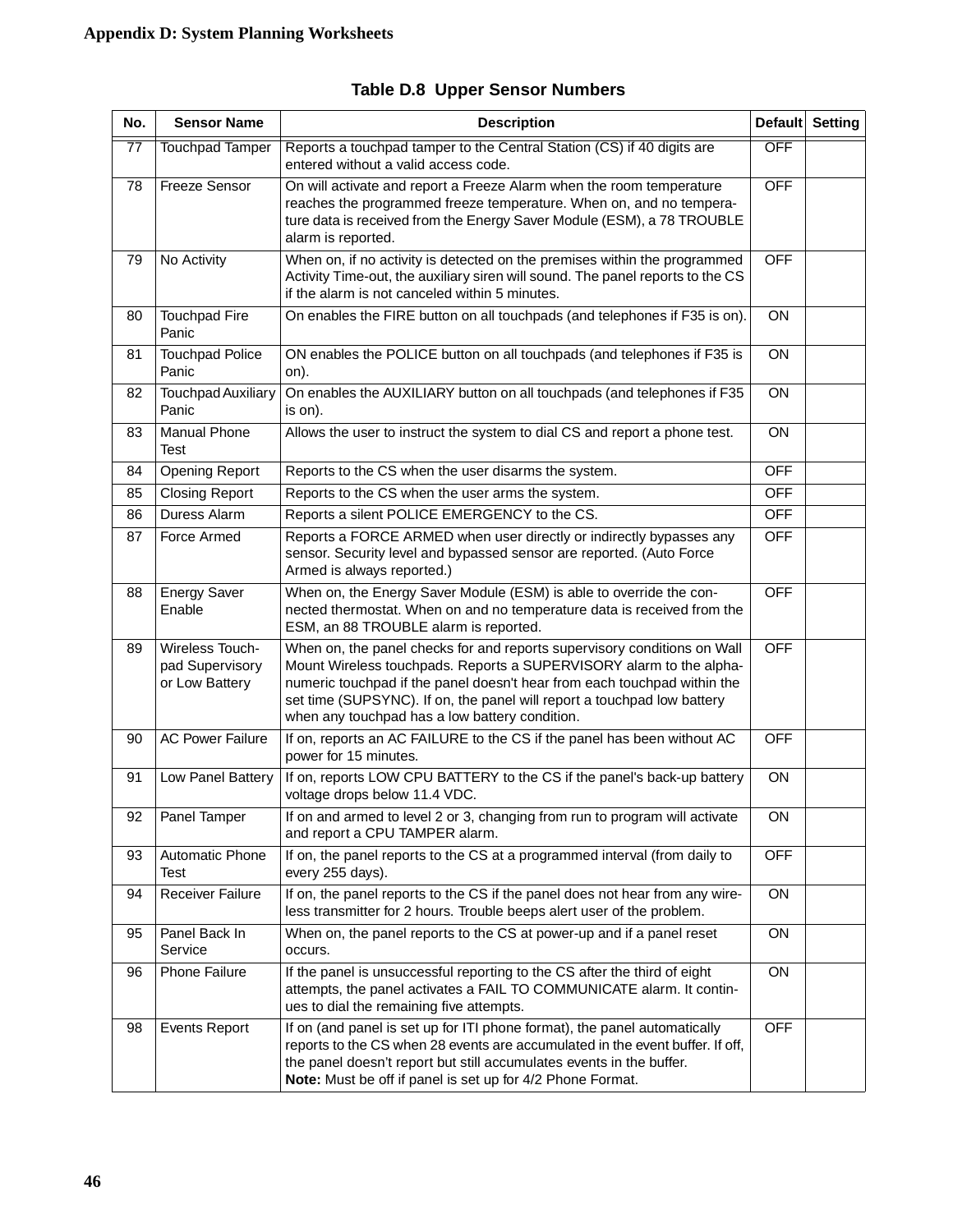| No.              | <b>Feature Name</b>                            | <b>Description</b>                                                                                                                                                                                                                                   | Default         | <b>Setting</b> |
|------------------|------------------------------------------------|------------------------------------------------------------------------------------------------------------------------------------------------------------------------------------------------------------------------------------------------------|-----------------|----------------|
| F00              | <b>Remote Phone Access</b>                     | On enables, off disables remote phone access. Works in conjunction<br>with feature F01 below. Off-premises accessing must be done with<br>primary access code.                                                                                       | $\overline{ON}$ |                |
| F01              | Ring Twice-Hang-up-<br>Ring-Answer             | On = call premises and let phone ring twice, hang-up and wait 10 sec-<br>onds, call back premises and panel answers after first ring.<br>Off = call premises and wait for panel to answer (about 12 rings).                                          | ON              |                |
| F <sub>02</sub>  | <b>Exterior Siren Delay</b>                    | On = exterior siren activation is delayed 15 seconds.<br>Off = exterior siren activation is immediate.                                                                                                                                               | ON              |                |
| F <sub>0</sub> 3 | <b>Toll Saver</b>                              | Determines on which ring the panel answers an alarm or trouble situ-<br>ation. On = $8$ rings, Off = $12$ rings.                                                                                                                                     | ON              |                |
| F04              | Low Battery Reports                            | On = sensor low-battery conditions are reported weekly.<br>Off = sensor low-battery conditions are reported daily.                                                                                                                                   | ON              |                |
| F <sub>05</sub>  | <b>Sensor Supervisory</b><br>Reports           | Determines uncorrected supervisory trouble conditions to re-report<br>daily (off) or weekly (on).                                                                                                                                                    | ON              |                |
| F06              | Dialer Abort                                   | Determines if the phone dialer aborts calls canceled by the owner<br>before panel dialing is completed.                                                                                                                                              | ON              |                |
| F07              | Access Key Type                                | On = $\mathbb{E}$ phone key accesses the panel.<br>Off = $\overline{H}$ phone key accesses the panel.                                                                                                                                                | <b>OFF</b>      |                |
| F11              | <b>Interior Siren Sounds</b><br><b>Disable</b> | On = Interior sirens sound alarms only.<br>Off = Interior sirens sound alarms and status.                                                                                                                                                            | <b>OFF</b>      |                |
| F <sub>12</sub>  | Alarm Restoral Reports                         | On = sensor/zone alarm restorals are reported to the CS.<br>Off = sensor/zone alarm restorals are not reported to the CS.                                                                                                                            |                 |                |
| F <sub>13</sub>  | Low Battery Restoral<br>Reports                | On = sensor battery restorals are reported to the CS.<br>Off = sensor battery restorals are not reported to the CS.                                                                                                                                  |                 |                |
| F14              | Hourly Phone Test                              | On enables and off disables the hourly phone line voltage test.                                                                                                                                                                                      |                 |                |
| F <sub>15</sub>  | Alarm Verification                             | On = panel reports alarm to CS only if two different sensors (in<br>groups 10-20) are tripped within 4 minutes.<br>Off = panel reports alarms to CS without second sensor trip.                                                                      |                 |                |
| F16              | Trouble Beeps Disable                          | On = no trouble beeps and panel protests open sensors only.<br>Off = trouble beeps sound for sensor low-batterty/supervisory condi-<br>tions and panel protests upon arming when these conditions exist.<br>Must be off for UL-investigated systems. |                 |                |
| F17              | 24-Hour Sensor<br><b>Tamper Alarm</b>          | On = sensor tamper alarms are generated in any protection level.<br>Off = sensor tamper alarms are generated only if the system is armed<br>to a level where the sensor is active.                                                                   |                 |                |
| F20              | Audio Verification Mod-<br>ule (AVM) Enable    | On enables and off disables 2-way voice communication with the<br>Central Station during an alarm.                                                                                                                                                   | <b>OFF</b>      |                |
| F <sub>21</sub>  | Immediate Trouble<br><b>Beeps</b>              | On = trouble beeps sound immediately when a supervisory condition<br>is detected. Must be on for UL-investigated systems.<br>Off = trouble beeps sound within 10 hours.                                                                              | <b>OFF</b>      |                |
| F <sub>22</sub>  | Touch-Tone Dialing                             | On = $DTMF$ (tone). Off = pulse.                                                                                                                                                                                                                     | ON              |                |
| F <sub>23</sub>  | <b>Event Control</b>                           | On = only arming level and time changes are logged in event buffer.<br>Off = all event buffer flagged events are logged.                                                                                                                             | <b>OFF</b>      |                |
| F <sub>25</sub>  | Keychain Touchpad<br><b>Direct Arming</b>      | On = pressing Lock button once arms system to Level 3-Away with No<br>Delay.<br>Off = pressing Lock button once arms system to level Level 2-Stay; to<br>Level 3-Away when pressed again.                                                            | <b>OFF</b>      |                |
| F32              | Keychain Touchpad<br>Energy Saver/No Delay     | On = * button activates No Delay feature.<br>Off = * button turns Energy Saver on and off.                                                                                                                                                           |                 |                |
|                  |                                                | (continued)                                                                                                                                                                                                                                          |                 |                |

| <b>Table D.9 Feature Numbers</b> |  |
|----------------------------------|--|
|                                  |  |

.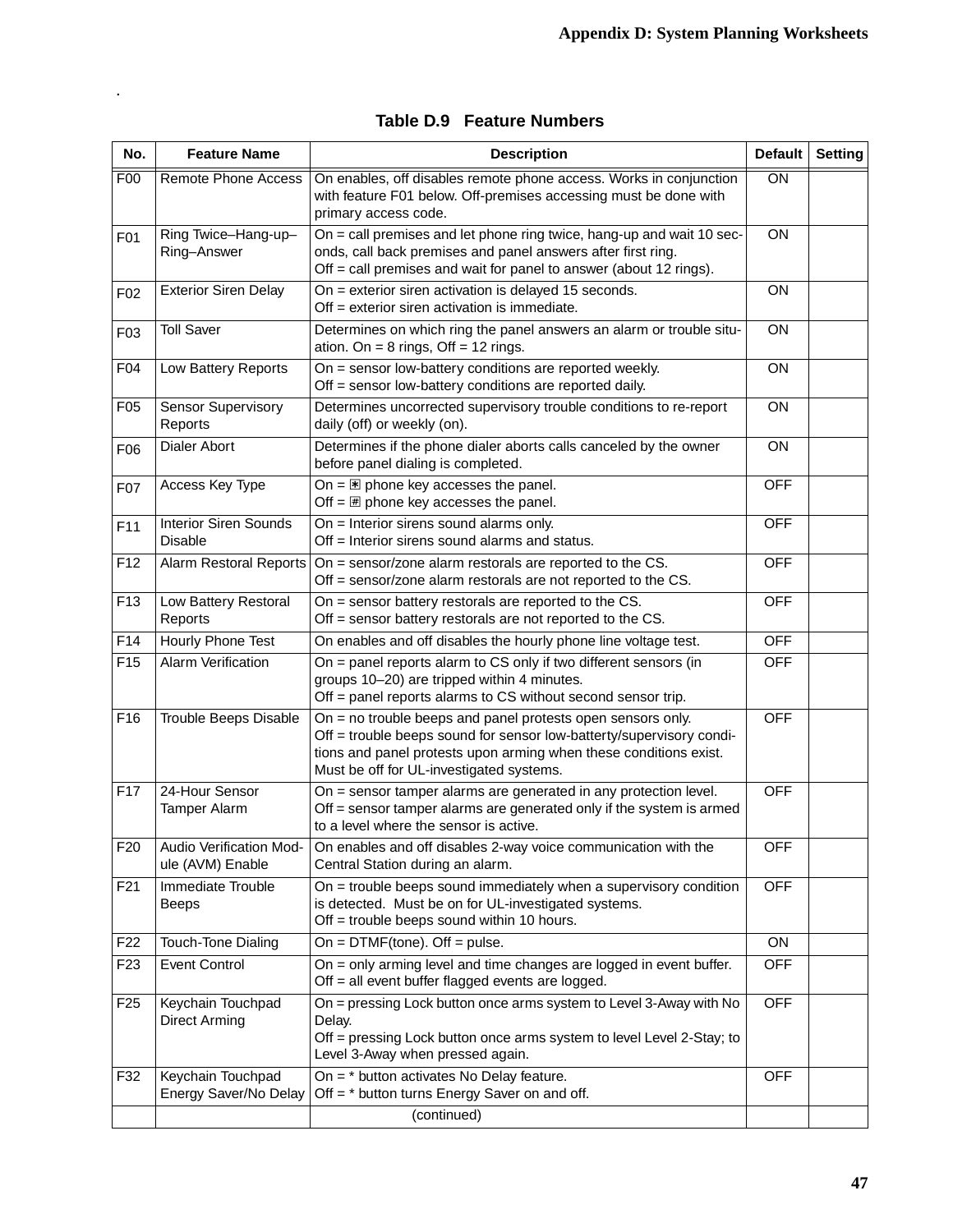| No. | <b>Feature Name</b>                     | <b>Description</b>                                                                                                                                                                                                                                                                                                                                                                                                                           | <b>Default</b> | <b>Setting</b> |
|-----|-----------------------------------------|----------------------------------------------------------------------------------------------------------------------------------------------------------------------------------------------------------------------------------------------------------------------------------------------------------------------------------------------------------------------------------------------------------------------------------------------|----------------|----------------|
| F33 | <b>Downloader Access</b><br>Enable      | On enables, off disables remote downloader station programming.<br>(Same as option 88 in User-Programming menu.)                                                                                                                                                                                                                                                                                                                             |                |                |
| F35 | <b>Telephone Panics</b>                 | On enables, off disables phone button panics and upper sensors 80,<br>81, and 82 are not generated from the telephone.                                                                                                                                                                                                                                                                                                                       |                |                |
| F36 | On-Premise Telephone<br>Control         | On enables, off disables on-premise phone control of panel.                                                                                                                                                                                                                                                                                                                                                                                  | <b>ON</b>      |                |
| F37 | Quick Arming                            | On enables, off disables touchpad quick-arming commands.                                                                                                                                                                                                                                                                                                                                                                                     | ON             |                |
| F40 | Smoke Verification                      | On $=$ if a hardwire smoke sensor trips, the panel resets all hardwire<br>smoke sensors and waits for a second trip (within 5 minutes) before<br>alarm is generated. An alarm is also generated if the panel doesn't<br>receive a restoral after the first trip.<br>Off = panel only requires one trip.                                                                                                                                      |                |                |
| F41 | Interior Siren Verifica-<br>tion        | On = panel monitors interior siren wiring for shorts/opens.                                                                                                                                                                                                                                                                                                                                                                                  | <b>OFF</b>     |                |
| F42 | Source Reporting                        | On = panel reports source of alarm (which touchpad/device) to the<br>central station when S77 and S80-87 reports are sent.                                                                                                                                                                                                                                                                                                                   | <b>ON</b>      |                |
| F43 | Demo Kit Mode                           | On enables, off disables special demo kit mode of operation.                                                                                                                                                                                                                                                                                                                                                                                 | <b>OFF</b>     |                |
| F44 | <b>Constant Exterior Siren</b>          | On = exterior siren relay output latches and remains latched for intru-<br>sion alarms, for siren timeout duration or until alarm is canceled.<br>OFF = exterior siren relay output modulates between open and<br>closed states for normal intrusion alarm output.                                                                                                                                                                           | <b>OFF</b>     |                |
| F45 | Keyswitch Control<br>(Arming/Disarming) | On $=$ allows zone 1 to arm and disarm the system, using a keyswitch<br>or dry relay contact output of an access system connected to a panel<br>hardwire input, HIM, or door/window sensor terminals.<br>Off = no keyswitch arming/disarming                                                                                                                                                                                                 | <b>OFF</b>     |                |
| F46 | Daylight Savings Time                   | On automatically adjusts the panel clock at 2:00am on the first Sun-<br>day in April for daylight-savings time and the last Sunday in October<br>for standard time. These changes are logged in the event buffer.                                                                                                                                                                                                                            | ON             |                |
| F47 | 4-Hour Trouble Timer                    | On = group 26 (fire) sensors reporting a low battery, tamper, pre-<br>alarm, or trouble condition cause the system to sound trouble beeps.<br>Pressing STATUS or changing arming level stops trouble beeps for 4<br>hours. Trouble beeps sound again in 4 hours if problem is not fixed.<br>Must be on for UL Listed installations.<br>Off = group 26 sensors initiate trouble beeps immediately or within<br>10-hours (as per F21 setting). | ON             |                |

**Table D.9 Feature Numbers (Continued)**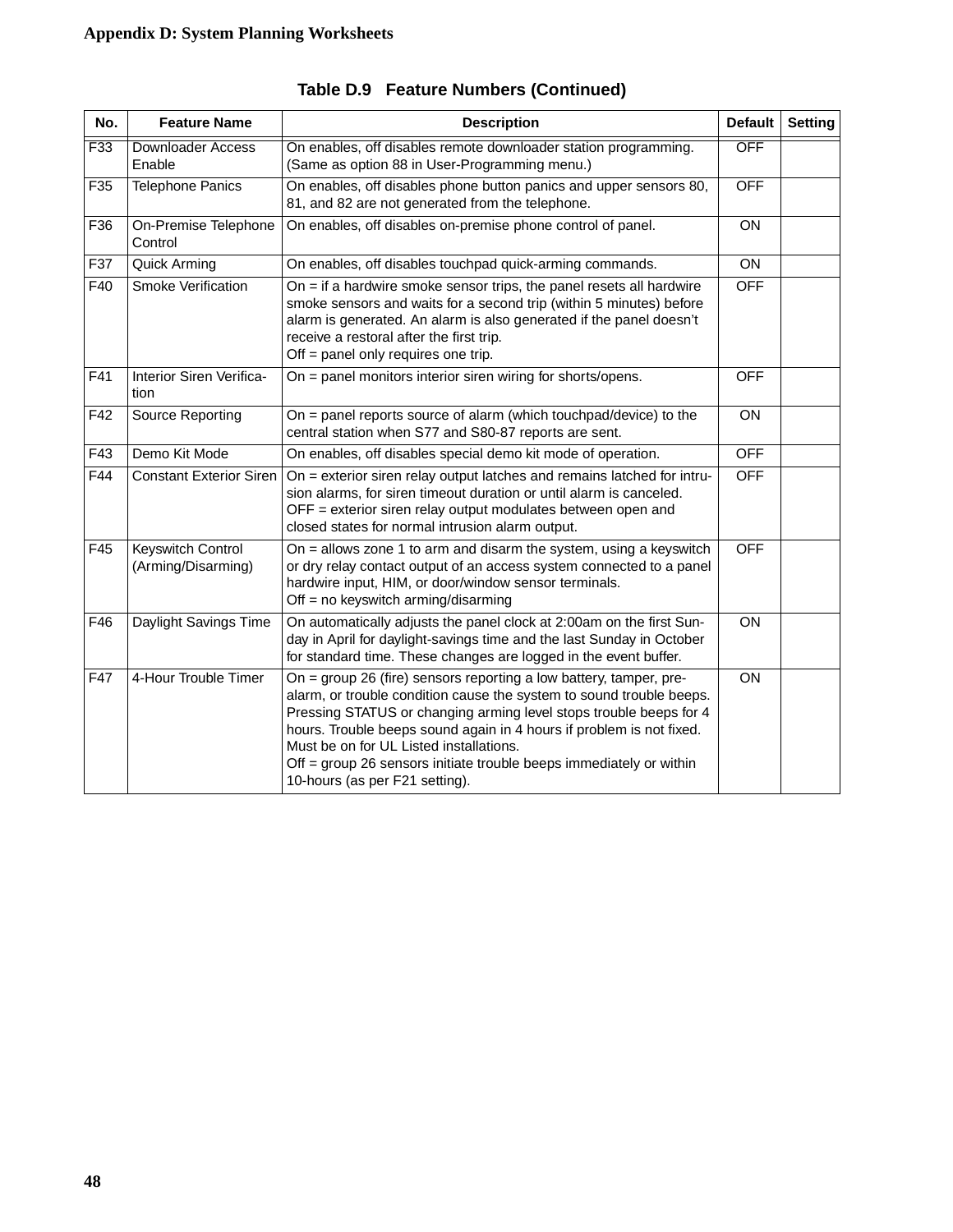| <b>Feature</b>                                           | <b>Choices</b>                                                                                                                                                                                                                                                                                                                                                                                                                                  | <b>Default</b>                         | <b>Setting</b> |
|----------------------------------------------------------|-------------------------------------------------------------------------------------------------------------------------------------------------------------------------------------------------------------------------------------------------------------------------------------------------------------------------------------------------------------------------------------------------------------------------------------------------|----------------------------------------|----------------|
| <b>ACCOUNT</b>                                           | ##-###. Numbers or Letters                                                                                                                                                                                                                                                                                                                                                                                                                      | $00 - 000$                             |                |
| <b>AVBEEPDLY</b><br>(Audio Verifica-<br>tion Beep Delay) | 0-300 seconds in 2-second<br>increments.                                                                                                                                                                                                                                                                                                                                                                                                        | 002<br>seconds                         |                |
| PHONE2<br>(Secondary<br>phone number)                    | Up to 14 digits, including *,#,<br>and D.                                                                                                                                                                                                                                                                                                                                                                                                       | (none)                                 |                |
| PMODE (Phone<br>Dialer Mode)                             | 0 (ITI and 4/2 formats) - All<br>reports to phone 1. Phone 2 not<br>used.<br>1 (ITI and 4/2 formats) - All<br>reports to phone 1. Phone 2<br>used if other attempts fail.<br>3 (ITI format only) - All alarms,<br>opening, and closing reports to<br>phone 1. All reports to phone 2.<br>5 (ITI and 4/2 formats) - All<br>alarms, opening, and closing<br>reports to phone 1 using 4/2 for-<br>mat. All reports to phone 2 using<br>ITI format. | 0                                      |                |
| PTFREQ (Auto-<br>matic Phone Test<br>Frequency)*         | 1-255 days in cycle, 1-255 days<br>remaining.                                                                                                                                                                                                                                                                                                                                                                                                   | 7,7 days                               |                |
| STIME (Supervi-<br>sory Time)                            | 00-23 hours:00-59 minutes                                                                                                                                                                                                                                                                                                                                                                                                                       | 12 hours<br>after any<br>power-<br>up. |                |
| <b>SUPSYNC</b><br>(Supervisory<br>Synchronization)       | 02-24 hours                                                                                                                                                                                                                                                                                                                                                                                                                                     | 12 hours                               |                |
| <b>XTENDELAY</b>                                         | 2 - OFF or ON                                                                                                                                                                                                                                                                                                                                                                                                                                   | <b>OFF</b>                             |                |
| (X-10 Module                                             | 3 - OFF or ON                                                                                                                                                                                                                                                                                                                                                                                                                                   | <b>OFF</b>                             |                |
| Delay)                                                   | 4 - OFF or ON                                                                                                                                                                                                                                                                                                                                                                                                                                   | OFF                                    |                |
|                                                          | 5 - OFF or ON                                                                                                                                                                                                                                                                                                                                                                                                                                   | <b>OFF</b>                             |                |
|                                                          | 6 - OFF or ON                                                                                                                                                                                                                                                                                                                                                                                                                                   | <b>OFF</b>                             |                |
|                                                          | 7 - OFF or ON                                                                                                                                                                                                                                                                                                                                                                                                                                   | OFF                                    |                |
|                                                          | 8 - OFF or ON                                                                                                                                                                                                                                                                                                                                                                                                                                   | <b>OFF</b>                             |                |
|                                                          | 9 - OFF or ON                                                                                                                                                                                                                                                                                                                                                                                                                                   | <b>OFF</b>                             |                |
| TRIPTIME (HOM<br>Momentary<br>Response Trip<br>Time)     | 01-12 seconds                                                                                                                                                                                                                                                                                                                                                                                                                                   | 04<br>seconds                          |                |

### **Table D.10 Central Station Programming**

\* This feature only functions if upper sensor 93 is on.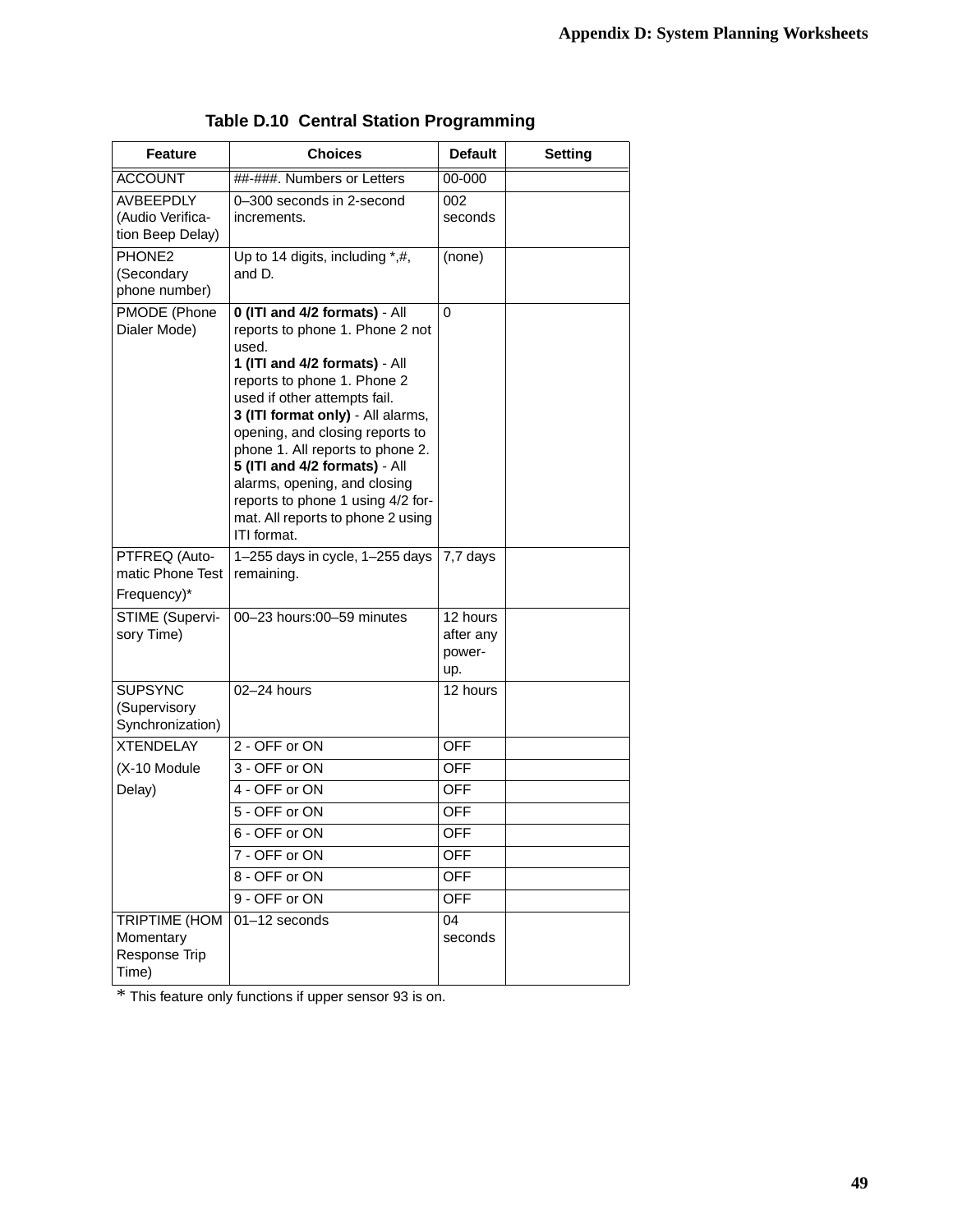# <span id="page-53-0"></span>**Appendix E: Panel Connections and Wiring**

This appendix contains a description of the control panel terminal connections, wire recommendations, and a typical system wiring diagram (figure E.1, last page of document). Refer to appendix F for UL requirements.

| <b>Terminal</b> | <b>Name</b>                  | What It's Used for                                                                                                                                                                                                                                                                                                                         |  |  |
|-----------------|------------------------------|--------------------------------------------------------------------------------------------------------------------------------------------------------------------------------------------------------------------------------------------------------------------------------------------------------------------------------------------|--|--|
| $\mathbf 1$     | <b>16.5 VAC</b>              | 16.5 VAC power transformer connection (or negative [-] DC connection if operating<br>from an external DC source or battery).<br>Warning                                                                                                                                                                                                    |  |  |
|                 |                              | Never connect both AC power transformer and an external DC source at the same<br>time. Permanant damage to transformer, DC source, and panel could result.                                                                                                                                                                                 |  |  |
| $\overline{2}$  | 16.5 VAC                     | 16.5 VAC power transformer connection (or positive [+] DC connection if operating<br>from external DC source or battery). See above warning.                                                                                                                                                                                               |  |  |
| 3               | $+DC$<br>(SIREN)             | Hardwire device DC power supply. Unregulated 12-24 VDC@ 0.75 amp maximum.<br>Fused (F1).<br><b>Note</b><br>For 24 VDC sirens and bells only.                                                                                                                                                                                               |  |  |
| 4               | <b>GND</b>                   | Common ground connection for hardwire and other devices                                                                                                                                                                                                                                                                                    |  |  |
| 5               | SIREN COM                    | Common (C) side of external siren dry relay N/C and N/O contacts (terminals 6 and 7)                                                                                                                                                                                                                                                       |  |  |
| 6               | SIREN N/C                    | Normally closed (N/C) (opens on alarm) external siren dry relay contact connection                                                                                                                                                                                                                                                         |  |  |
| $\overline{7}$  | SIREN N/O                    | Normally open (N/O) (closes on alarm) external siren dry relay contact connection                                                                                                                                                                                                                                                          |  |  |
| 8               | <b>VOICE</b><br><b>SIREN</b> | One side of speaker and Interrogator 200 AVM talk-back speaker connection<br>Warning<br>The maximum number of speakers connected to terminals 8 and 9 is two. Connect<br>multiple speakers in series only. Connecting more than two speakers or connecting<br>multiple speakers in parallel could result in permanant damage to the panel. |  |  |
| 9               | <b>VOICE</b><br><b>SIREN</b> | Other side of speaker and Interrogator 200 AVM talk-back speaker connection                                                                                                                                                                                                                                                                |  |  |
| 10              | <b>TP VOICE</b>              | Reserved for future use.                                                                                                                                                                                                                                                                                                                   |  |  |
| 11              | <b>TP VOICE</b>              | Reserved for future use.                                                                                                                                                                                                                                                                                                                   |  |  |
| 12              | $+12V$ DC<br><b>OUT</b>      | Superbus, Fail-to-Communicate, Interrogator 200 AVM and exterior siren DC power<br>supply. Regulated 12 VDC@ 0.75 amp maximum. Fused (F2).                                                                                                                                                                                                 |  |  |
| 13              | <b>BUS A</b>                 | Superbus communication connection                                                                                                                                                                                                                                                                                                          |  |  |
| 14              | <b>BUS B</b>                 | Superbus communication connection                                                                                                                                                                                                                                                                                                          |  |  |
| 15              | <b>GND</b>                   | Superbus, AVM, FTC, etc, common ground connection                                                                                                                                                                                                                                                                                          |  |  |
| 16              | <b>FTC</b>                   | One side of Failure-to-Communicate (FTC) device connection. 12 VDC@100 mA<br>maximum. Other side to DC OUT terminal 12. (Other side to GND terminal 4 if wired to<br>external contact of a wireless door/window sensor.)                                                                                                                   |  |  |

### **Table E.1 Panel Terminal Strip 1 Connections**

(continued)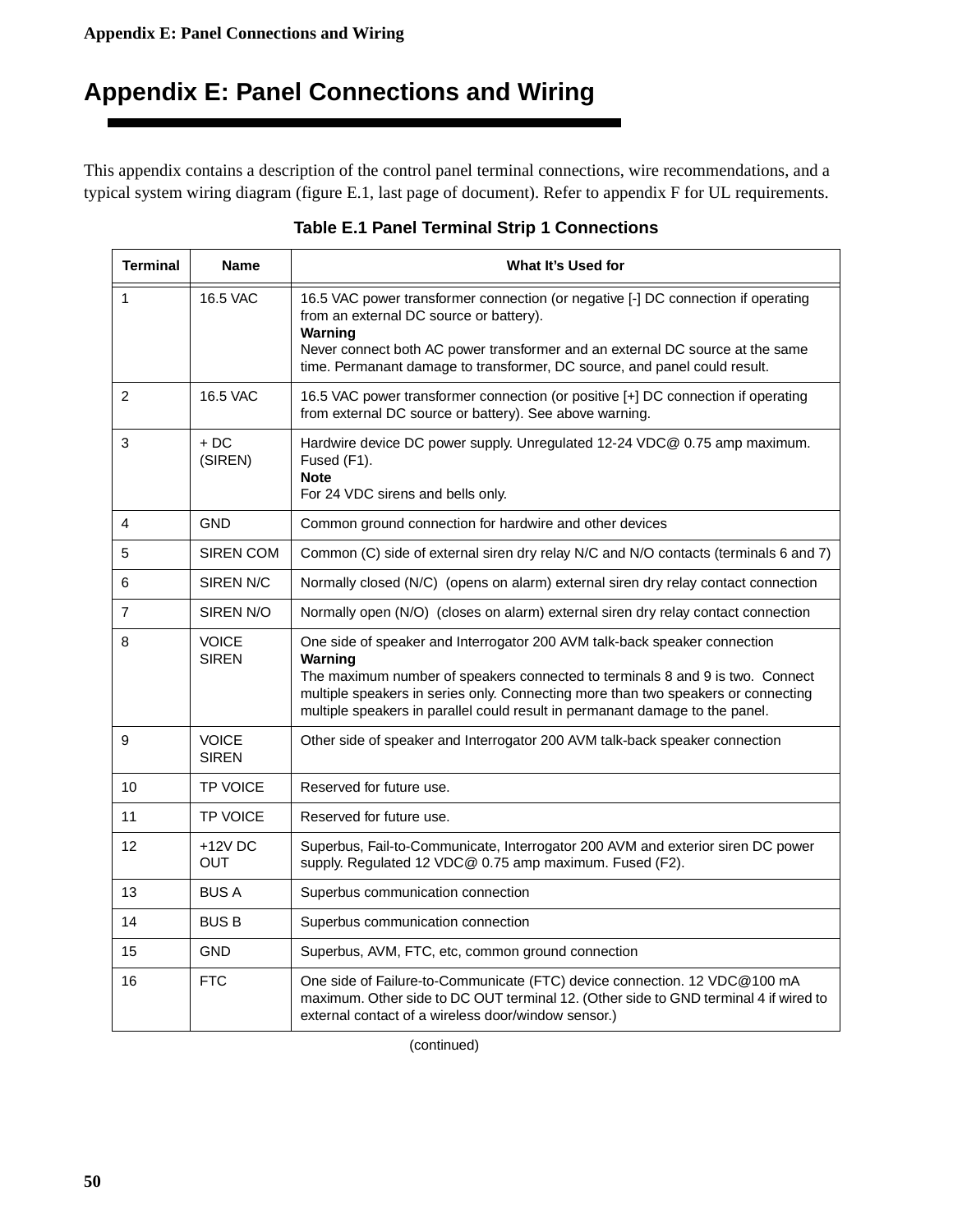| Terminal | <b>Name</b> | What It's Used for                                                                                                                                                                                                                                                                                                                                                                                           |
|----------|-------------|--------------------------------------------------------------------------------------------------------------------------------------------------------------------------------------------------------------------------------------------------------------------------------------------------------------------------------------------------------------------------------------------------------------|
| 17       | + INT SIREN | Positive (+) side of interior siren connection. 12 VDC@100 mA maximum. Other side<br>to - INT SIREN terminal 18. Connect multiple piezos in parallel. A 1N4001 diode (in<br>series) is required at each piezo location. A 4.7K ohm EOL resistor (in parallel) is reqi-<br>uired at the peizo or at the last peizo in a chain (see wiring diagram). This terminal nor-<br>mally measures zero volts (to GND). |
| 18       | - INT SIREN | Negative (-) side of interior siren connection. 12 VDC@100 mA maximum. Other side<br>to + INT SIREN terminal 17. This terminal normally measures +12 volts (to GND)<br>when siren is off. This is the normal monitoring (supervision) voltage.                                                                                                                                                               |
| 19       | GND         | Interrogator 200 AVM microphone (listen-in) common ground connection                                                                                                                                                                                                                                                                                                                                         |
| 20       | AVM MIC     | Interrogator 200 AVM microphone (listen-in) connection<br><b>WARNING!</b><br>The maximum number of microphones to be connected to terminals 19 and 20 is two.<br>Connect multiple microphones in parallel.                                                                                                                                                                                                   |

## **Table E.1 Panel Terminal Strip 1 Connections (Continued)**

|  |  |  |  | Table E.2 Panel Terminal Strip 2 Connections |
|--|--|--|--|----------------------------------------------|
|--|--|--|--|----------------------------------------------|

| <b>Terminal</b> | <b>Name</b>       | What It's Used For                                                                   |
|-----------------|-------------------|--------------------------------------------------------------------------------------|
| 21              | $+12V$ DC<br>SW   | Smoke and Rate-of-Rise Heat sensor power supply. Switched 12 VDC @100 mA<br>maximum. |
| 22              | <b>GND</b>        | Common ground for hardwire zones 1 and 2, Smoke, and Rate-of-Rise Heat sensors       |
| 23              | ZONE 1            | Hardwire zone 1                                                                      |
| 24              | ZONE <sub>2</sub> | Hardwire zone 2                                                                      |
| 25              | <b>GND</b>        | Common ground for zones 3 and 4                                                      |
| 26              | ZONE <sub>3</sub> | Hardwire zone 3                                                                      |
| 27              | ZONE 4            | Hardwire zone 4                                                                      |
| 28              | <b>GND</b>        | Common ground for zones 5 and 6                                                      |
| 28              | ZONE 5            | Hardwire zone 5                                                                      |
| 30              | ZONE 6            | Hardwire zone 6                                                                      |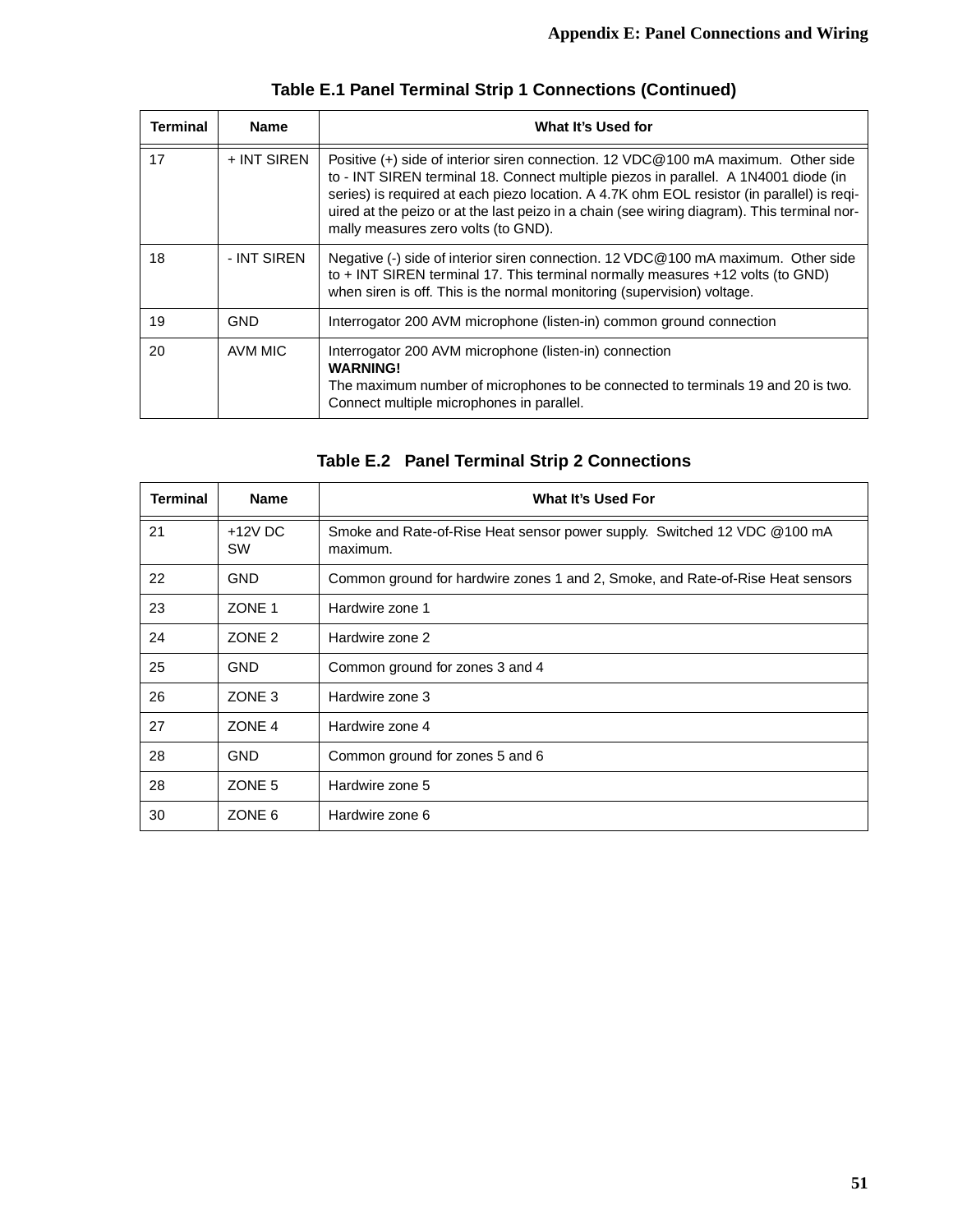| <b>Device</b>                                   | <b>Minimum</b><br>Gauge | <b>Type</b>                      | <b>Maximum</b><br>Length (feet) | <b>Maximum</b><br><b>Resistance</b>                    |
|-------------------------------------------------|-------------------------|----------------------------------|---------------------------------|--------------------------------------------------------|
| <b>AC Power Transformer</b>                     | 18                      | Stranded                         | 25                              |                                                        |
| Earth Ground                                    | 14                      | Solid or stranded                | 25                              |                                                        |
| Superbus Devices (Touchpads,<br>ESM, HIM, etc.) | 22<br>18                | Stranded<br>Stranded             | 500<br>1,000                    |                                                        |
| <b>Hardwire Zones and Devices</b>               | 22                      | Stranded                         | (See resis-<br>tance)           | 50 ohms per zone<br>(including device resis-<br>tance) |
| Sirens, Piezos, and Speakers                    | 18                      | Stranded                         | 500                             |                                                        |
| Interrogator 200 AVM Micro-<br>phone*           | 22                      | Stranded/shielded                | 500                             |                                                        |
| Telephone                                       | 22                      | Phone grade solid or<br>stranded |                                 |                                                        |

### **Table E.3 Wire Recommendations**

\* Run Interrogator 200 AVM speaker and microphone wires in separate cables to prevent cross talk. Some applications may require shielded cable for long or electrically noisy microphone wire runs.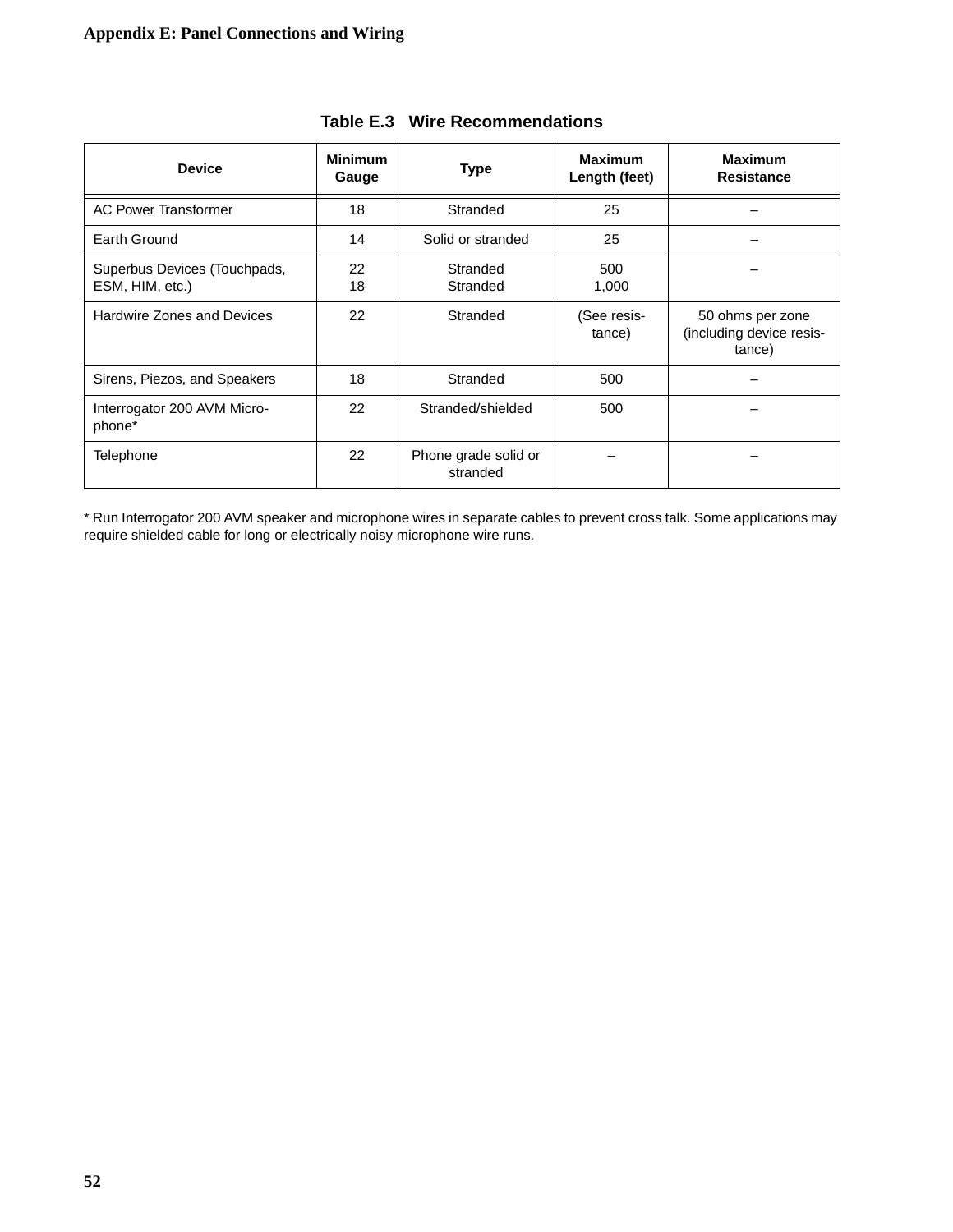## <span id="page-56-0"></span>**Appendix F: UL Requirements**

This appendix contains a description of the requirements for UL-listed systems and a UL-listed system wiring diagram. This section describes the minimum system configurations for UL-listed Grade A (supervised) systems. Also refer to the other appendices for proper programming and other compatible sensors.

### **Basic System**

All UL-listed systems require the following basic components. The basic system does not require sensors and can use the Handheld Wireless Touchpad (60-348) as a signaling device.

- Control Panel (60-650)
- Superbus Alphanumeric Touchpad (60-586)
- Class II Line Carrier Power Transformer (60-678)
- Heavy Duty 6.5AH Backup Battery (60-680)
- Wireless Interior Siren and Piezo (WIS) (60-353-235), Hardwire Exterior Siren and Piezo (13-046), or Slim Line Hardwire Interior Siren (60-483-01)

### **Household Fire Warning System (UL 985)**

Basic system as described above plus:

- Wireless Smoke Sensor (60-506), Wireless Smoke Sensor (60-645-95), or Hardwire Smoke/Heat Detector (13-360) (ESL 449AT) with Power Supervision Module (60-391). This shall be programmed as Sensor Group 26.
- When utilizing a hardwire zone for fire alarm (Group 26), the panel shall not be connected to earth ground.
- Option F21 (Immediate Trouble Beeps) set to ON
- Option F47 (4-Hour Trouble Timer) set to ON
- SUPSYNC (Supervisory Synchronization) set to 2 (hours)

#### **Note**

SUPSYNC can not be programmed from the panel. Refer to the "Requesting CS-4000/Downloader Programming" section for more information.

For 24-hour backup, external power drain is limited to 150 mA continuous using the heavy duty 6.5AH battery.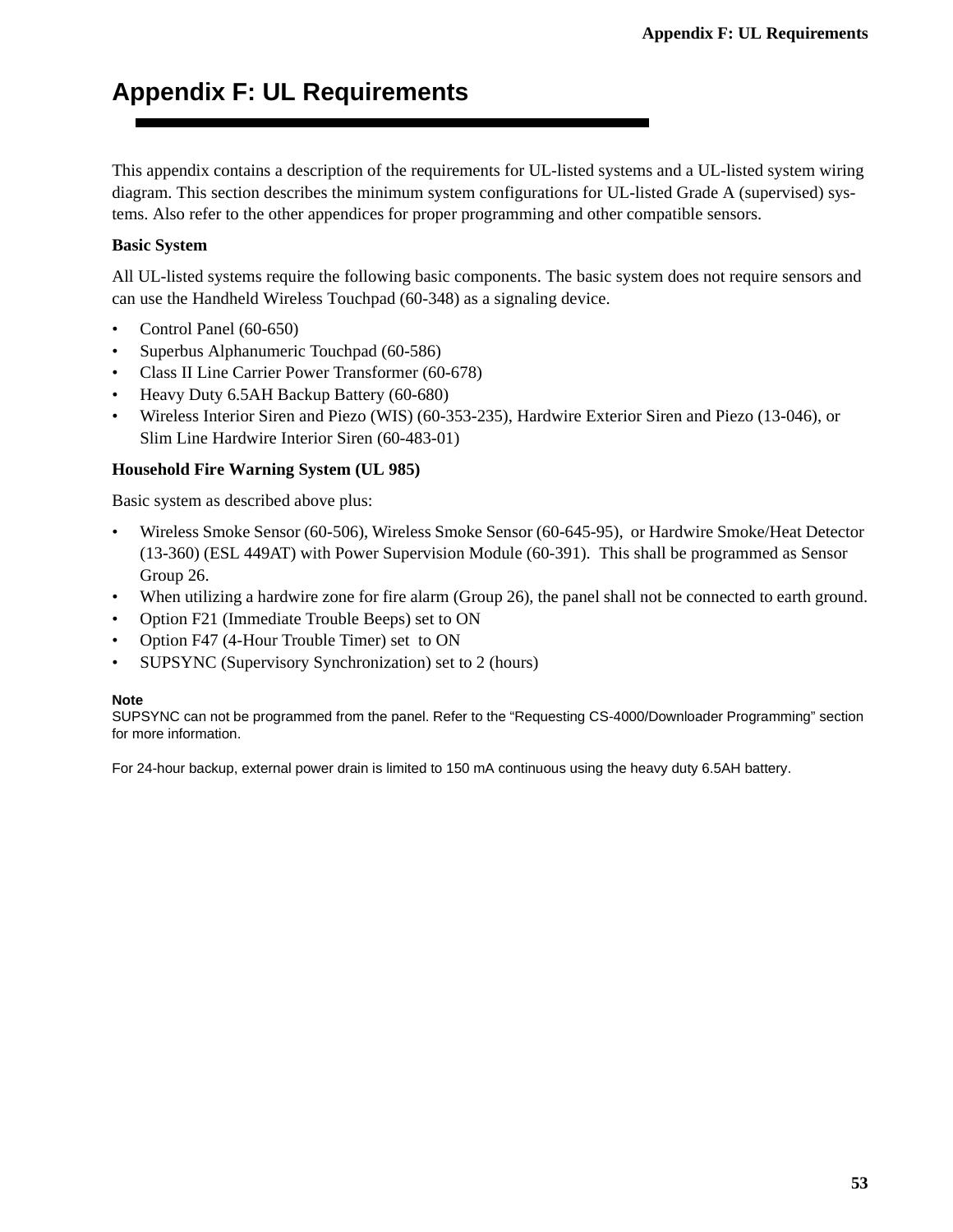#### **Appendix F: UL Requirements**

The smoke detector installation shall adhere to the following:



- **NOTE: Ceiling-mounted smoke detectors should be located in the center of the room or hall, or not less than 4 inches from the wall. When the detector is mounted on the wall, the top of the detector should be 4 to 12 inches from the ceiling.**
- **NOTE: Do not install smoke detectors where normal ambient temperatures are above 100°F or below 40°F. Also, do not locate detectors in front of AC/ Heat registers or other locations where normal air circulation will keep smoke from entering the detector.**
- **NOTE: Additional information on household fire warning is available at nominal cost from: The National Fire Protection Association, Batterymarch Park, Quincy, MA 02269. Request Standard No. NFPA74.**
	- **Required smoke detector**
	- H **Heat detector**
	- x **Indicates smoke detector is optional if door is not provided between basement and recreation rooms.**

8557144a

#### **Household Burglar Alarm System (UL 1023)**

Basic system as described above plus:

• Learn Mode Door/Window Sensors (60-362)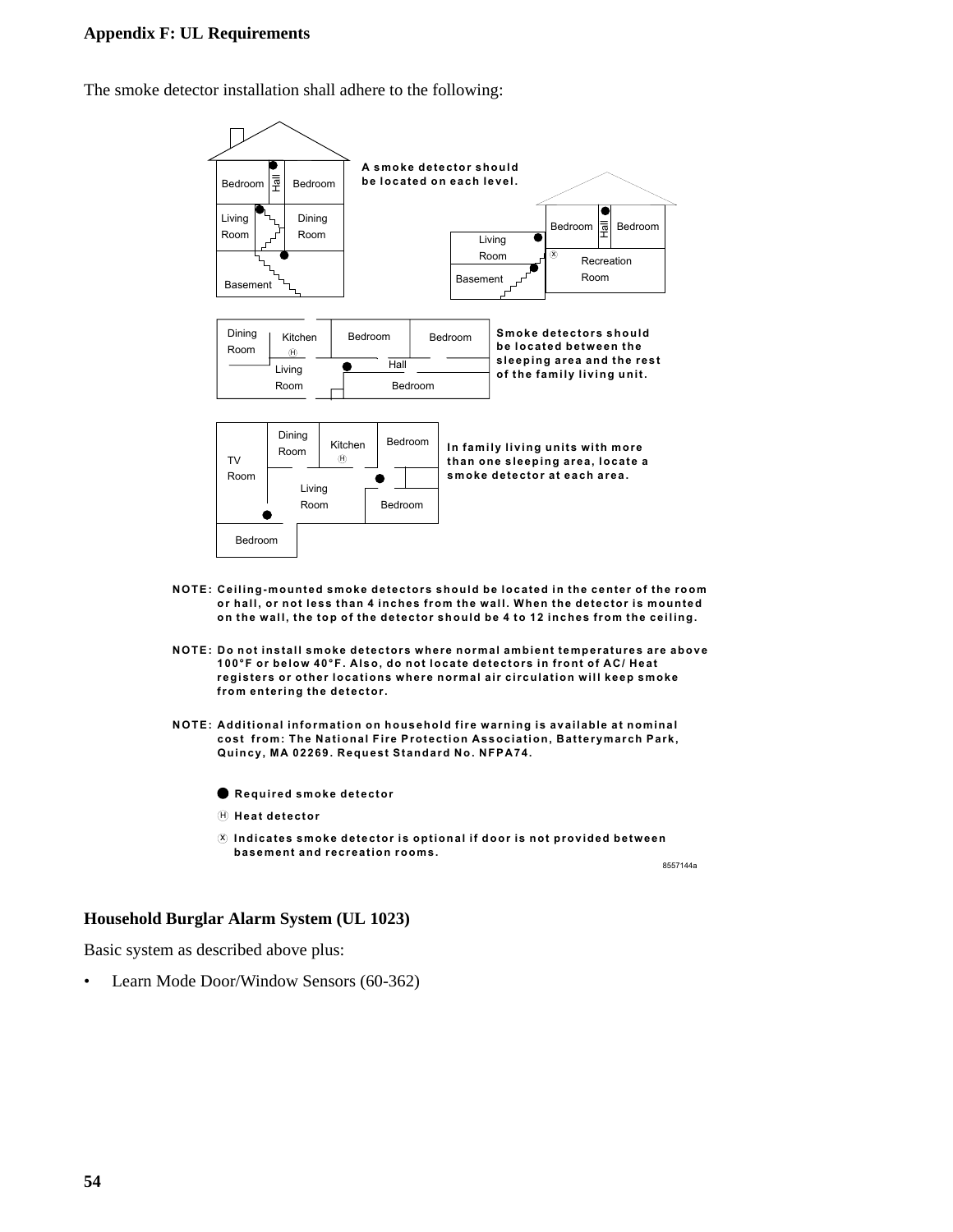### **Home Health Care Signaling Equipment (UL 1637)**

Basic system as described above plus:

• Water-Resistant Panic Sensor (60-578-10-95)

The following wireless sensors and hardwire devices may be used in a UL-listed system:

| Part No.                                         | <b>Description</b>                                        |  |  |  |  |  |
|--------------------------------------------------|-----------------------------------------------------------|--|--|--|--|--|
|                                                  | <b>Wireless Sensors</b>                                   |  |  |  |  |  |
| 60-362                                           | Learn Mode Door/Window Sensor                             |  |  |  |  |  |
| 60-409                                           | Learn Mode Recessed Door/Window Sensor                    |  |  |  |  |  |
| 60-499                                           | Learn Mode Slim Line Door/Window Sensor                   |  |  |  |  |  |
| 60-506                                           | Learn Mode System Smoke Sensor                            |  |  |  |  |  |
| 60-460                                           | Rate-of-Rise Heat Sensor                                  |  |  |  |  |  |
| 60-452                                           | Learn Mode Pendant Panic Sensor                           |  |  |  |  |  |
| 60-458                                           | Single Button Panic Sensor                                |  |  |  |  |  |
| 60-457                                           | <b>Dual Button Panic Sensor</b>                           |  |  |  |  |  |
| 60-578                                           | <b>Water-Resistant Panic Sensor</b>                       |  |  |  |  |  |
| 60-348                                           | Handheld Wireless Touchpad                                |  |  |  |  |  |
| 60-453                                           | Wall-Mount Wireless Touchpad                              |  |  |  |  |  |
| 60-511                                           | Learn ModeDS924i PIR Motion Sensor                        |  |  |  |  |  |
| DS926 PIR Ceiling Mount Motion Sensor<br>60-592  |                                                           |  |  |  |  |  |
| Learn Mode Sound Sensor (IntelliSense)<br>60-582 |                                                           |  |  |  |  |  |
| 60-645-95                                        | <b>Wireless Smoke Sensor</b><br>(System Sensor 2300RFITI) |  |  |  |  |  |
|                                                  | <b>Hardwire Sensors/Detectors</b>                         |  |  |  |  |  |
| 13-360                                           | <b>ESL 449AT Smoke/Heat Detector</b>                      |  |  |  |  |  |
| 13-391                                           | <b>Power Supervision Module</b>                           |  |  |  |  |  |
| <b>Hardwire Sirens</b>                           |                                                           |  |  |  |  |  |
| 60-252                                           | Hardwire Interior Speaker & Piezo                         |  |  |  |  |  |
| 60-278                                           | Hardwire Interior Siren & Piezo                           |  |  |  |  |  |
| 60-483                                           | Slim Line Hardwire Interior Siren & Piezo                 |  |  |  |  |  |
| 13-046                                           | <b>Hardwire Exterior Siren</b>                            |  |  |  |  |  |
| <b>Miscellaneous Components</b>                  |                                                           |  |  |  |  |  |
| 60-584                                           | SuperBus Hardwire Input Module (HIM)                      |  |  |  |  |  |
| 60-585                                           | SuperBus Hardwire Output Module (HOM)                     |  |  |  |  |  |
| 60-586                                           | SuperBus Alphanumeric Touchpad                            |  |  |  |  |  |
| 60-620                                           | SuperBus Energy Saver Module (ESM)                        |  |  |  |  |  |
| 60-661                                           | SuperBus 2-Line, LCD Alphanumeric TP                      |  |  |  |  |  |
| 60-662                                           | SuperBus 2-Line, V/F Alphanumeric TP                      |  |  |  |  |  |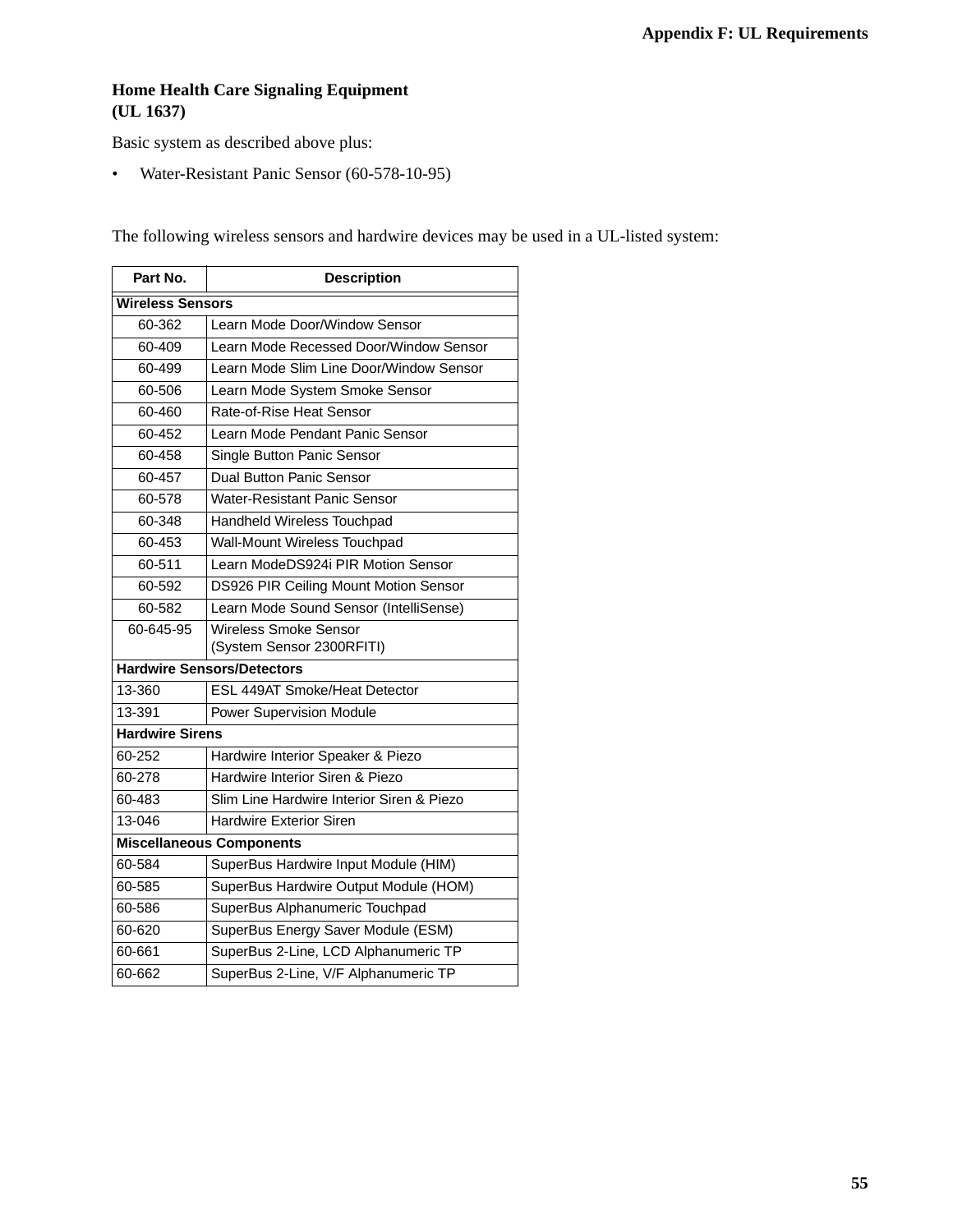### **Appendix F: UL Requirements**

The following Sensor Groups are not to be used as a primary protection circuit for UL-listed systems and are for supplementary use only:

| No. | Name                            |  |  |
|-----|---------------------------------|--|--|
| 11  | <b>Extended Enty/Exit Delay</b> |  |  |
| 12  | <b>Twice Extended Delay</b>     |  |  |
| 15  | Instant Interior                |  |  |
| 17  | Instant Interior                |  |  |
| 18  | Instant Interior                |  |  |
| 19  | Delayed Interior                |  |  |
| 20  | Delayed Interior                |  |  |
| 24  | Local Instant Auxiliary         |  |  |
| 25  | <b>Local Special Chime</b>      |  |  |

The following Sensor Groups shall not be used in UL-listed systems:

| No. | Name                 |  |  |
|-----|----------------------|--|--|
|     | <b>Output Module</b> |  |  |
| 28  | <b>Output Module</b> |  |  |
| 32  | <b>Output Module</b> |  |  |

The following panel configuration settings shall be followed:

| <b>Feature</b>      | <b>Required Setting</b> |
|---------------------|-------------------------|
| <b>Phone Format</b> |                         |
| Siren Time-Out      | 4 min., minimum         |
| <b>Entry Delay</b>  | 40 sec., maximum        |
| <b>Exit Delay</b>   | 56 sec., maximum        |

#### **Note:**

Common user access codes such as 1111 or 1234 should not be programmed.

The Upper Sensor Numbers shall be set as follows:

| No. | <b>Sensor Name</b>                                 | <b>Required Setting</b> |
|-----|----------------------------------------------------|-------------------------|
| 89  | Wireless Touchpad<br>Supervisory or Low<br>Battery | ∩N*                     |
| 90  | <b>AC Power Failure</b>                            | ON                      |
| 91  | Low Panel Battery                                  | ΟN                      |
| 93  | <b>Automatic Phone Test</b>                        | ΟN                      |
| 96  | <b>Phone Failure</b>                               | OΝ                      |

\* If wall-mount touchpads are used.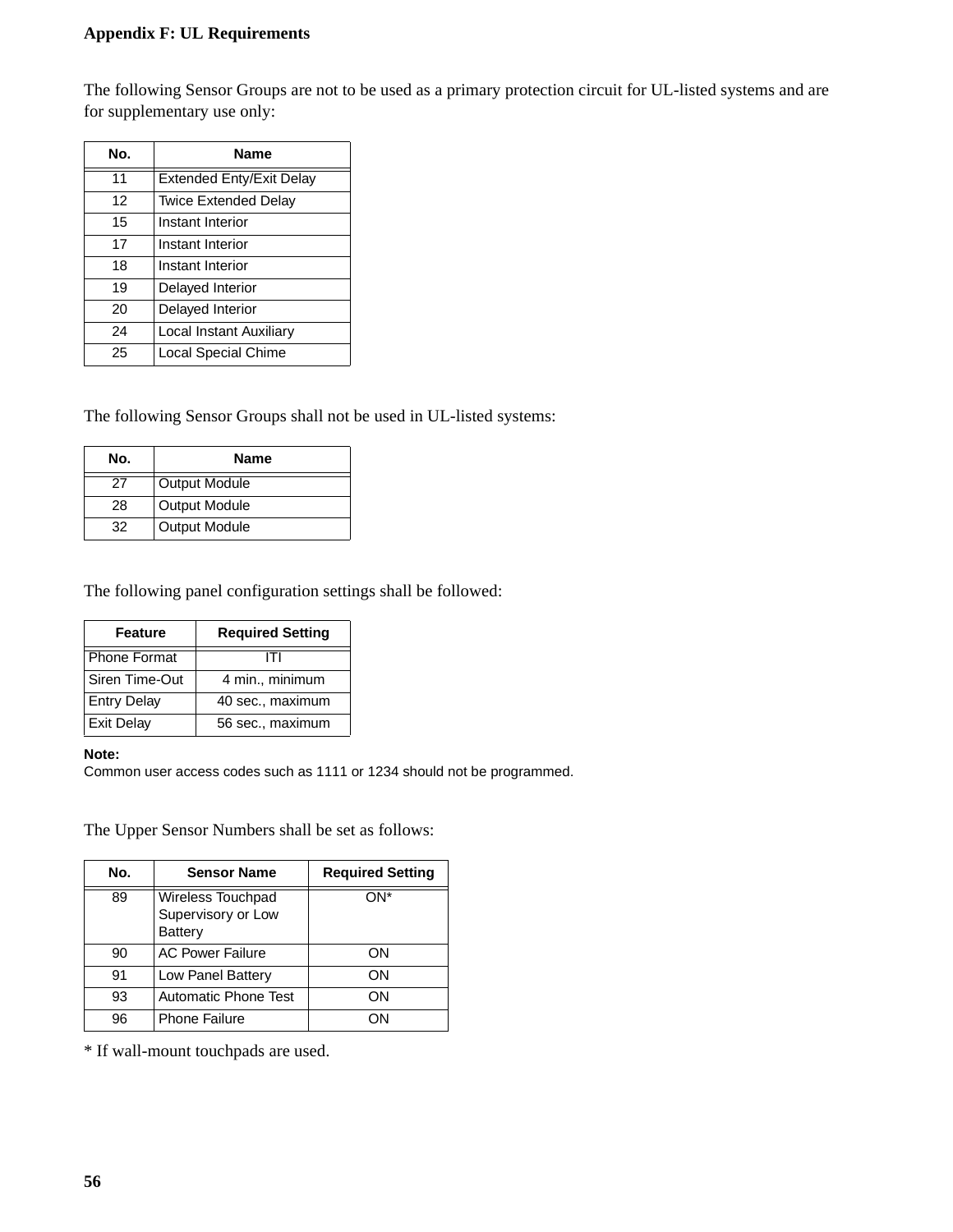| No.             | <b>Sensor Name</b>                        | <b>Required Setting</b> |
|-----------------|-------------------------------------------|-------------------------|
| F <sub>04</sub> | Low Battery Reports                       | OΝ                      |
| F <sub>12</sub> | <b>Alarm Restoral Reports</b>             | ON                      |
| F <sub>13</sub> | Low Battery Restoral Reports              | ON                      |
| F <sub>15</sub> | Alarm Verification                        | OFF                     |
| F <sub>16</sub> | Trouble Beeps Disable                     | OFF                     |
| F <sub>20</sub> | Audio Verification Module<br>(AVM) Enable | OFF                     |
| F <sub>21</sub> | Immediate Trouble Beeps                   | ON                      |
| F40             | Smoke Verification                        | OFF                     |
| F41             | Interior Siren Verification               | ON                      |
| F43             | Demo Kit Mode                             | <b>OFF</b>              |
| F47             | 4-Hour Trouble Timer                      | OΝ                      |

The Feature Numbers shall be programmed as follows:

The following Central Station programming shall be made:

PTFREQ: 1,1 (Automatic Phone Test Frequency = 1 day in cycle, 1 day remaining.)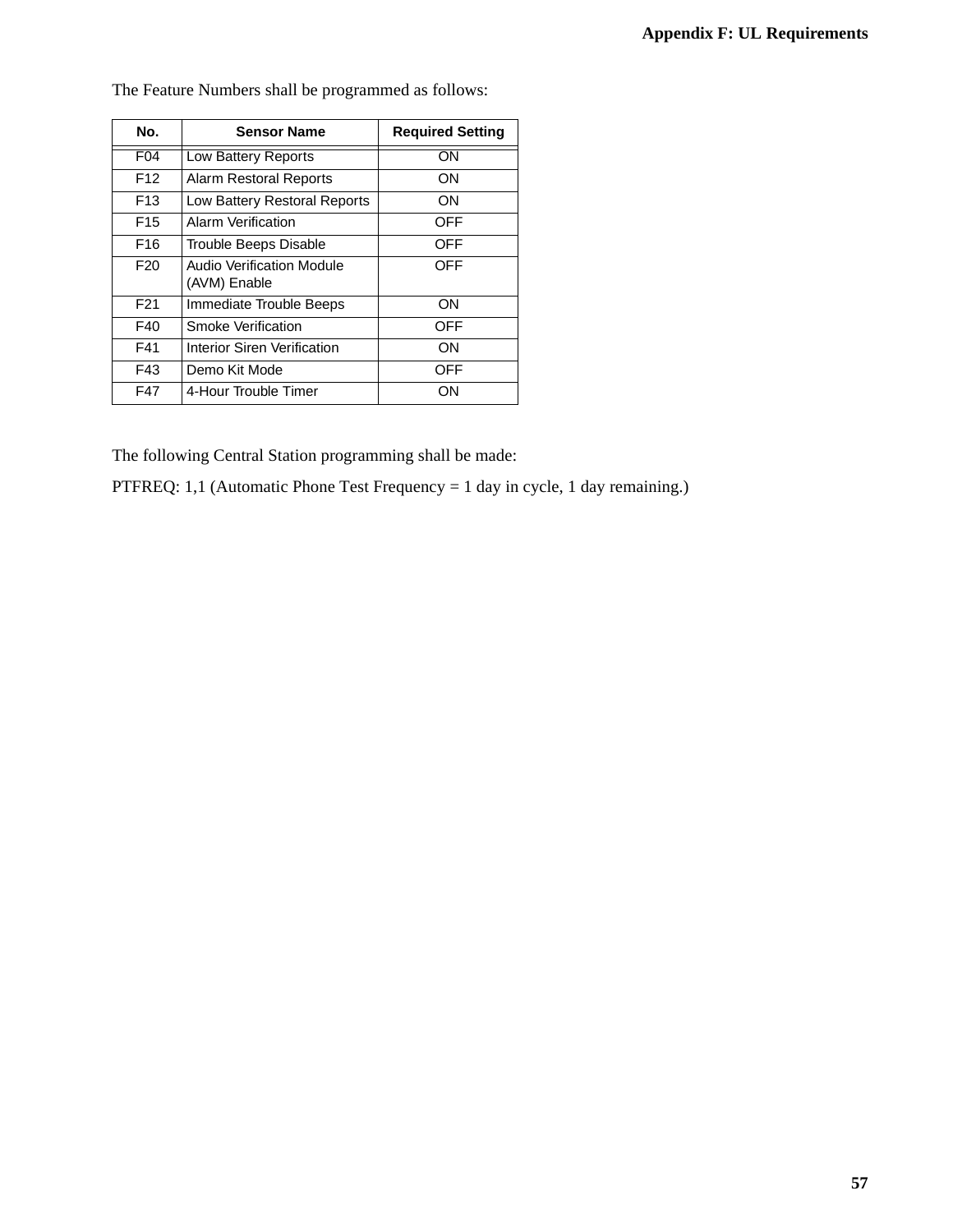**Appendix F: UL Requirements**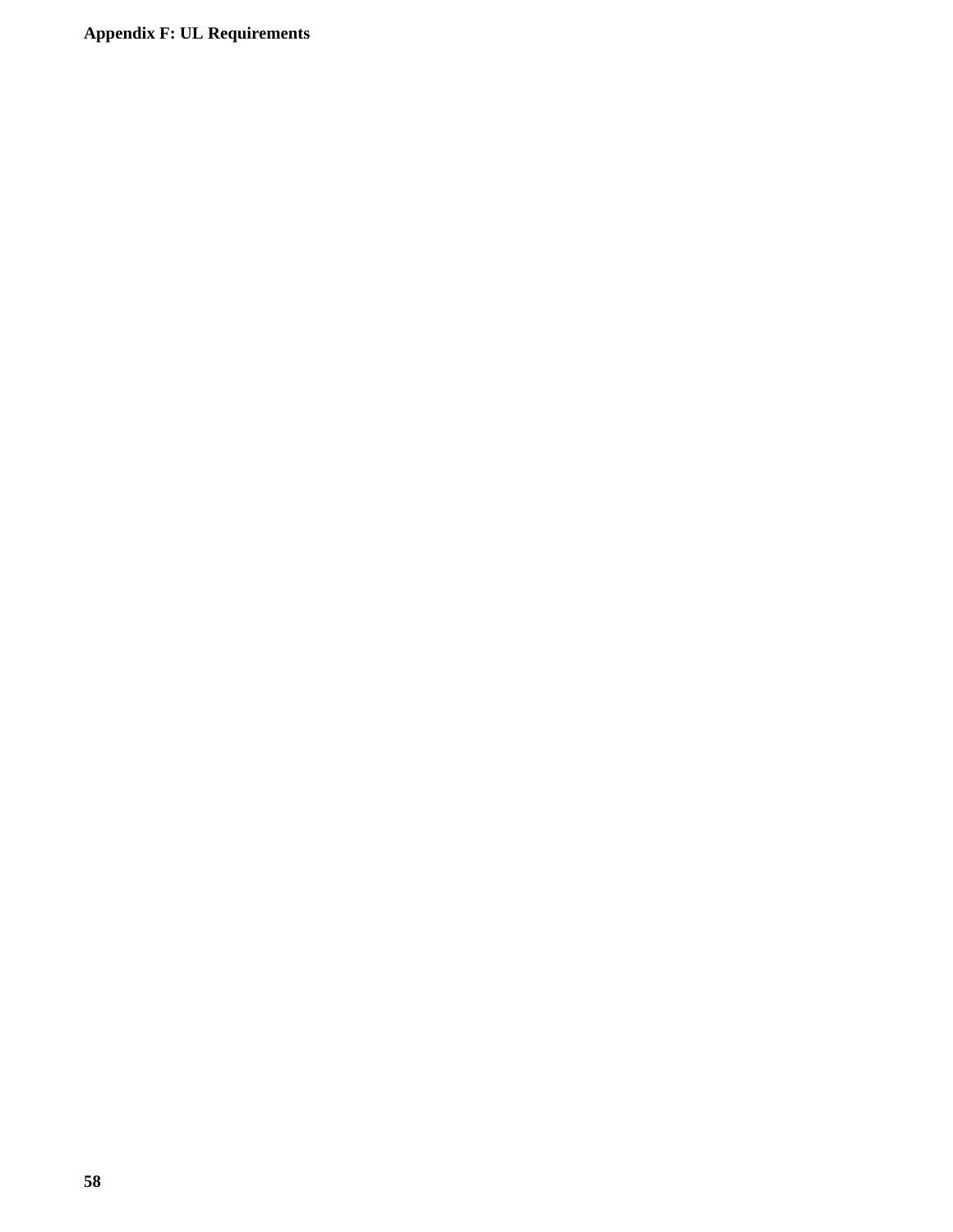### **Figure E.1 Typical System Wiring**



PHONES